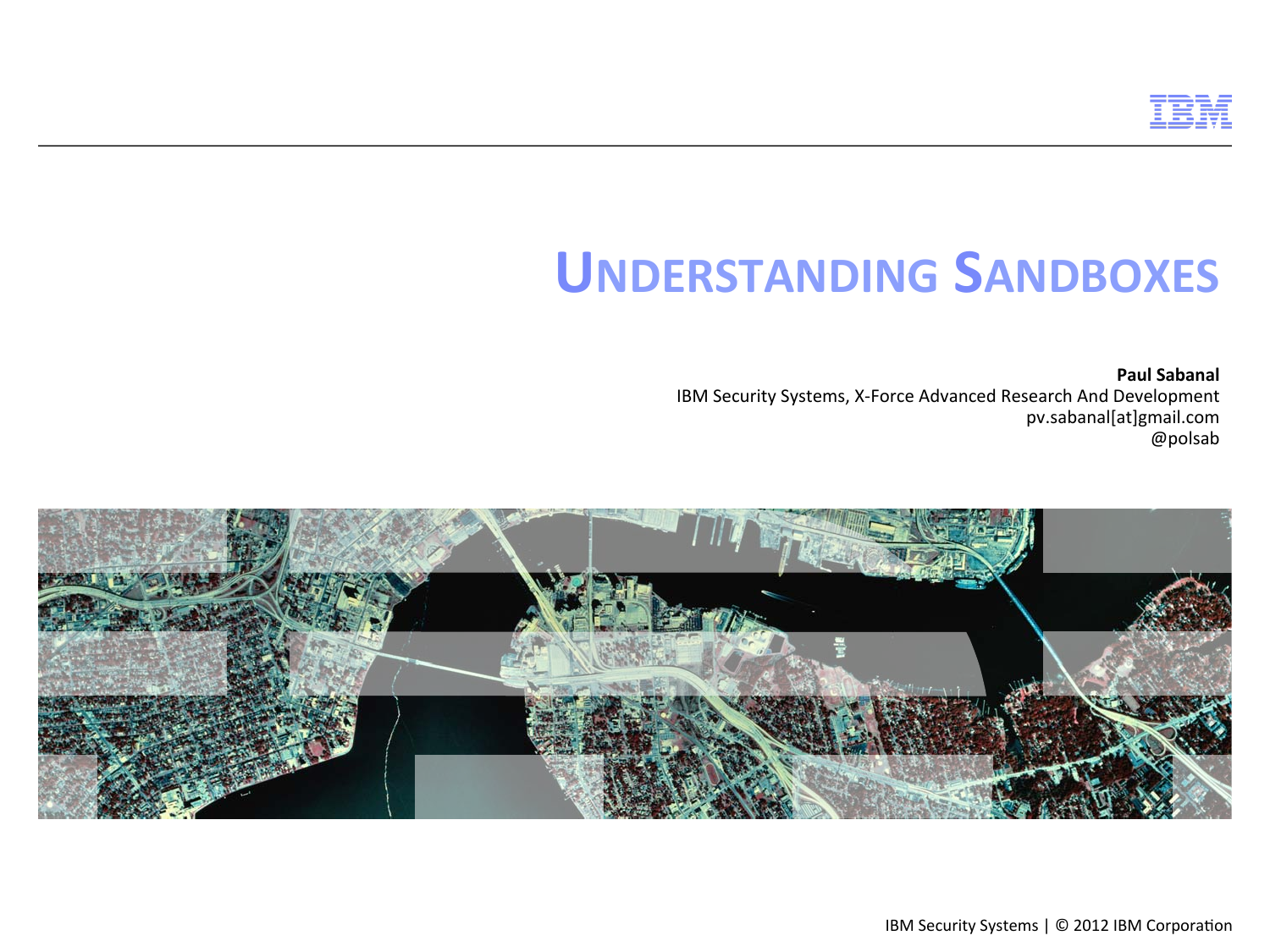

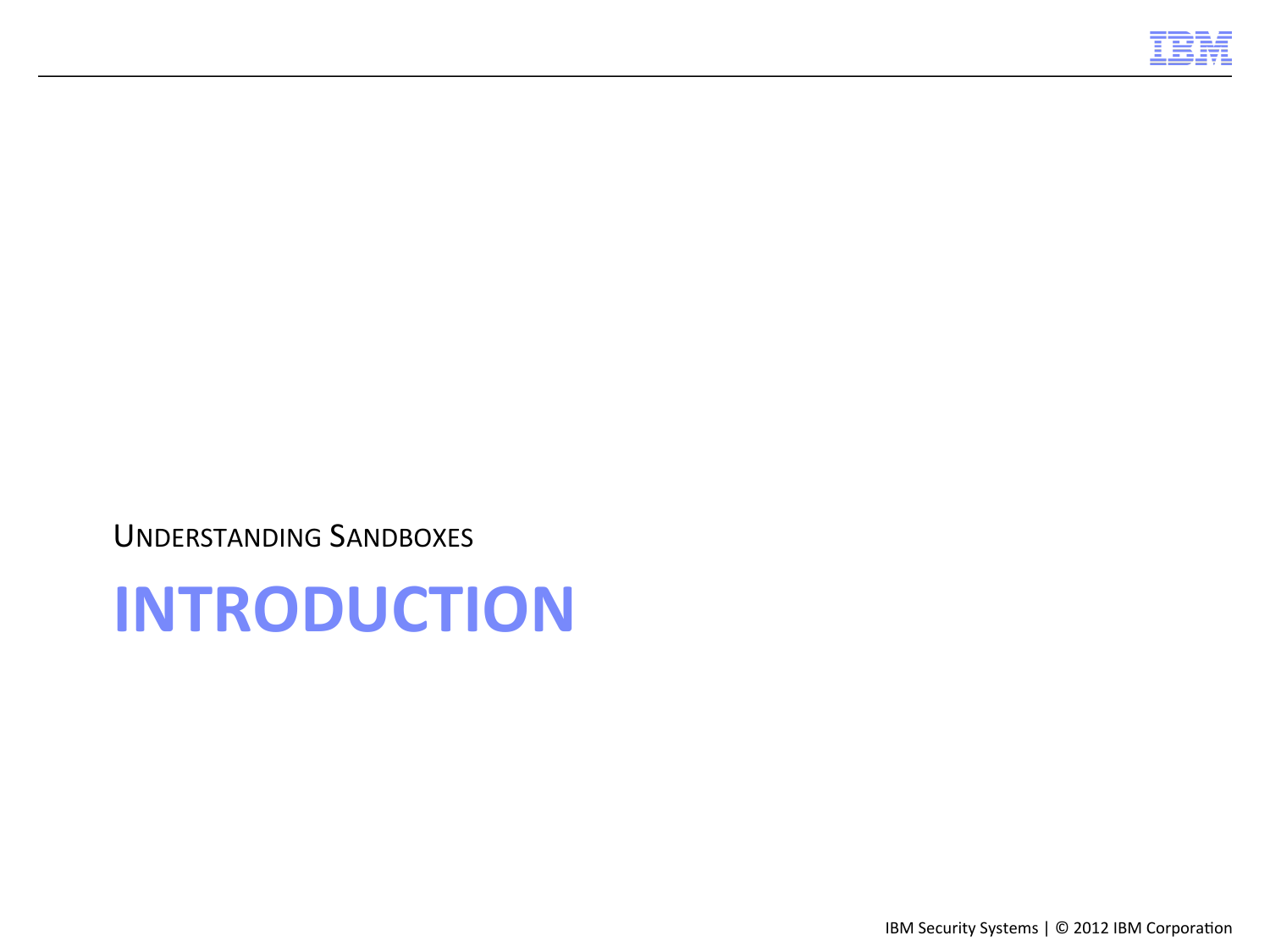

#### **INTRODUCTION**

- Sandboxing talks in Blackhat
	- Adobe Reader X sandbox (BH USA 2011)
	- Flash sandboxes (BH USA 2012)
		- Flash Player Protected Mode for Firefox (Firefox Flash)
		- Flash Player Protected Mode for Chrome (Chrome Flash)
		- Flash Player Protected Mode for Chrome Pepper (Pepper Flash)
- This is a condensed version of these two talks!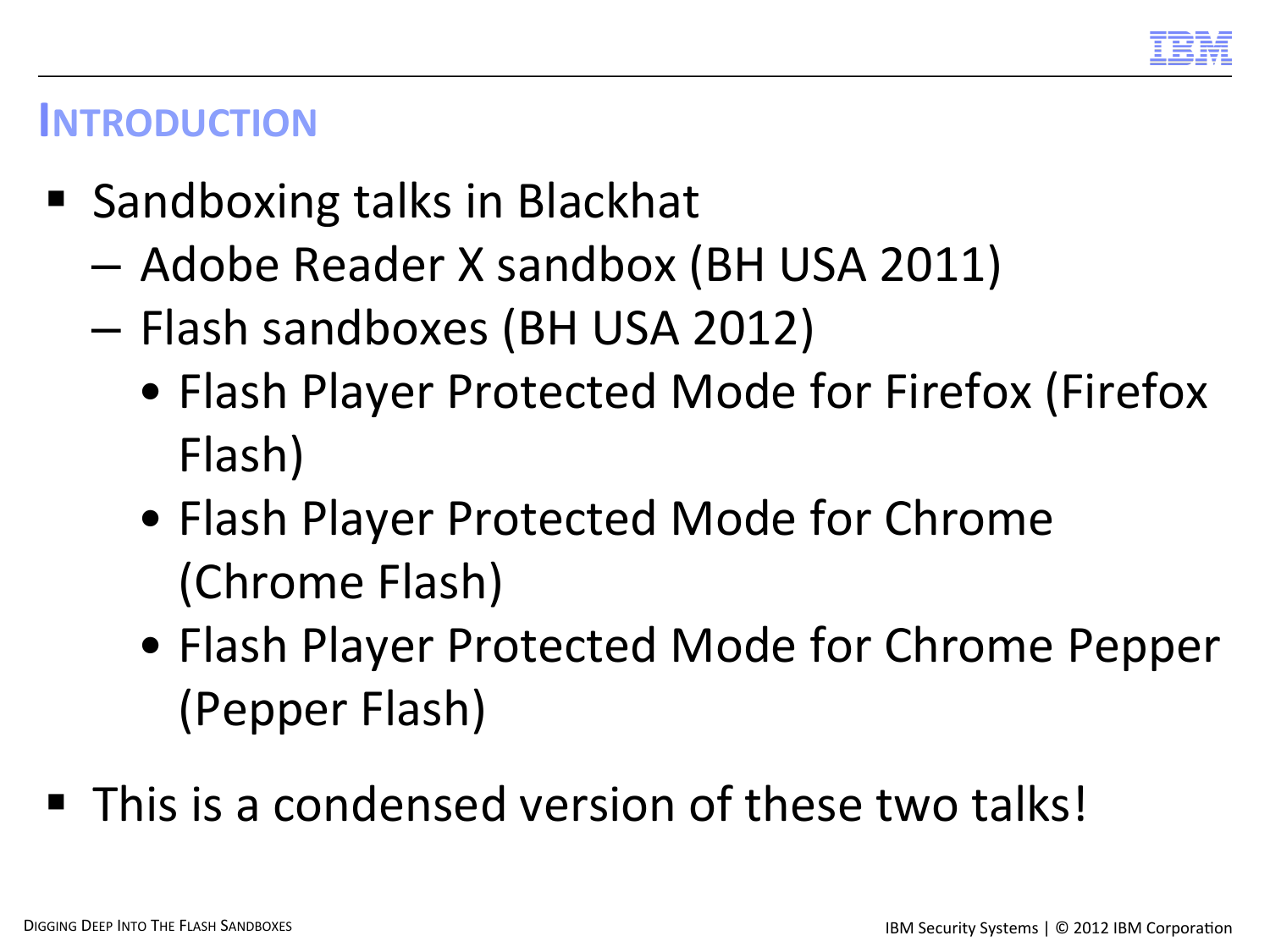

## **WINDOWS SANDBOXING**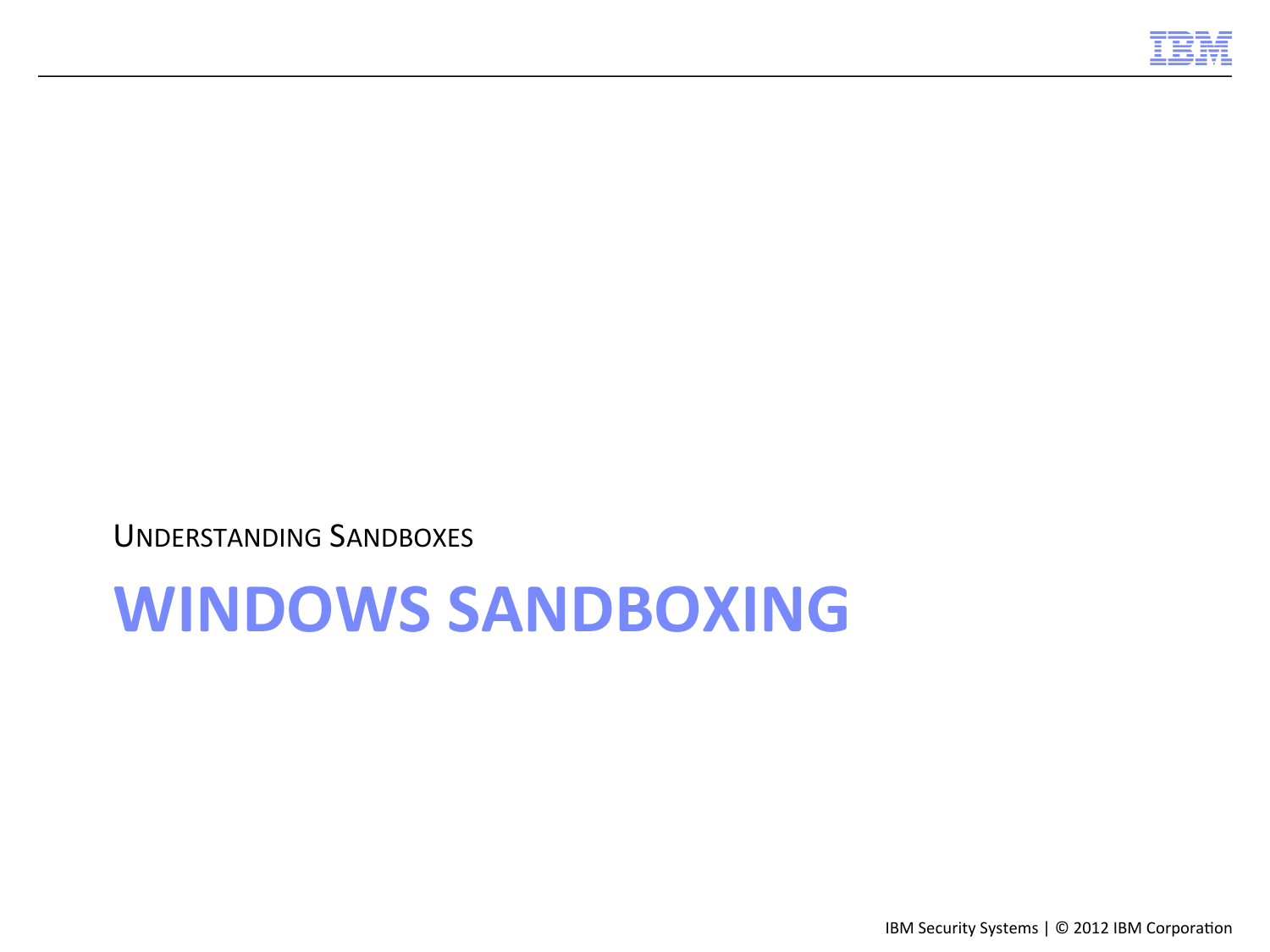

#### **WHAT IS SANDBOXING?**

■ Running an application inside a confined environment 

■ Mitigates post-exploitation code execution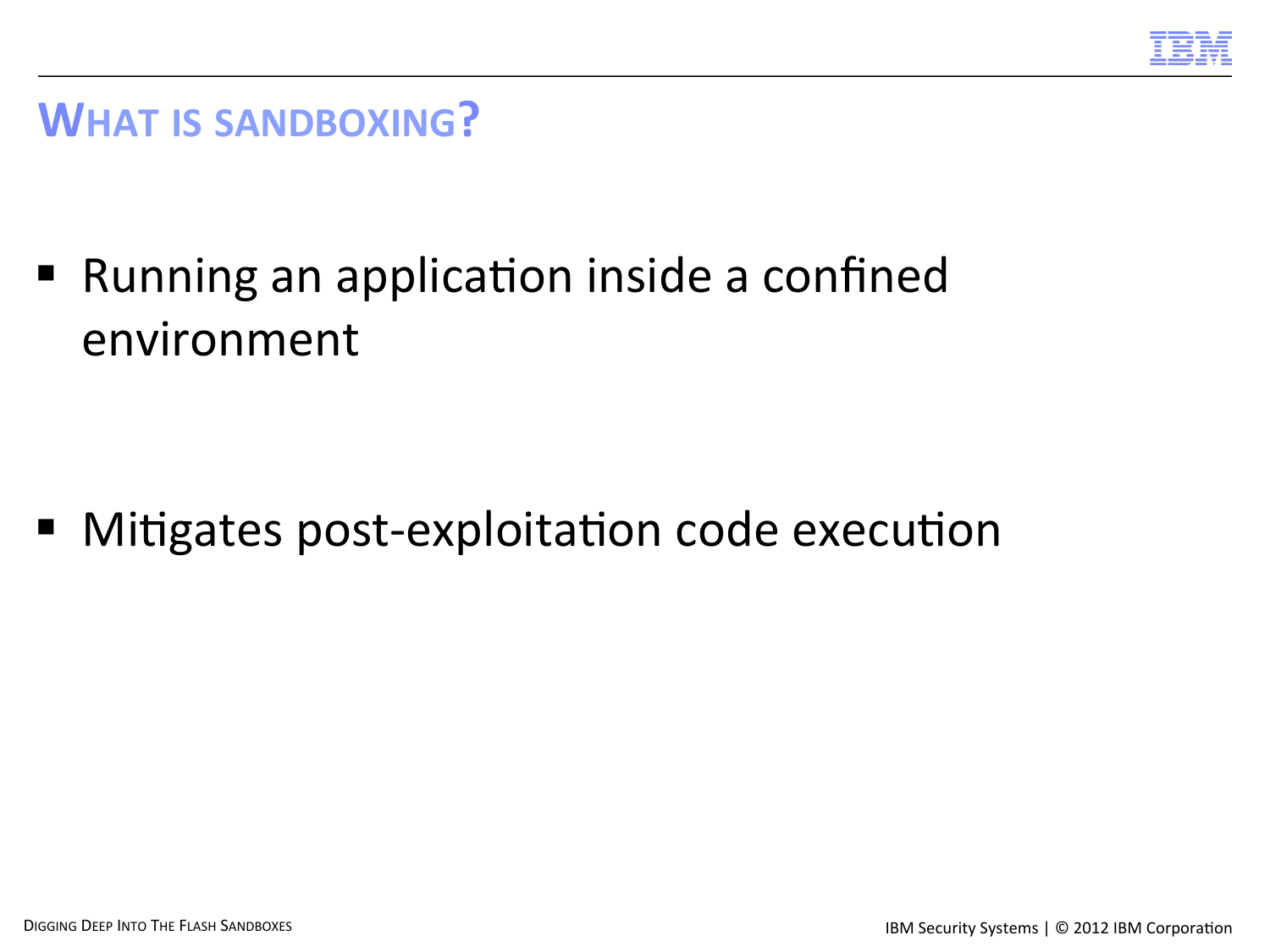

#### **WHAT ARE THE GOALS OF A SANDBOX?**

■ Increase the cost of exploitation by

 $-$  Restricting access to stuff you should NOT access

 $-$  Restricting access to stuff you don't NEED to access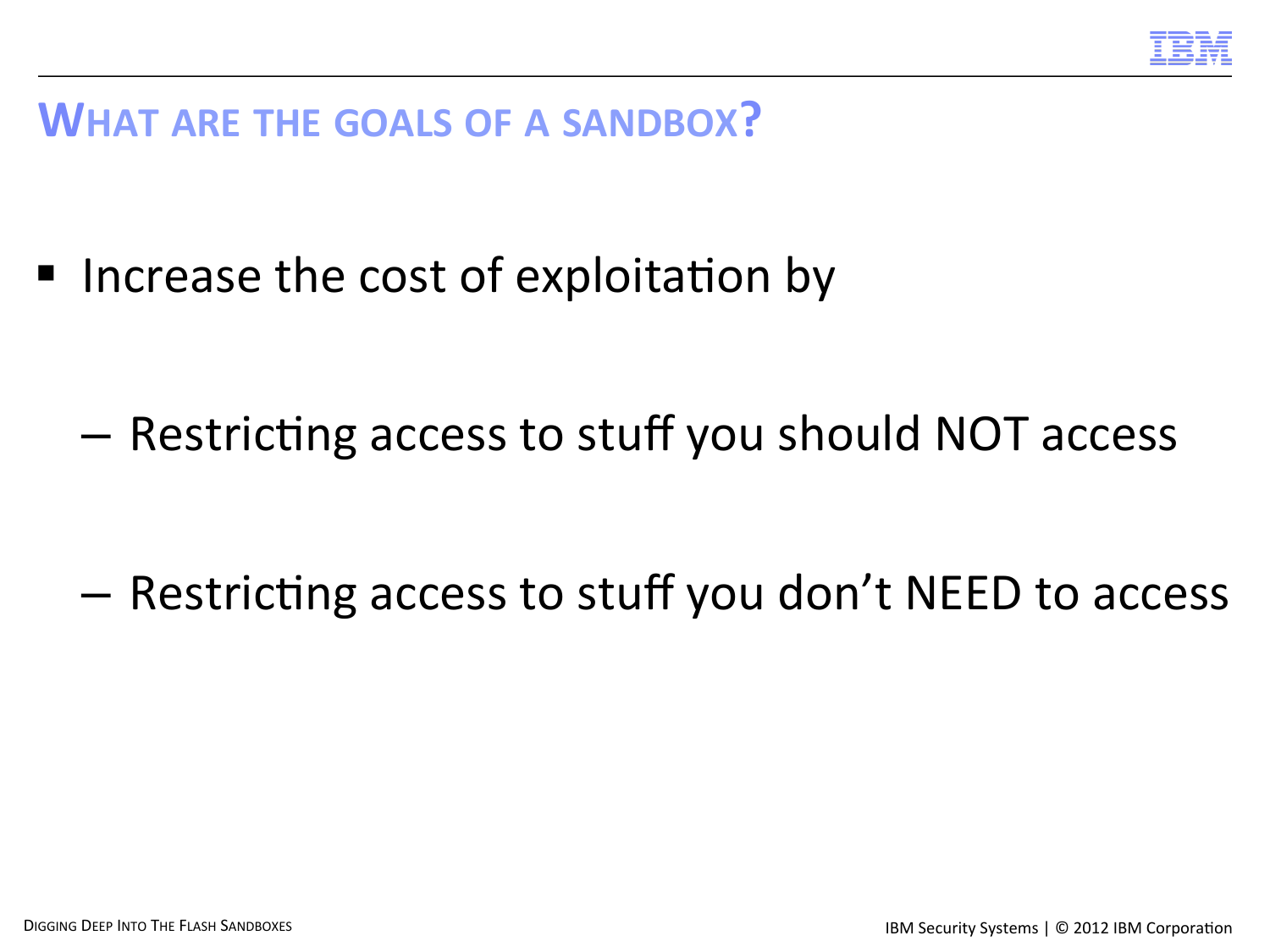

#### **HOW TO ACHIEVE THIS?**

- Practical Windows Sandboxing recipe by David Leblanc
- Use the following Windows mechanisms to restrict the privileges and capabilities of a sandboxed process:
	- Restricted Tokens
	- Integrity levels
	- Job Objects
	- $-$  Alternate Desktop and Alternate Windows Station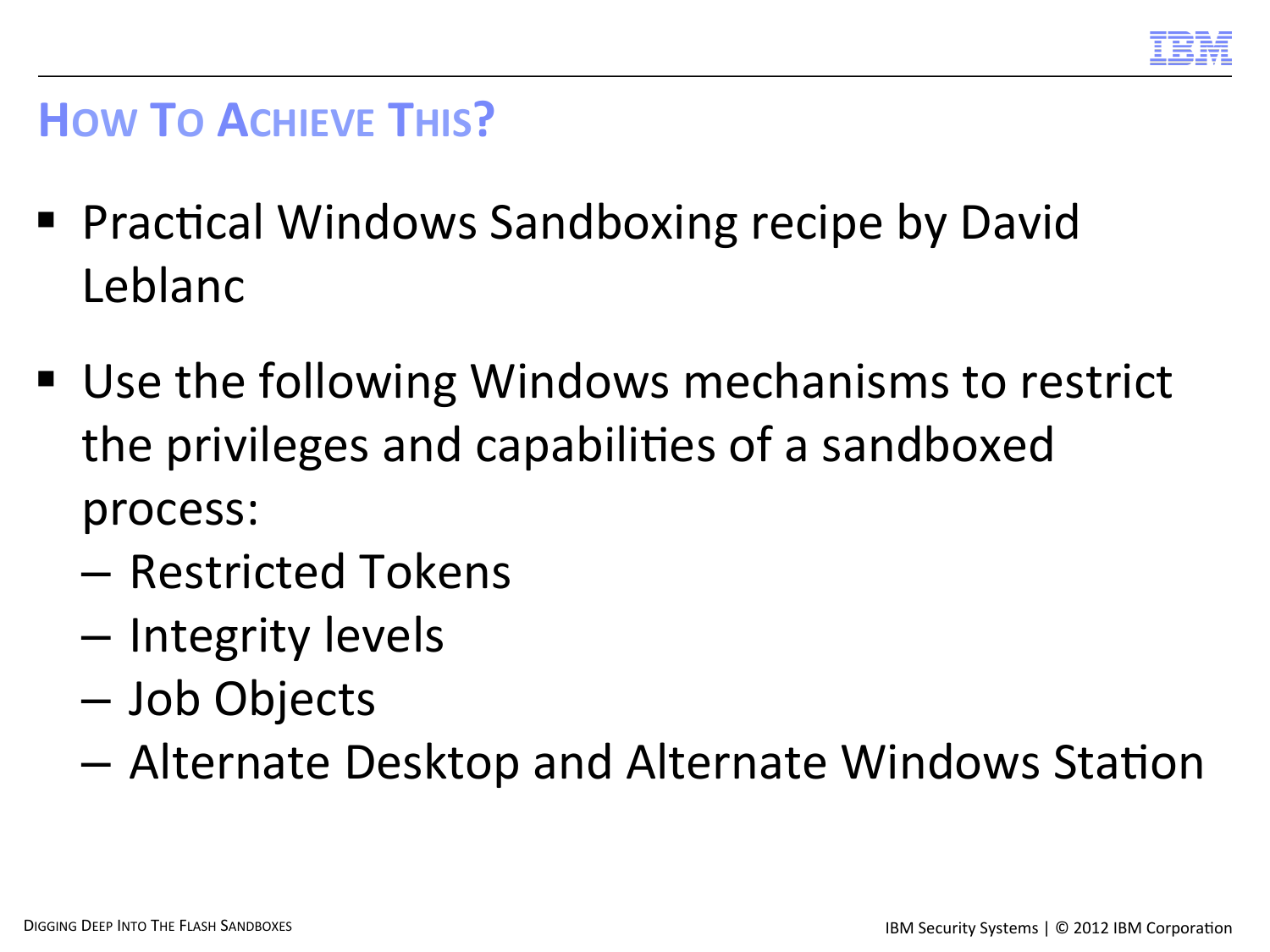

#### **HOW TO ACHIEVE THIS?**

■ Google Chrome first implemented it (Source code available at The Chromium Project)

■ Other sandbox implementations re-used some code from Chrome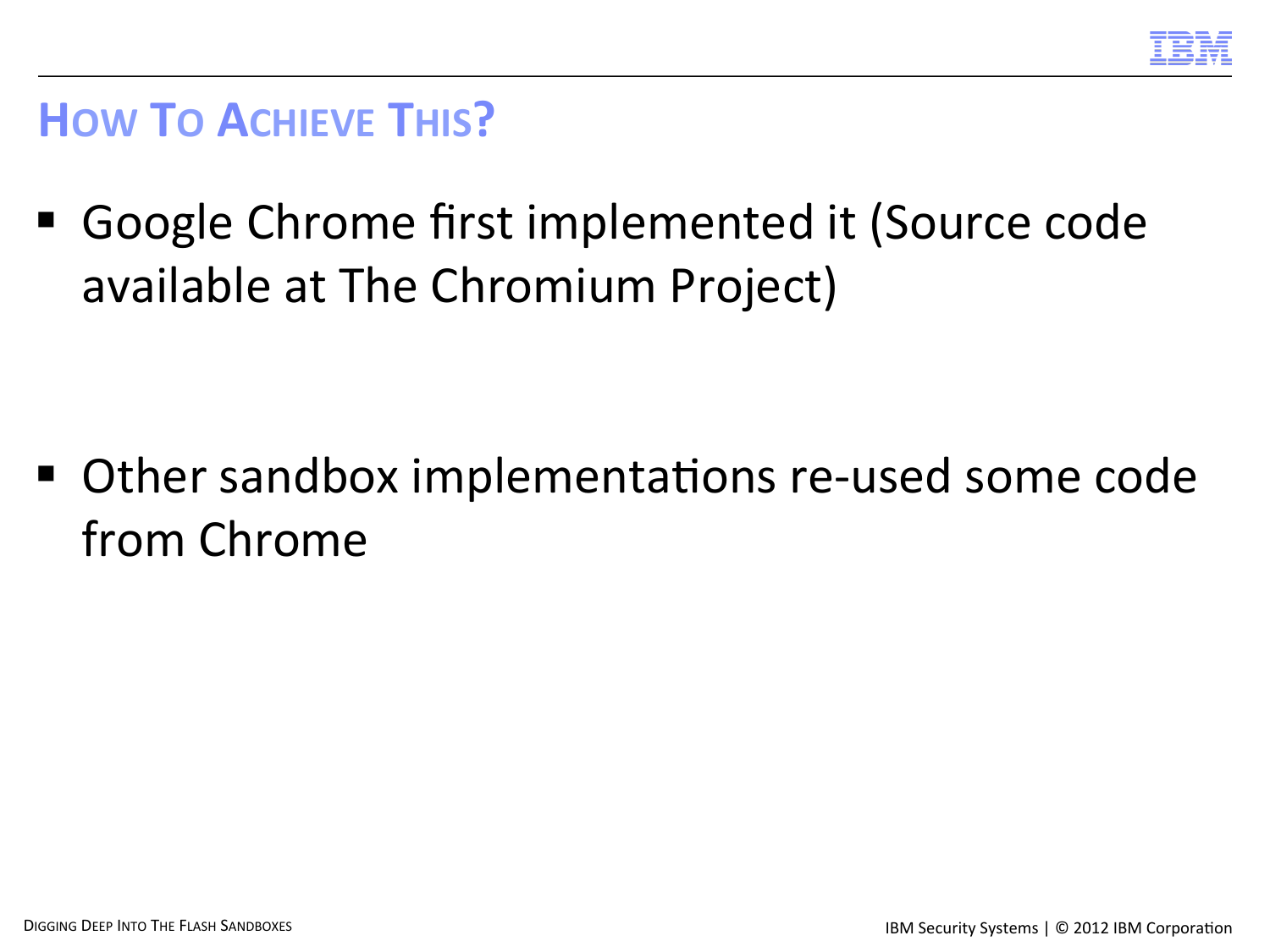

## **SANDBOX MECHANISMS**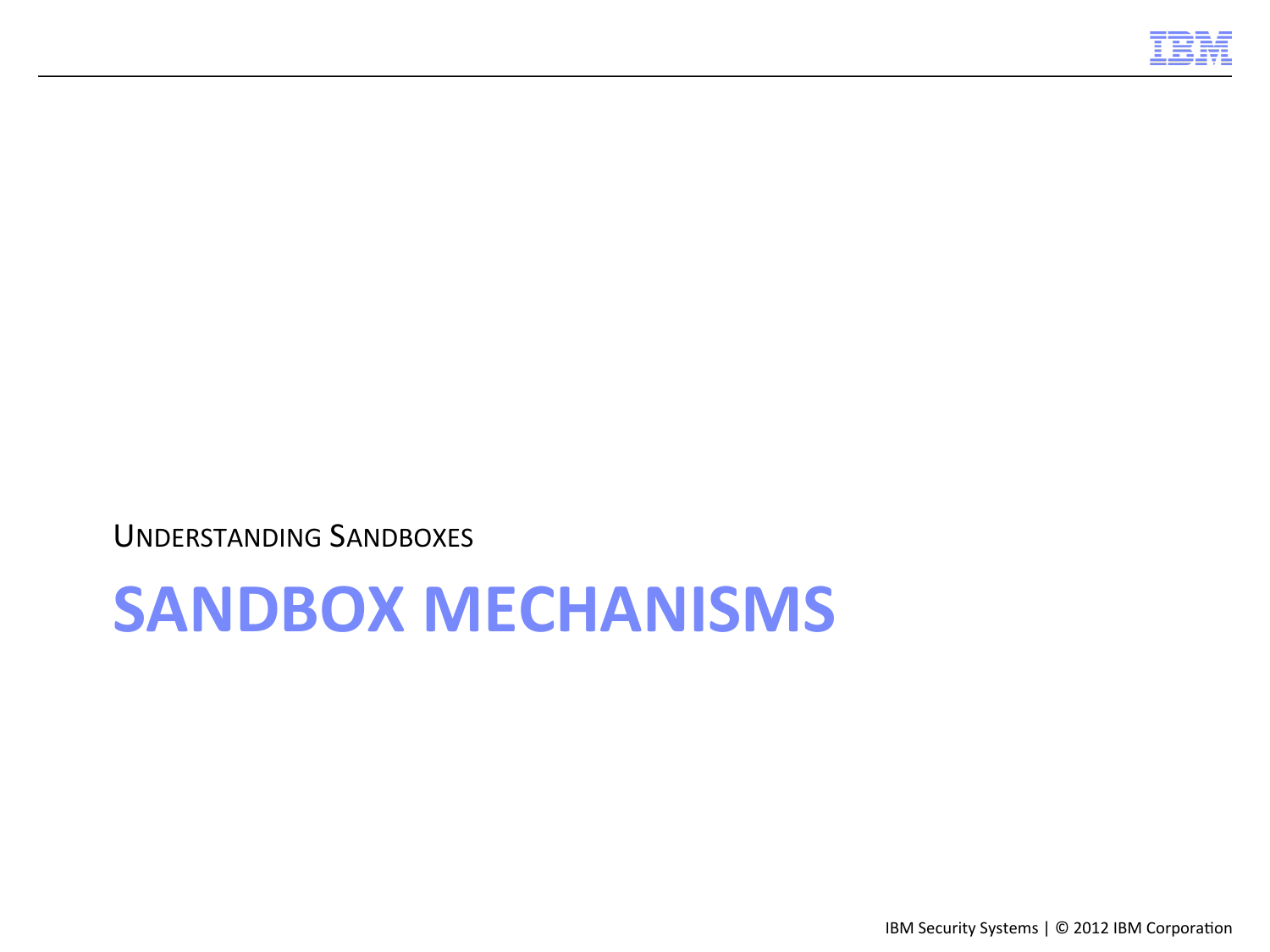

# **SANDBOX MECHANISM: SANDBOX RESTRICTIONS**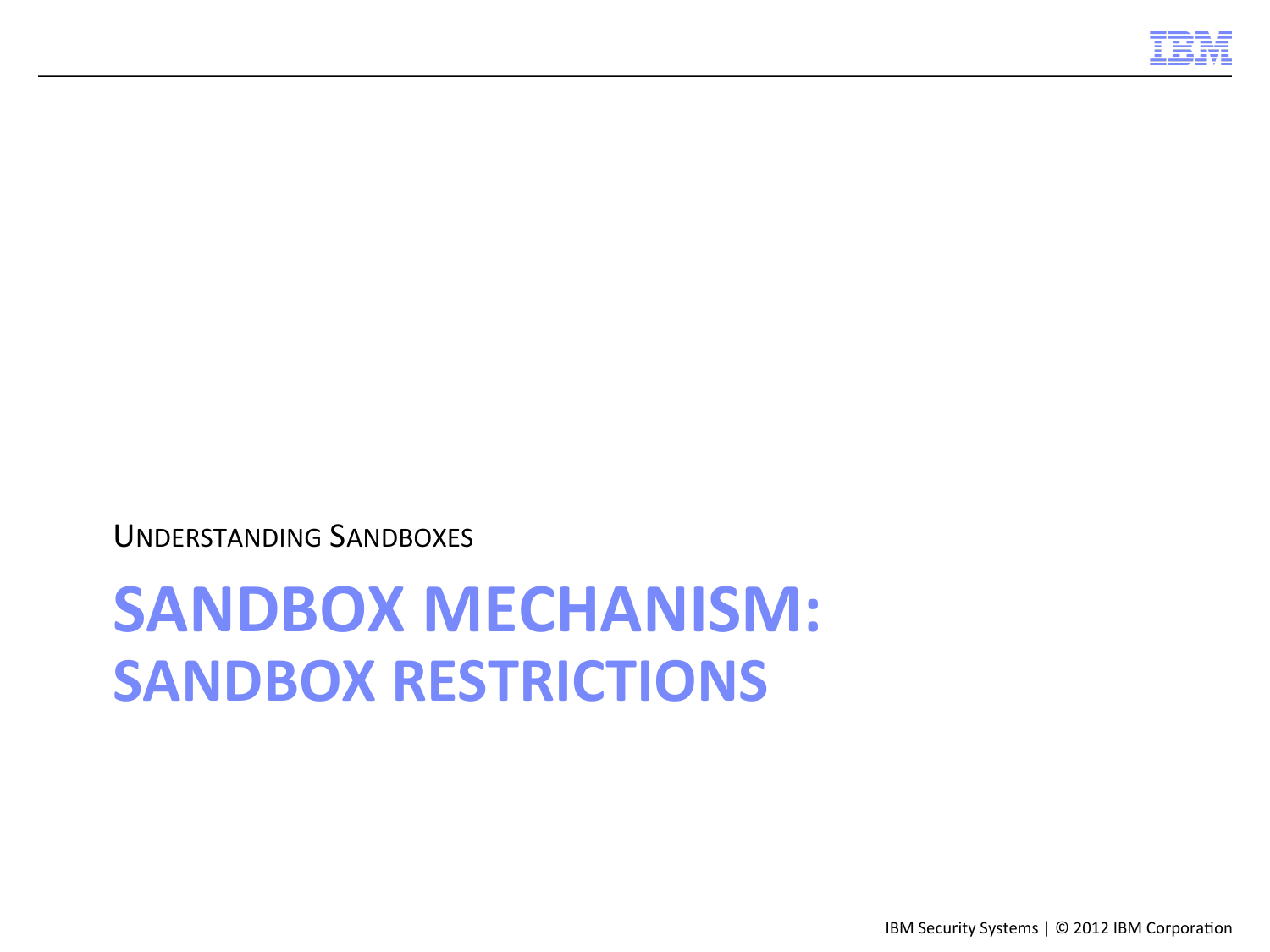

#### **MECHANISMS > SANDBOX RESTRICTIONS**

■ Restricted Tokens

■ Windows Integrity Mechanism (Integrity Levels)

■ Job Objects

■ Alternate Desktop and Windows Station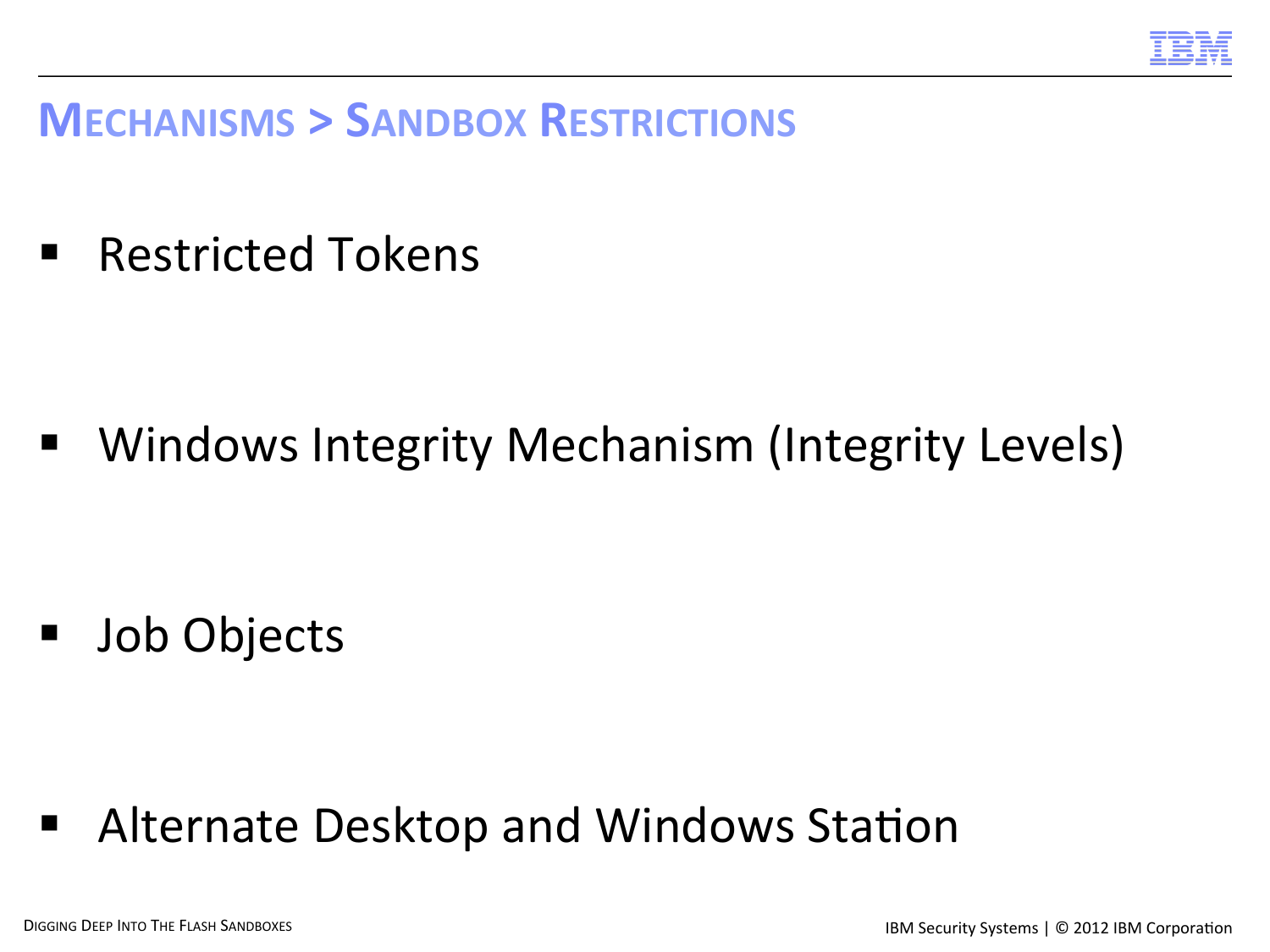

#### **MECHANISMS > SANDBOX RESTRICTIONS > RESTRICTED TOKENS**

- $\blacksquare$  Restricts access to securable objects
- Disables privileges
- $\blacksquare$  Sandbox token still have access to some resources (e.g. those accessible to Everyone and Users group)

| Image    | AcroRd32.exe:1604 Properties                                                                                 | Performance                                                                                                                                      | Performance Graph                                                                                      |            | <b>Threads</b>                                                                         | TCP/IP                                         |
|----------|--------------------------------------------------------------------------------------------------------------|--------------------------------------------------------------------------------------------------------------------------------------------------|--------------------------------------------------------------------------------------------------------|------------|----------------------------------------------------------------------------------------|------------------------------------------------|
| Security |                                                                                                              |                                                                                                                                                  | Environment                                                                                            | <b>Job</b> |                                                                                        | Strings                                        |
|          | User:<br>SID:<br>Session: 1<br>Group<br>Everyone<br>Everyone                                                 | WIN7\user<br>Logon SID (S-1-5-5-0-87299)<br>Logon SID (S-1-5-5-0-87299)                                                                          | S-1-5-21-37606313-2483126601-2061746833-1002<br>Virtualized: No<br>Mandatory Label\Low Mandatory Level |            | Flags<br>Mandatory<br>Mandatory<br>Integrity                                           | Mandatory, Restricted<br>Mandatory, Restricted |
|          | <b>LOCAL</b><br>CONSOLE LOGON<br>WIN7\HomeUsers<br>WIN7\None<br><b>BUILTIN\Users</b><br><b>BUILTIN\Users</b> | NT AUTHORITY\RESTRICTED<br>NT AUTHORITY\This Organization<br><b>BUILTIN\Administrators</b><br>NT AUTHORITY\INTERACTIVE<br>Group SID: S-1-16-4096 | NT AUTHORITY\Authenticated Users<br>NT AUTHORITY\NTLM Authentication                                   |            | Deny<br>Deny<br>Deny<br>Deny<br>Deny<br>Deny<br>Deny<br>Mandatory<br>Mandatory<br>Deny | Mandatory, Restricted<br>Mandatory, Restricted |
|          | Privilege                                                                                                    |                                                                                                                                                  | Flags<br>SeChangeNotifyPrivilege Default Enabled                                                       |            |                                                                                        |                                                |
|          |                                                                                                              |                                                                                                                                                  |                                                                                                        |            |                                                                                        | Permissions                                    |
|          |                                                                                                              |                                                                                                                                                  |                                                                                                        |            | ОК                                                                                     | Cancel                                         |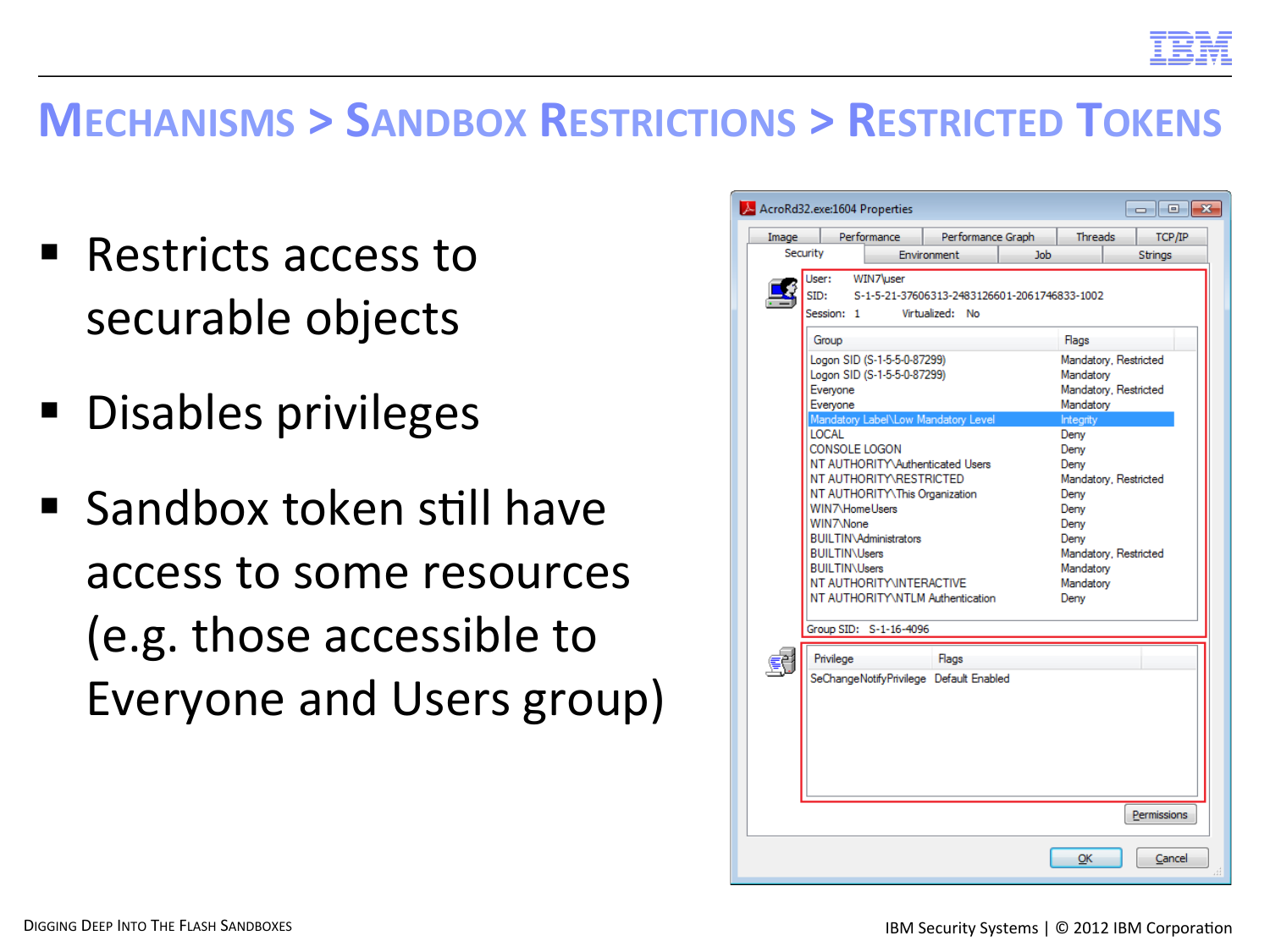

#### **MECHANISMS > SANDBOX RESTRICTIONS > WINDOWS INTEGRITY MECHANISM**

- Low Integrity sandbox process
- Prevents write access to most resources
- Most resources have a Medium or higher integrity level

| Image |                                                                                                              | Performance                                                                                                                                      | Performance Graph                                                    |     | <b>Threads</b>                                                                                | TCP/IP                                         |
|-------|--------------------------------------------------------------------------------------------------------------|--------------------------------------------------------------------------------------------------------------------------------------------------|----------------------------------------------------------------------|-----|-----------------------------------------------------------------------------------------------|------------------------------------------------|
|       | Security                                                                                                     |                                                                                                                                                  | Environment                                                          | Job |                                                                                               | Strings                                        |
|       | User:<br>SID:<br>Session: 1                                                                                  | WIN7\user<br>S-1-5-21-37606313-2483126601-2061746833-1002<br>Virtualized: No                                                                     |                                                                      |     |                                                                                               |                                                |
|       | Group                                                                                                        |                                                                                                                                                  |                                                                      |     | Flags                                                                                         |                                                |
|       | Everyone<br>Everynne                                                                                         | Logon SID (S-1-5-5-0-87299)<br>Logon SID (S-1-5-5-0-87299)                                                                                       |                                                                      |     | Mandatory<br>Mandatory                                                                        | Mandatory, Restricted<br>Mandatory, Restricted |
|       |                                                                                                              |                                                                                                                                                  | Mandatory Label\Low Mandatory Level                                  |     | Integrity                                                                                     |                                                |
|       | <b>LUCAL</b><br>CONSOLE LOGON<br>WIN7\HomeUsers<br>WIN7\None<br><b>BUILTIN\Users</b><br><b>BUILTIN\Users</b> | NT AUTHORITY\RESTRICTED<br>NT AUTHORITY\This Organization<br><b>BUILTIN\Administrators</b><br>NT AUTHORITY INTERACTIVE<br>Group SID: S-1-16-4096 | NT AUTHORITY\Authenticated Users<br>NT AUTHORITY\NTLM Authentication |     | <b>Deny</b><br>Deny<br>Deny<br>Deny<br>Deny<br>Deny<br>Deny<br>Mandatory<br>Mandatory<br>Deny | Mandatory, Restricted<br>Mandatory, Restricted |
|       | Privilege                                                                                                    |                                                                                                                                                  | Flags                                                                |     |                                                                                               |                                                |
|       |                                                                                                              |                                                                                                                                                  | SeChangeNotifyPrivilege Default Enabled                              |     |                                                                                               |                                                |
|       |                                                                                                              |                                                                                                                                                  |                                                                      |     |                                                                                               | Permissions                                    |
|       |                                                                                                              |                                                                                                                                                  |                                                                      |     |                                                                                               |                                                |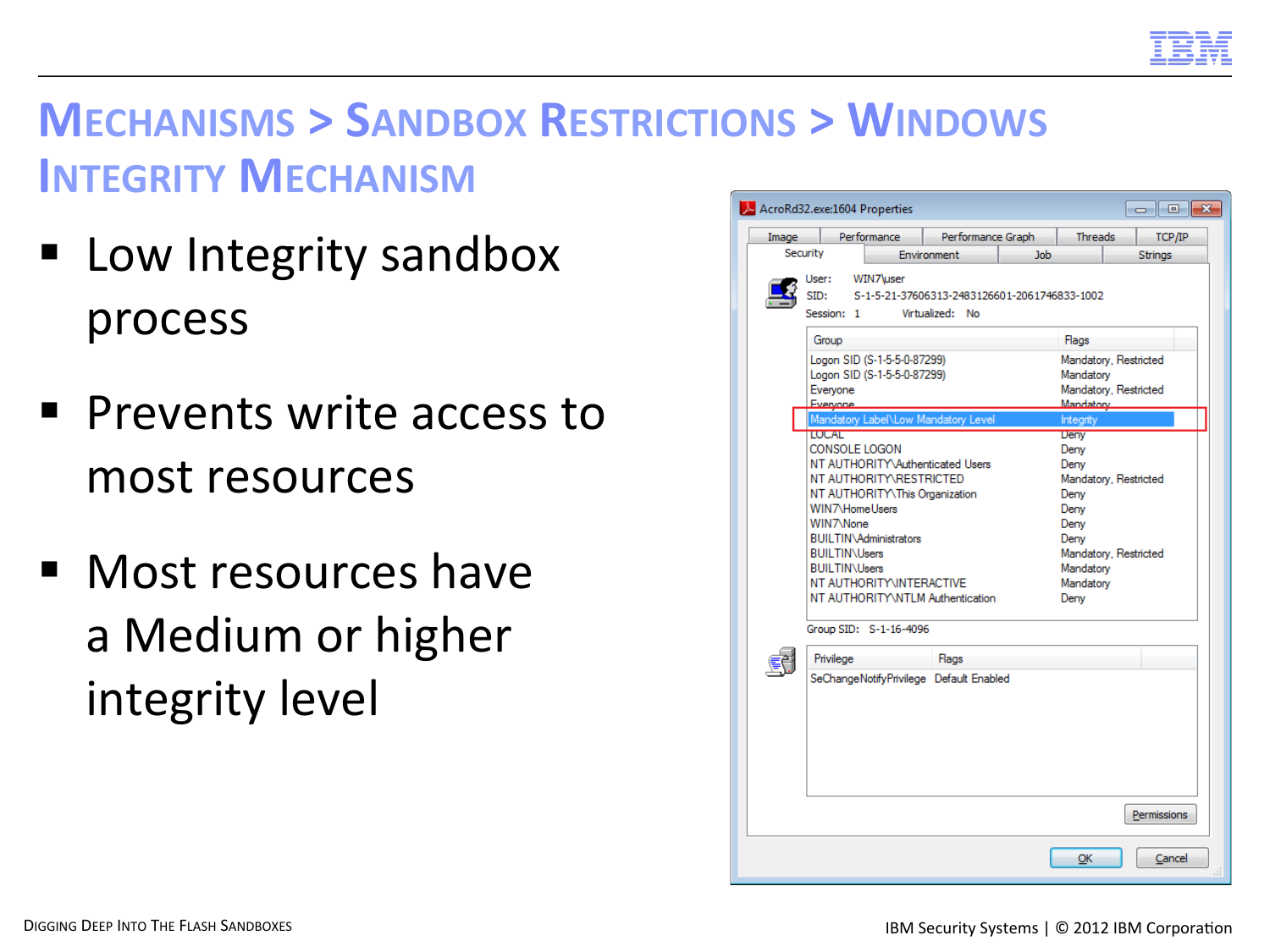

#### **MECHANISMS > SANDBOX RESTRICTIONS > JOB OBJECTS**

- Restrict additional capabilities
	- $-$  Spawning new processes
	- Clipboard access
	- Modification to systems settings
	- Active process limits
	- CPU limits

| Image                        |     | Performance | Performance Graph |     | Threads | TCP/IP  |
|------------------------------|-----|-------------|-------------------|-----|---------|---------|
| Security                     |     |             | Environment       | Job |         | Strings |
| Job Name:                    |     |             |                   |     |         |         |
| <unnamed job=""></unnamed>   |     |             |                   |     |         |         |
| Processes in Job:            |     |             |                   |     |         |         |
|                              |     |             |                   |     |         |         |
| Process                      | PID |             |                   |     |         |         |
| AcroRd32.exe 1604            |     |             |                   |     |         |         |
|                              |     |             |                   |     |         |         |
| Job Limits:                  |     |             |                   |     |         |         |
| Limit                        |     | Value       |                   |     |         |         |
| <b>Active Processes</b>      |     | 1           |                   |     |         |         |
| Desktop                      |     | Limited     |                   |     |         |         |
| <b>Display Settings</b>      |     | Limited     |                   |     |         |         |
| <b>Exit Windows</b>          |     | Limited     |                   |     |         |         |
| <b>USER Handles</b>          |     | Limited     |                   |     |         |         |
| <b>System Parameters</b>     |     | Limited     |                   |     |         |         |
| Administrator Access Limited |     |             |                   |     |         |         |
|                              |     |             |                   |     |         |         |
|                              |     |             |                   |     |         |         |
|                              |     |             |                   |     |         |         |
|                              |     |             |                   |     |         |         |
|                              |     |             |                   |     |         |         |
|                              |     |             |                   |     |         |         |
|                              |     |             |                   |     |         |         |
|                              |     |             |                   |     |         |         |
|                              |     |             |                   |     |         |         |
|                              |     |             |                   |     |         |         |
|                              |     |             |                   |     |         |         |
|                              |     |             |                   |     |         |         |
|                              |     |             |                   |     |         |         |
|                              |     |             |                   |     |         |         |
|                              |     |             |                   |     |         |         |
|                              |     |             |                   |     |         |         |
|                              |     |             |                   |     |         |         |
|                              |     |             |                   |     |         |         |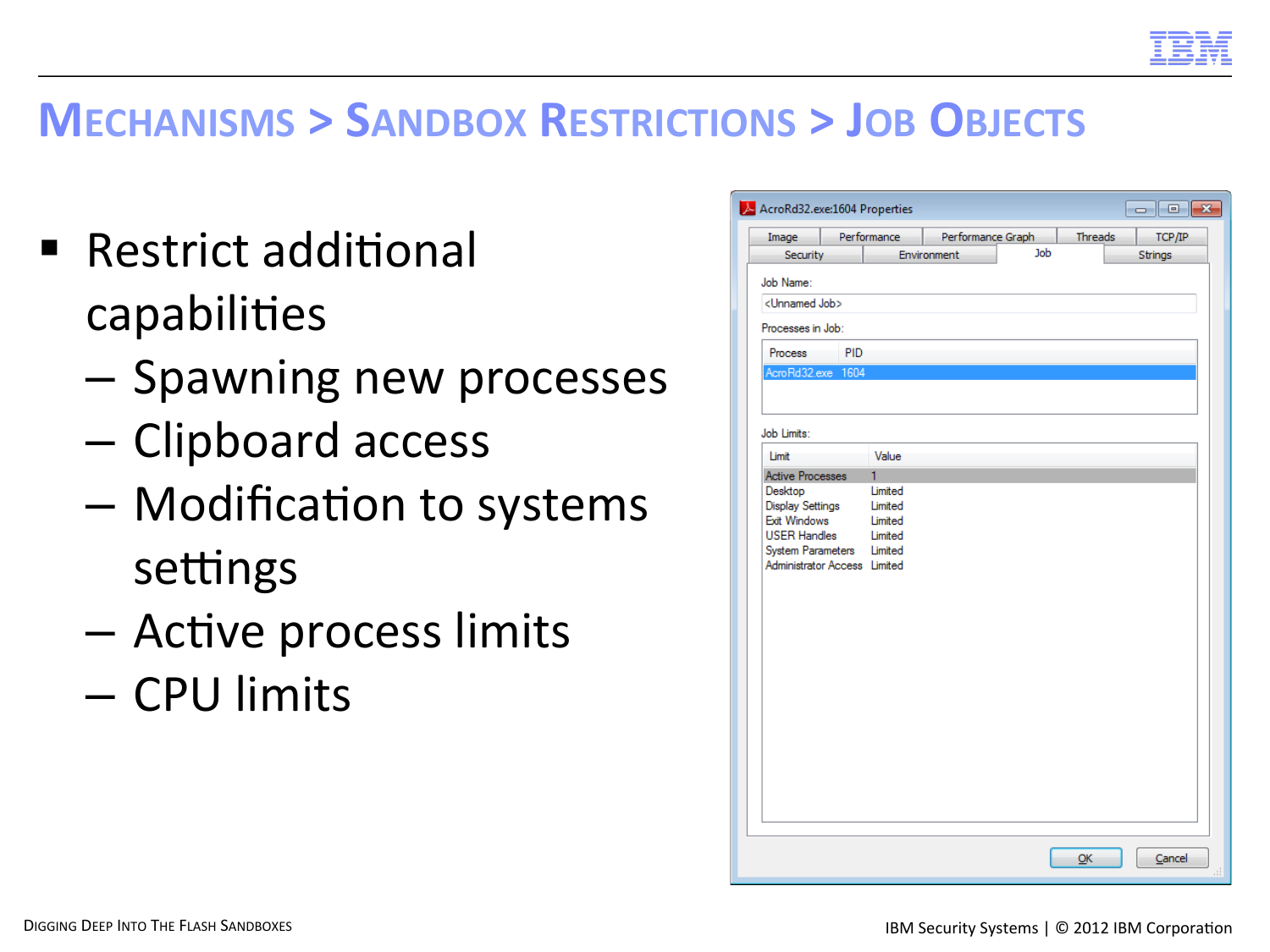

#### **MECHANISMS > SANDBOX RESTRICTIONS > ALTERNATE DESKTOP AND WINDOWS STATION**

- Windows on a same desktop can send messages to each other
	- No security checks

■ Windows on a separate desktop cannot send messages to each other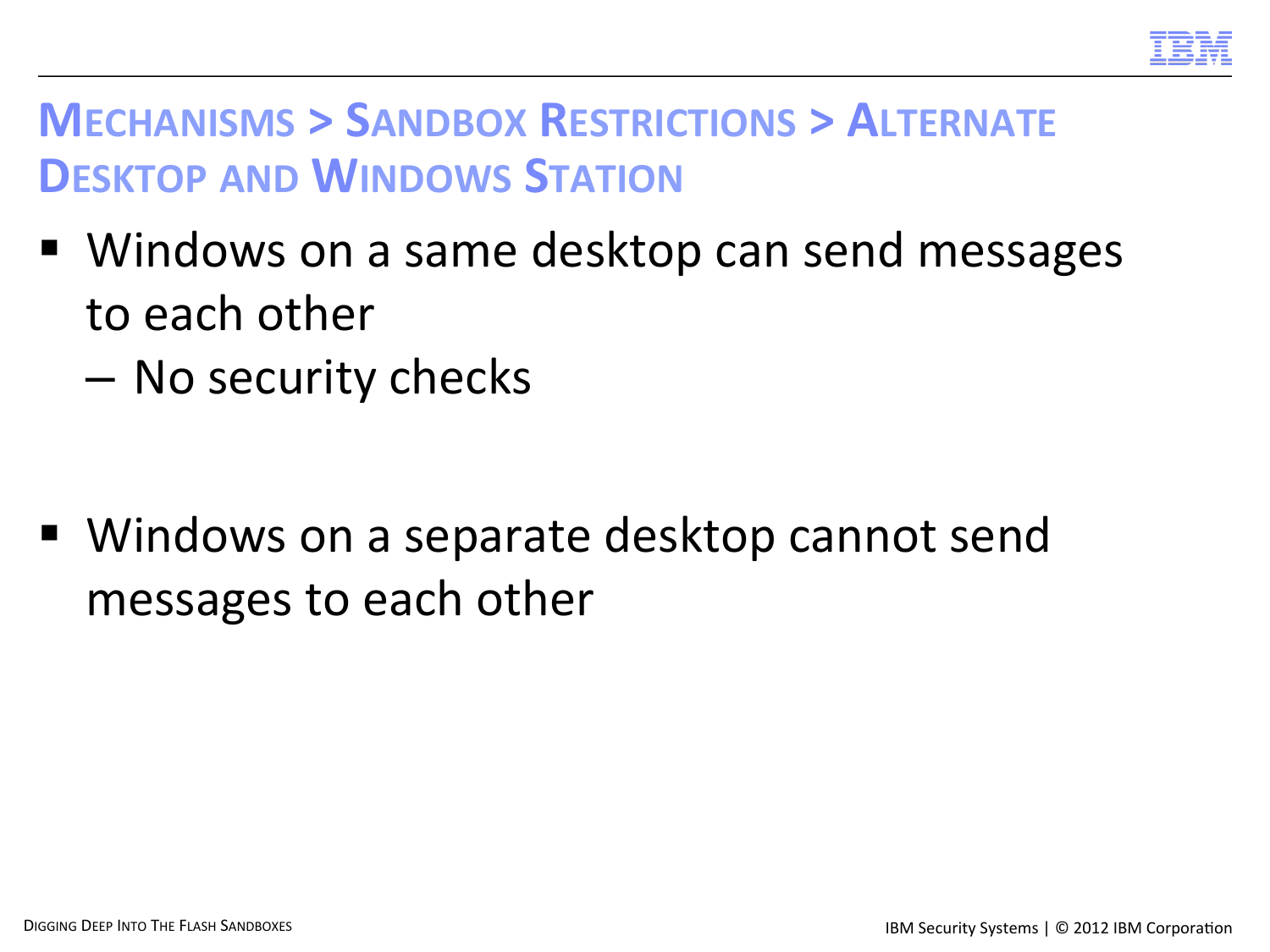

## **SANDBOX MECHANISMS: SANDBOX ARCHITECTURE**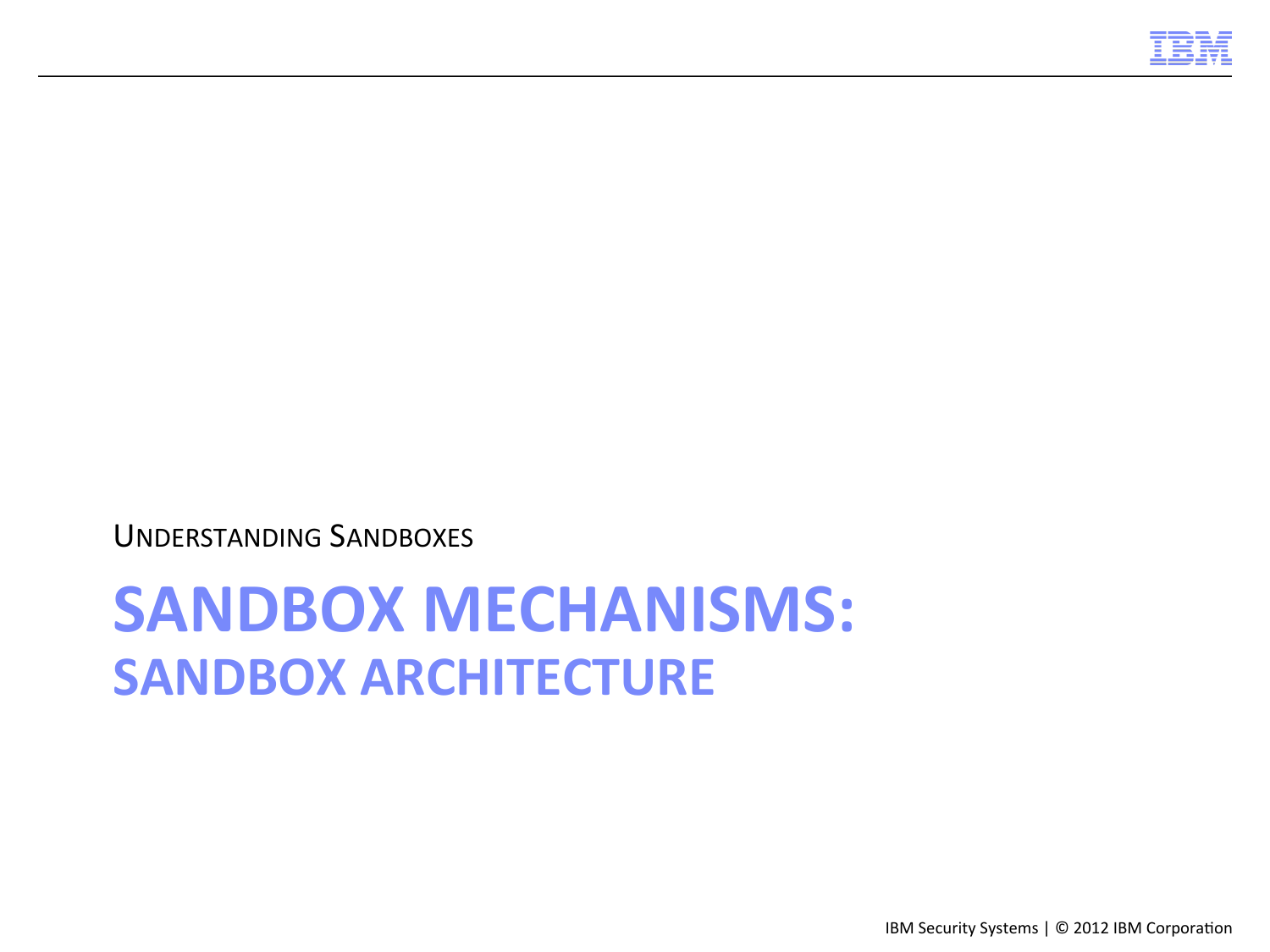

#### **SANDBOX ARCHITECTURE**

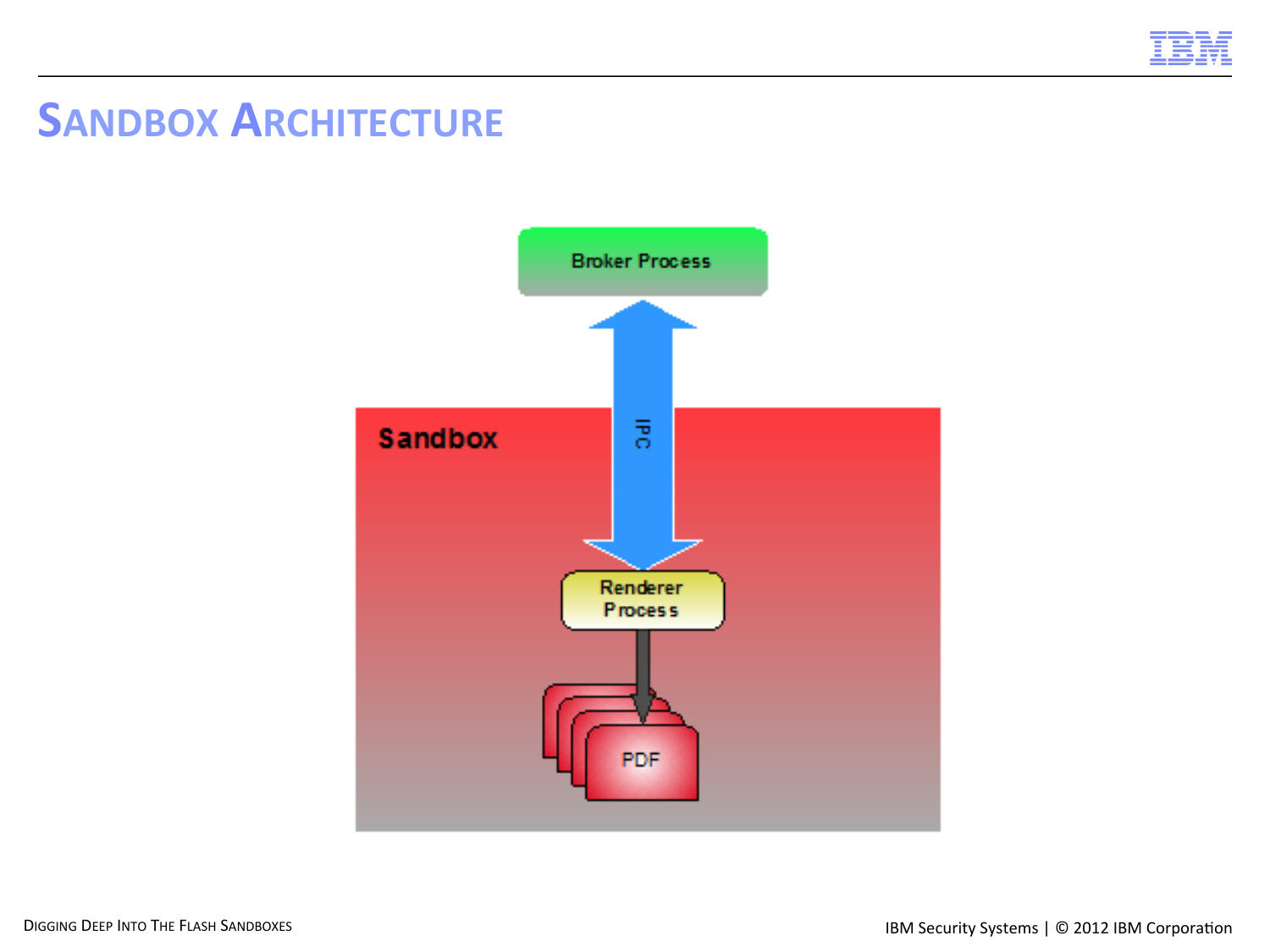

## **SANDBOX MECHANISMS: STARTUP SEQUENCE**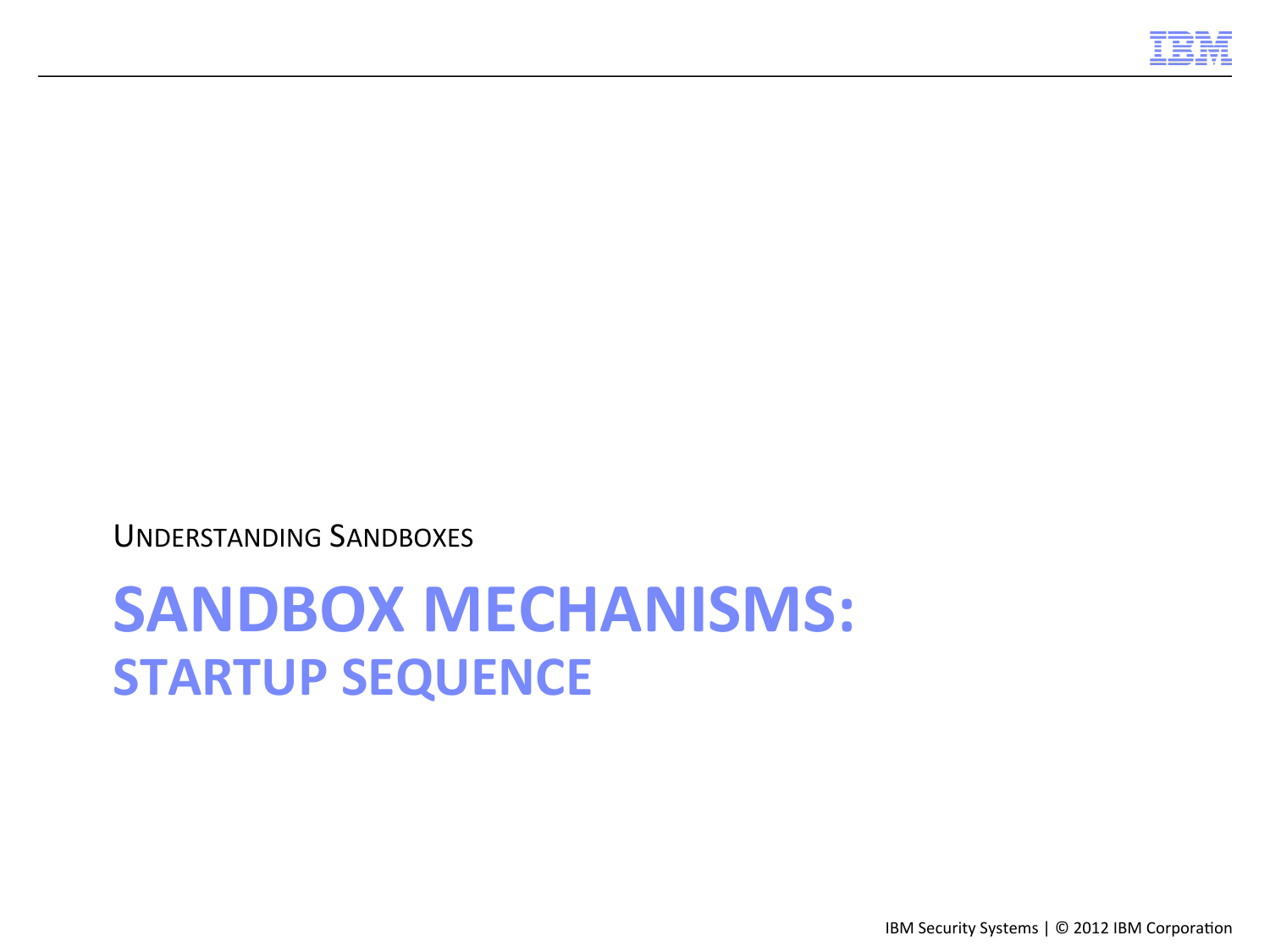

#### **MECHANISMS > STARTUP SEQUENCE**

- 1. The broker process is started
- 2. The broker process sets up the sandbox restrictions
- 3. The broker process sets up the policies
- 4. The sandbox process is spawned in a suspended state
- 5. The broker process sets up interceptions in the sandbox process
- 6. The sandbox process resumes execution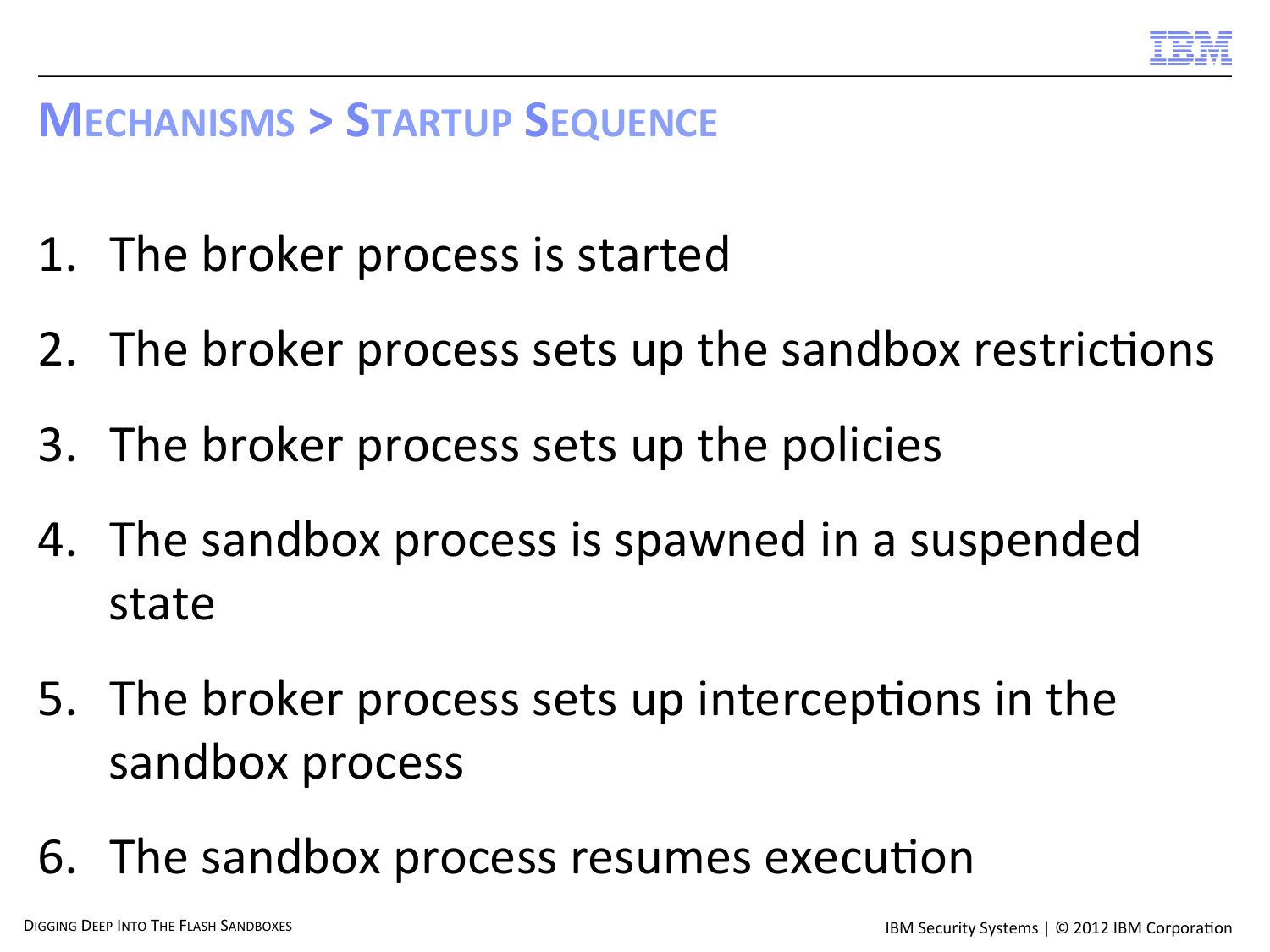#### **MECHANISMS > STARTUP SEQUENCE**

#### Firefox Flash

| □ birefox.exe                          | 3228 0.37  | 55.180 K | 74.912 K Firefox                                          | Mozilla Corporation | Medium |
|----------------------------------------|------------|----------|-----------------------------------------------------------|---------------------|--------|
| plugin-container.exe                   | 3876 0.35  | 10.340 K | 12.732 K Plugin Container for Firefox                     | Mozilla Corporation | Medium |
| □ / FlashPlayerPlugin_11_3_300_257.exe | 3252 0.06  | 4.672 K  | 10,860 K Adobe Flash Player 11.3 r300 Adobe Systems, Inc. |                     | Medium |
| FlashPlayerPlugin_11_3_300_257.exe     | 1468 15.70 | 64.252 K | 69,380 K Adobe Flash Player 11.3 r300 Adobe Systems, Inc. |                     | Low.   |

#### **Chrome Flash**

| $\Box$ C chrome.exe   | 1044      | 0.08 | 27.188 K | 46,816 K Google Chrome                                  | Google Inc. | Medium           |
|-----------------------|-----------|------|----------|---------------------------------------------------------|-------------|------------------|
| chrome.exe            | 3508 0.02 |      | 16.276 K | 13,192 K Google Chrome                                  | Google Inc. | Untrusted        |
| Controlled Controller | 3228 0.19 |      | 39.304 K | 39,900 K Google Chrome                                  | Google Inc. | <b>Untrusted</b> |
| undll32.exe           | 4084 0.02 |      | 5.280 K  | 7.064 K Windows host process (Run Microsoft Corporation |             | Medium           |
| chrome.exe            | 3160 3.03 |      | 86.292 K | 91.416 K Google Chrome                                  | Google Inc. | Low .            |

#### Pepper Flash

| $\Box$ C chrome exe | 2508          | 2.35       | 42.340 K               | 53,728 K Google Chrome          | Google Inc. | Medium     |
|---------------------|---------------|------------|------------------------|---------------------------------|-------------|------------|
| <b>C</b> chrome exe |               | 3716 4.88  | 39.136 K               | 55,504 K Google Chrome          | Google Inc. | Untrusted  |
| <b>C</b> chrome exe |               | 3244 5.83  | 45.360 K               | 45,564 K Google Chrome          | Google Inc. | Untrusted  |
| chrome.exe          |               | 1836 13.32 | 75.072 K               | 82,192 K Google Chrome          | Google Inc. | Untrusted  |
| <b>CONSTRUCTION</b> | <b>DALLER</b> |            | <b><i>ALCOHOL:</i></b> | $-0.01$ $-0.01$ $+0.01$ $+0.01$ |             | $2.2 - 1.$ |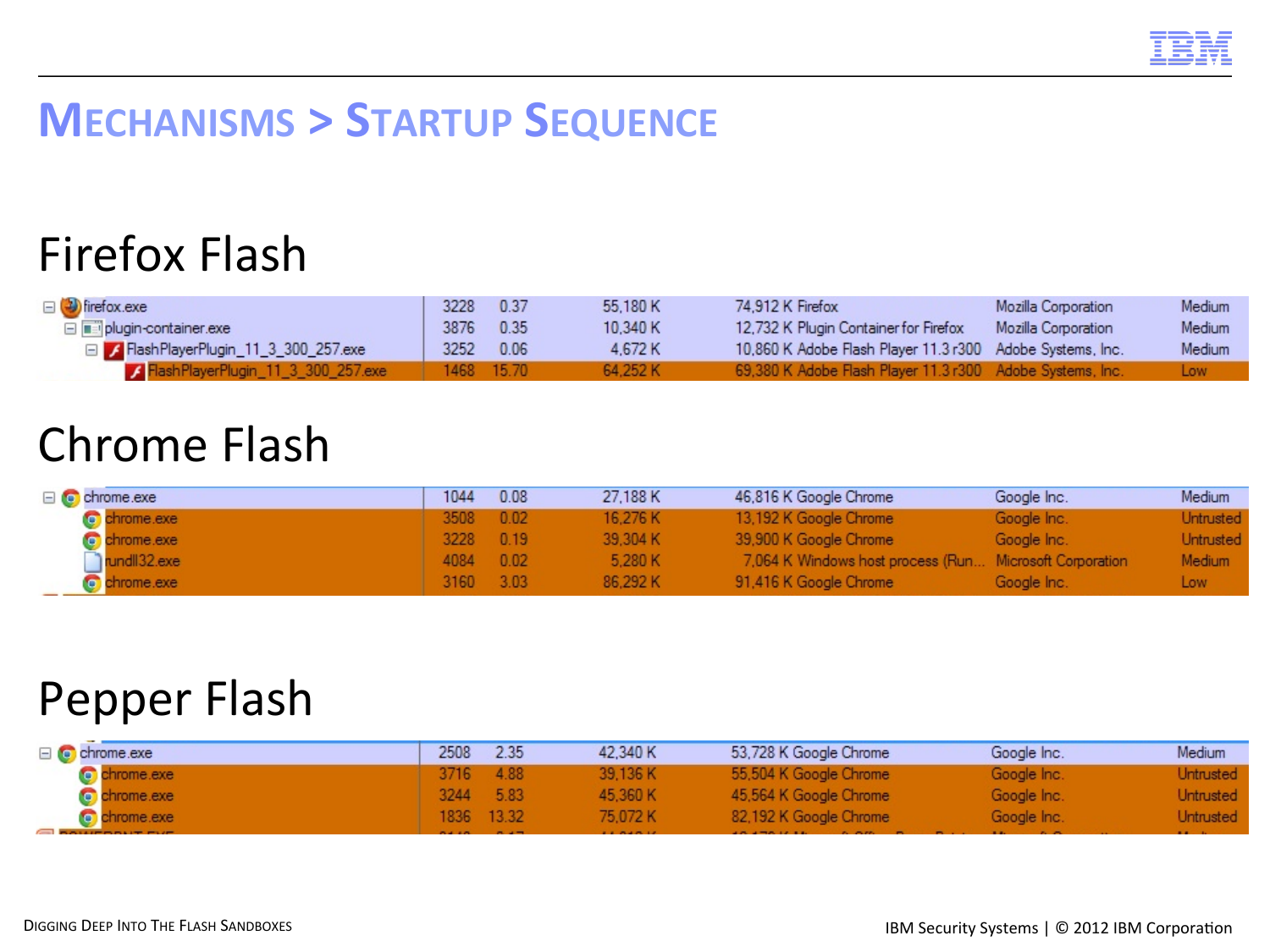

## **SANDBOX MECHANISMS: INTERCEPTION MANAGER**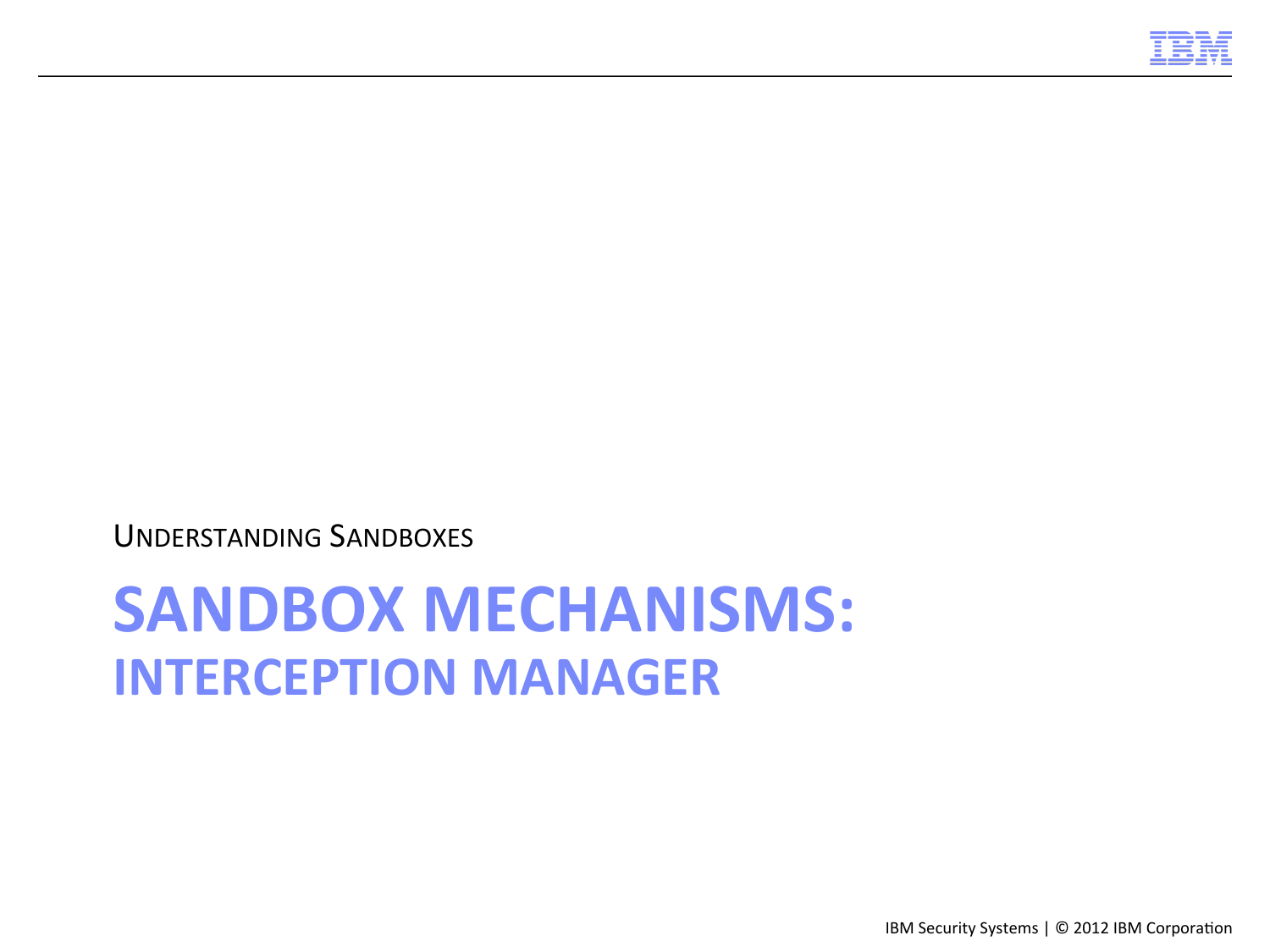

#### **MECHANISMS > INTERCEPTION MANAGER**

- Transparently forwards API calls from the sandboxed process to the broker or browser process via IPC
- API calls are evaluated by the policy engine against sandbox policies
- Done via API interception (API hooking)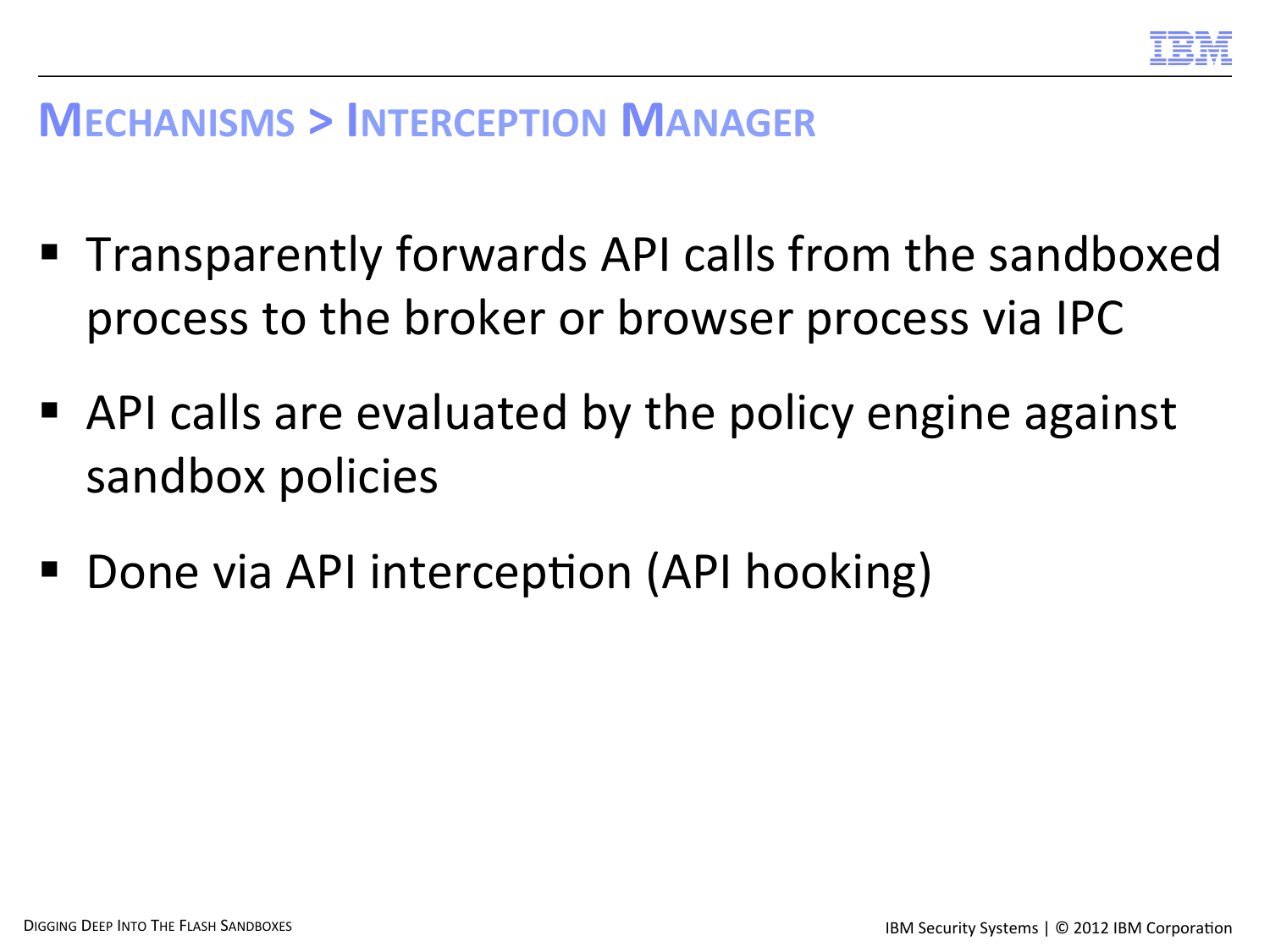

#### **MECHANISMS > INTERCEPTION MANAGER > EXAMPLE INTERCEPTION TYPES**

## ■ INTERCEPTION SERVICE CALL – NTDLL API patching

**MOV EAX,<ServiceID> MOV EDX,<ThunkCodeAddress> JMP EDX** 

### ■ INTERCEPTION SIDESTEP – API entry point patching

**JMP <ThunkCodeAddress> <original API code> <original API code> <. . .>** 

### ■ INTERCEPTION EAT – Export Address Table patching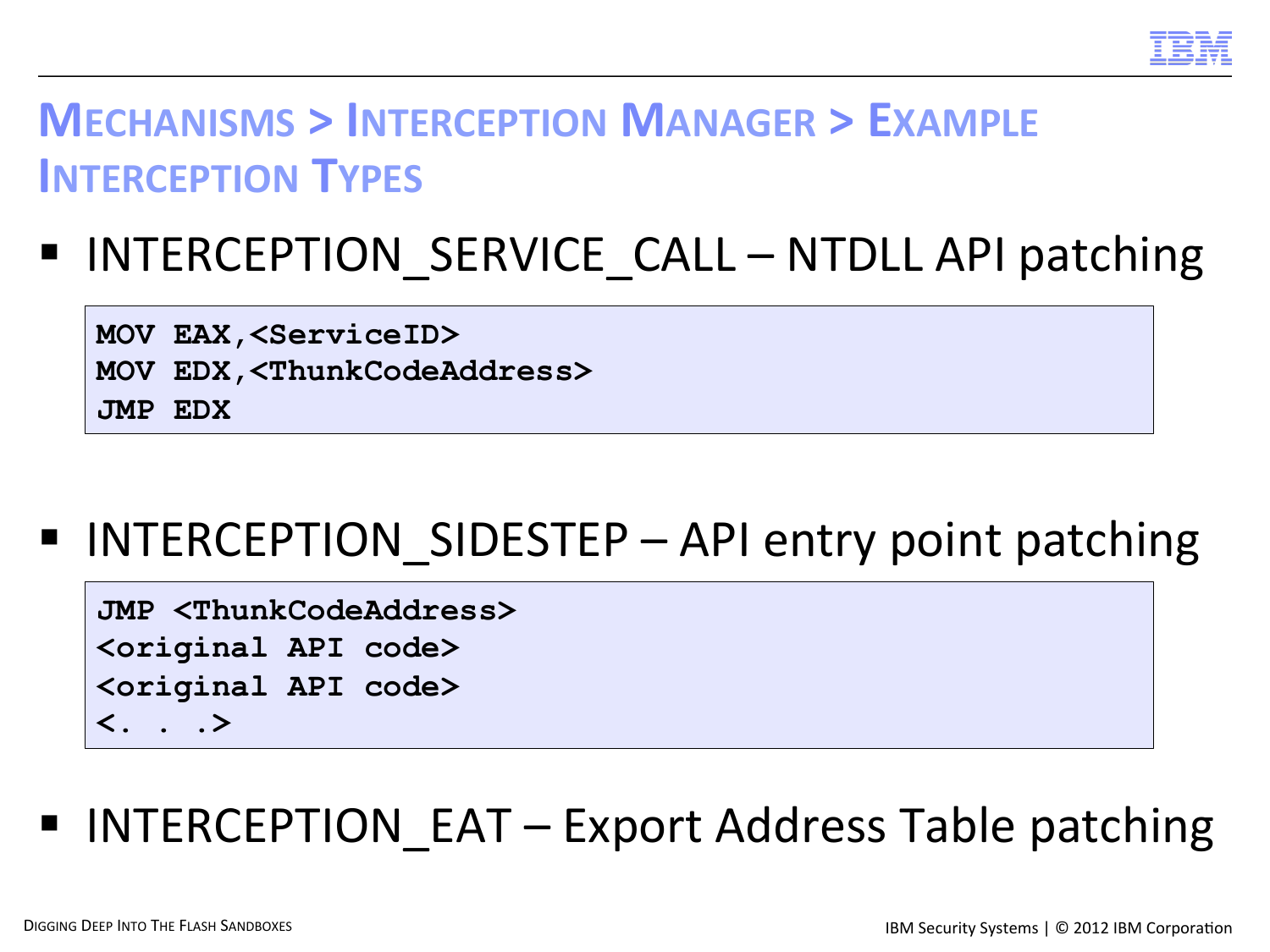

# **SANDBOX MECHANISMS: INTER-PROCESS COMMUNICATION (IPC)**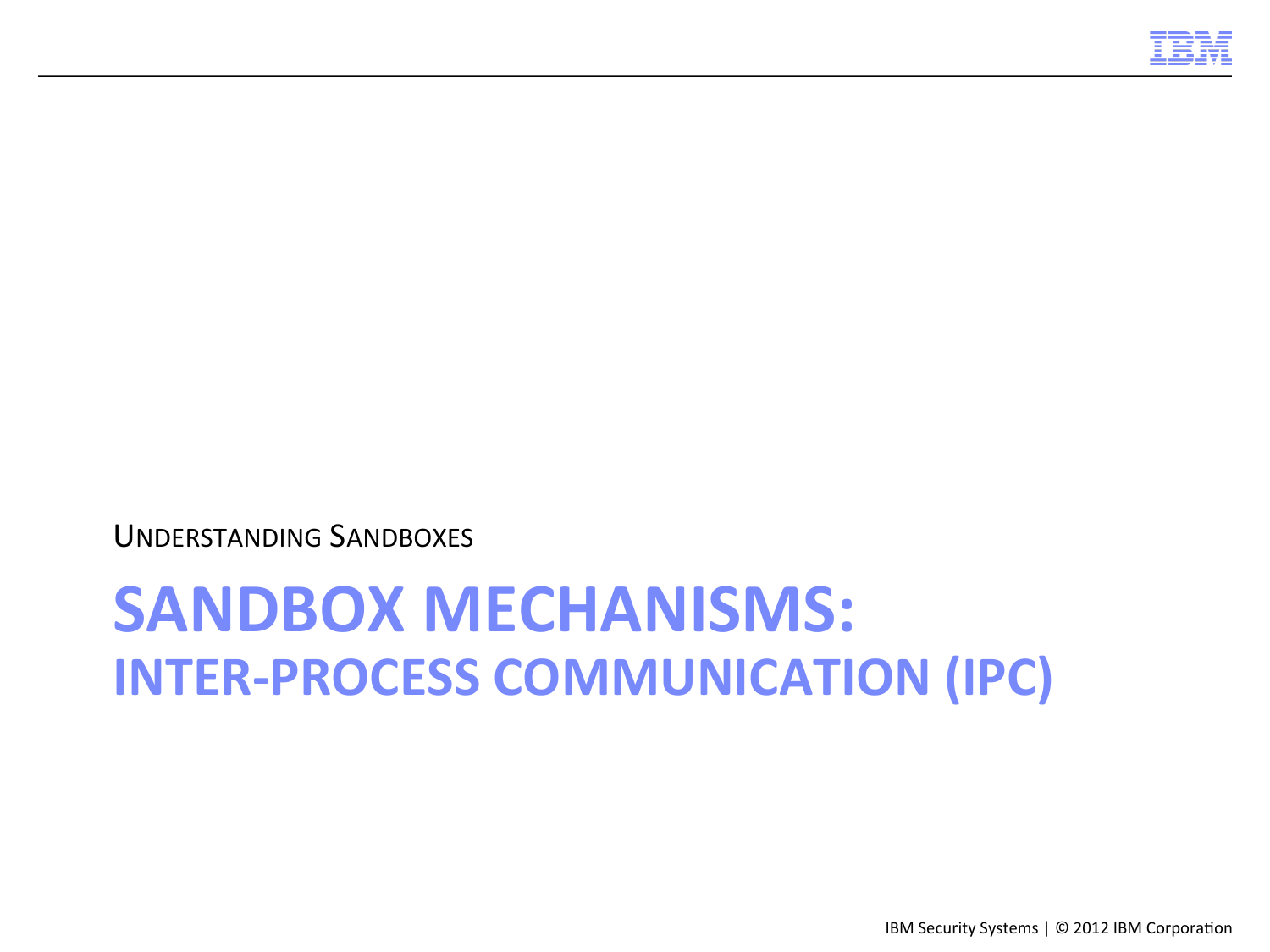

#### **MECHANISMS > IPC**

- Used for communication between the sandbox processes
- 3 IPC implementations were used:
	- Sandbox IPC
	- Chromium IPC
	- Simple IPC (Chrome Flash only)
- See our BH papers for the IPC message structure details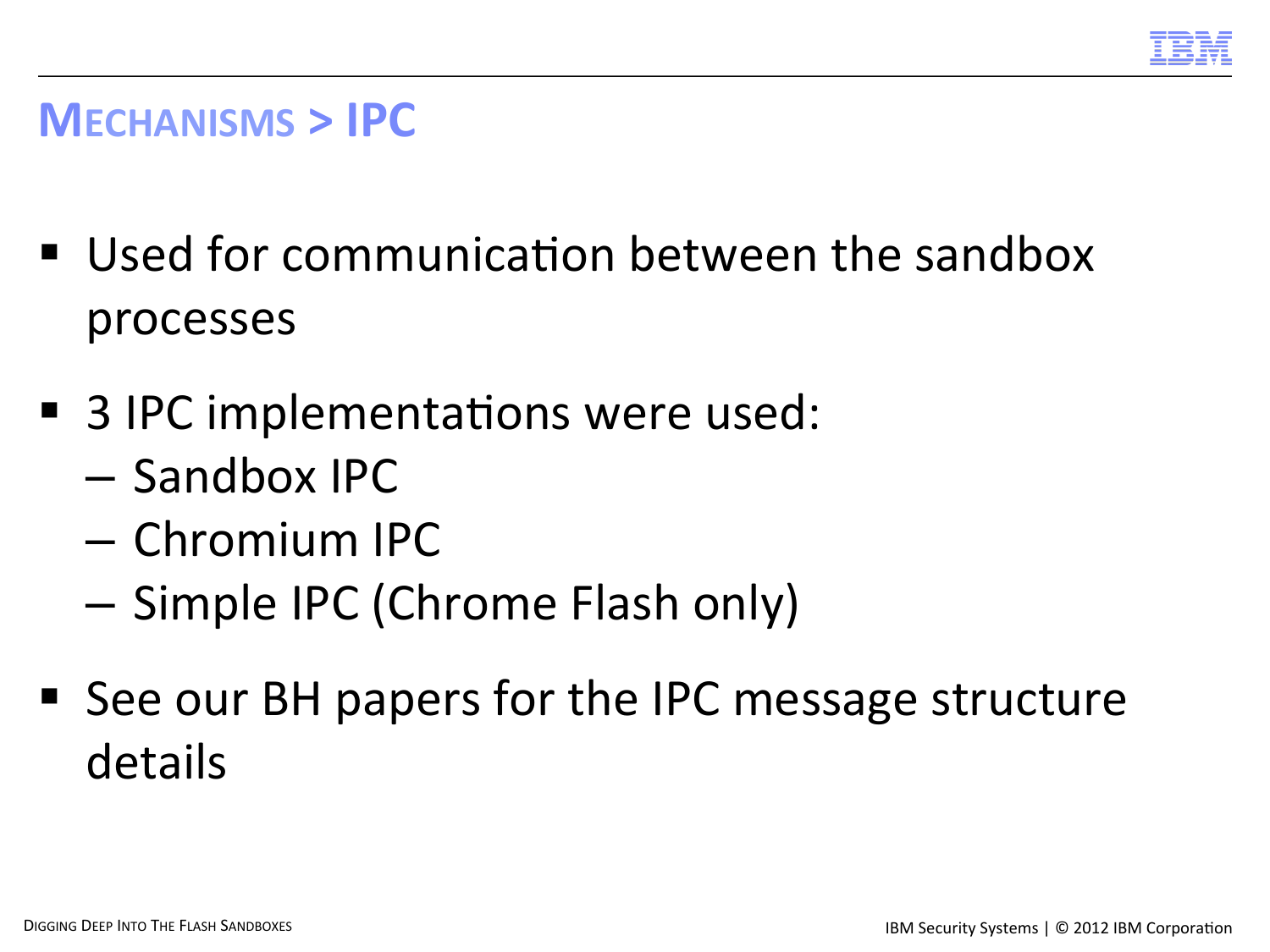

## **SANDBOX MECHANISMS: POLICY ENGINE**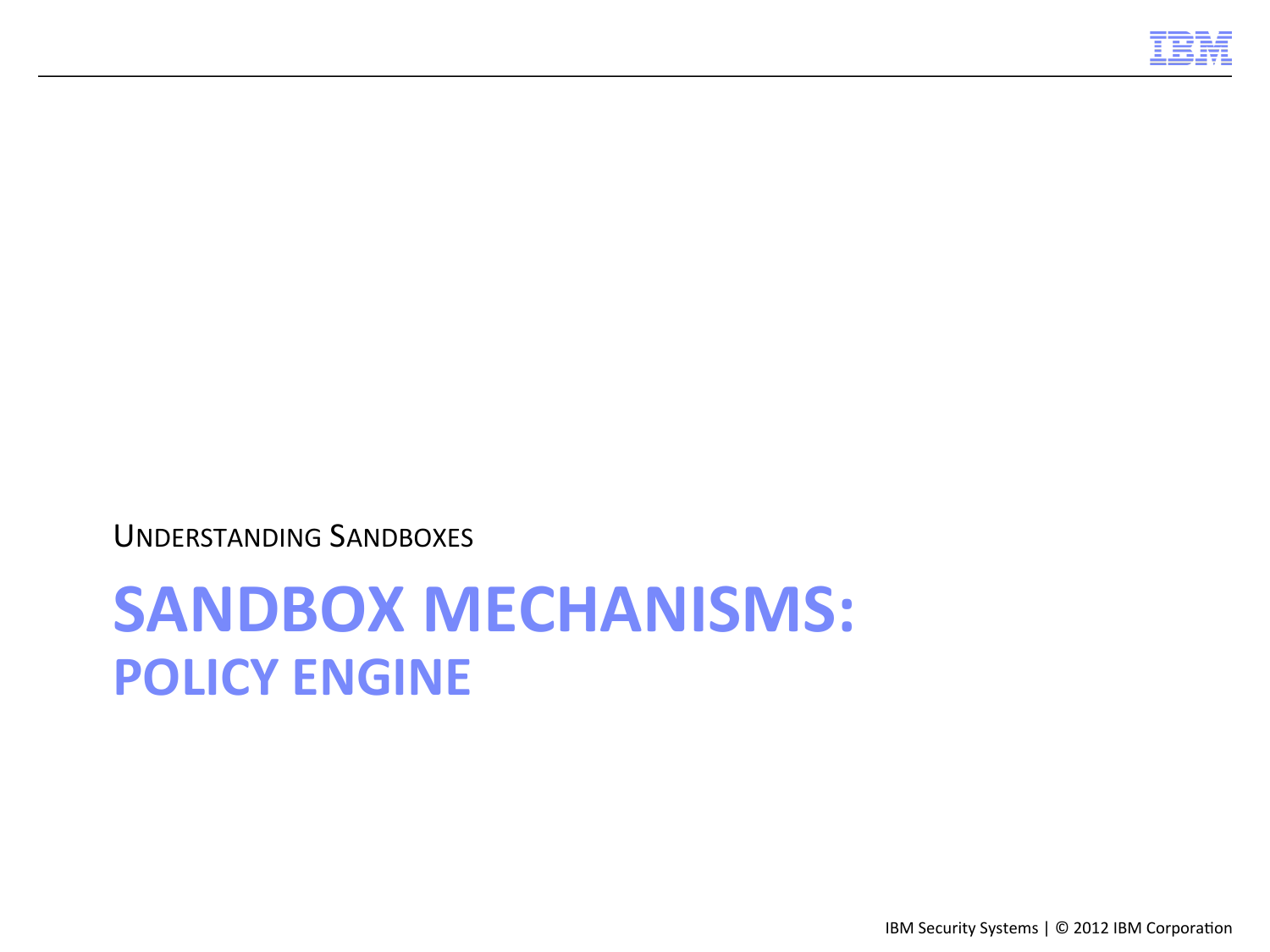

#### **MECHANISMS > POLICY ENGINE**

- $\blacksquare$  Responsible for evaluating the API calls against the sandbox policies
- $\blacksquare$  Allows the broker to specify exceptions to the default restrictions in the sandbox
- $\blacksquare$  These whitelist rules grant the sandbox specific access to certain objects, overriding the sandbox restrictions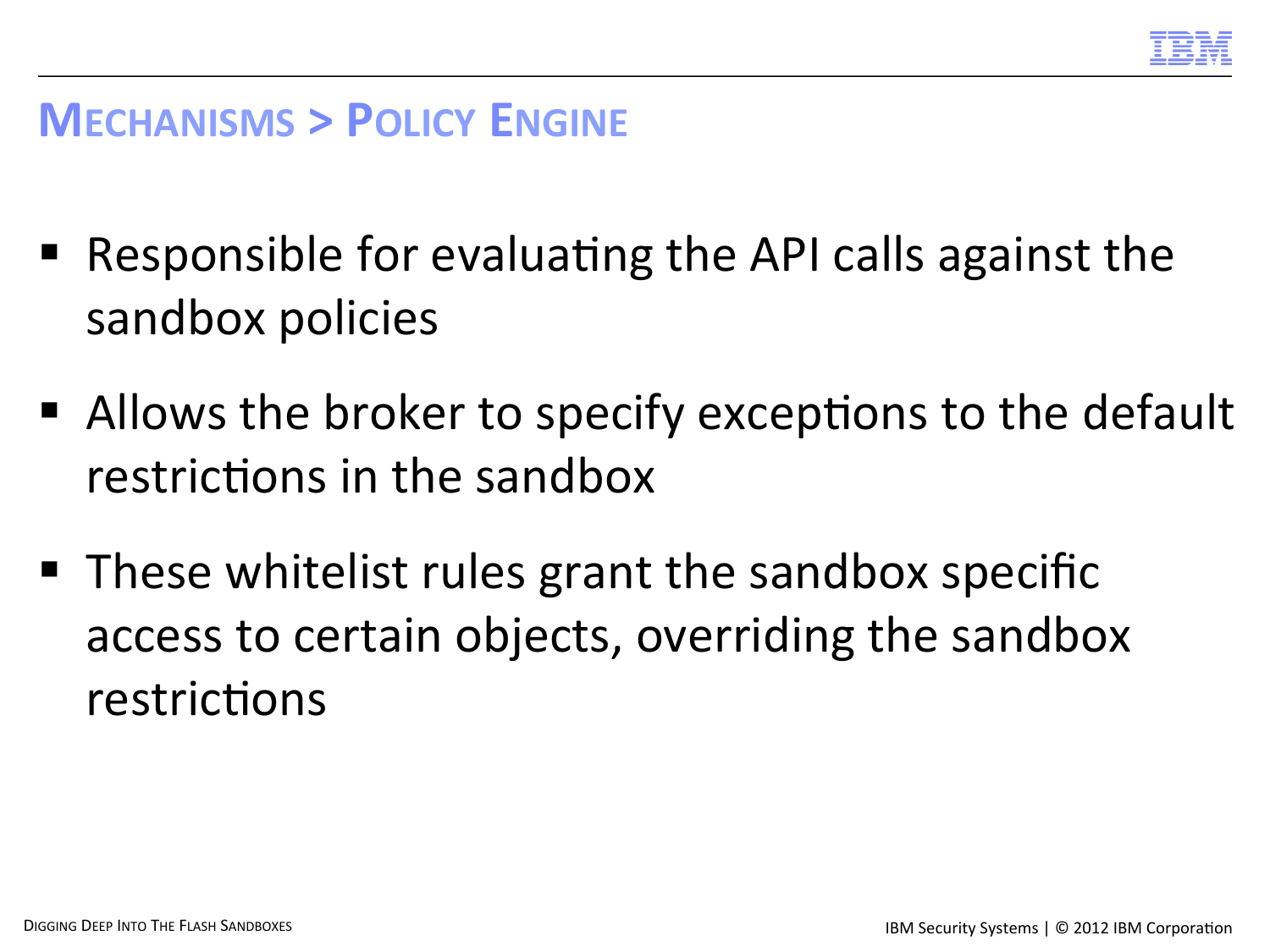

#### **MECHANISMS > POLICY ENGINE > ADDING POLICY RULES**

 $\blacksquare$  Policy rules are added programmatically, using the sandbox::PolicyBase::AddRule() function:

**AddRule(subsystem, semantics, pattern)** 

- subsystem  $-$  indicates the Windows subsystem the rule apply
- **E** semantics  $-$  indicates the permission that will be applied
- **pattern** expression to match the object name the policy will be applied to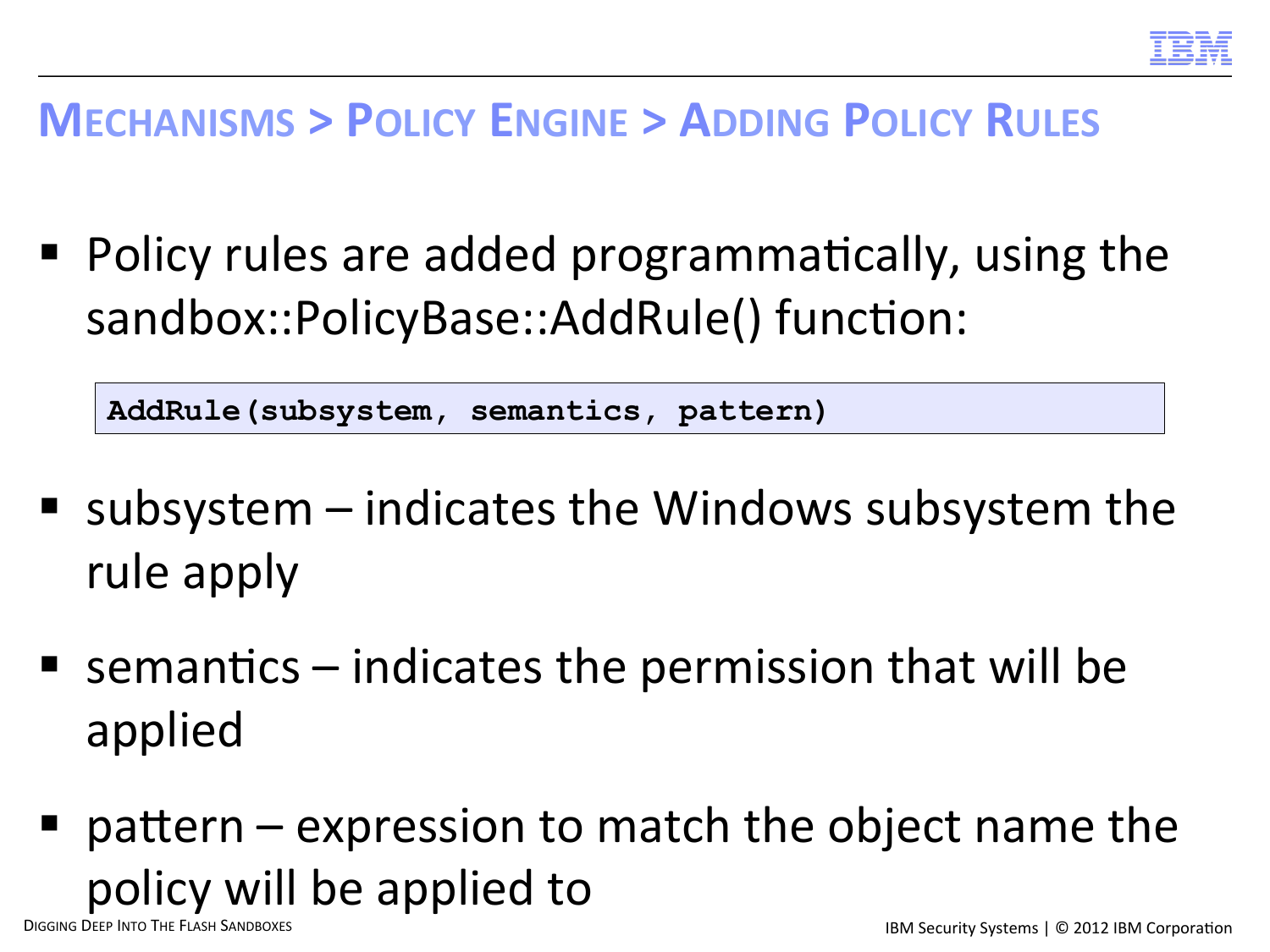

#### **MECHANISMS > POLICY ENGINE > ADDING POLICY RULES**

#### ■ Examples of Subsystems

| Subsystem                 | <b>Description</b>                       |
|---------------------------|------------------------------------------|
| <b>SUBSYS_FILES</b>       | Creation and opening of files and pipes. |
| <b>SUBSYS NAMED PIPES</b> | Creation of named pipes.                 |
| <b>SUBSYS_PROCESS</b>     | Creation of child processes.             |
| <b>SUBSYS_REGISTRY</b>    | Creation and opening of registry keys.   |

#### ■ Examples of Semantics

| Semantics                   | <b>Description</b>                                                |  |  |  |
|-----------------------------|-------------------------------------------------------------------|--|--|--|
| <b>FILES ALLOW ANY</b>      | Allows open or create for any kind of access that the file system |  |  |  |
|                             | supports.                                                         |  |  |  |
| <b>NAMEDPIPES ALLOW ANY</b> | Allows creation of a named pipe.                                  |  |  |  |
| <b>REG ALLOW ANY</b>        | Allows read and write access to a registry key.                   |  |  |  |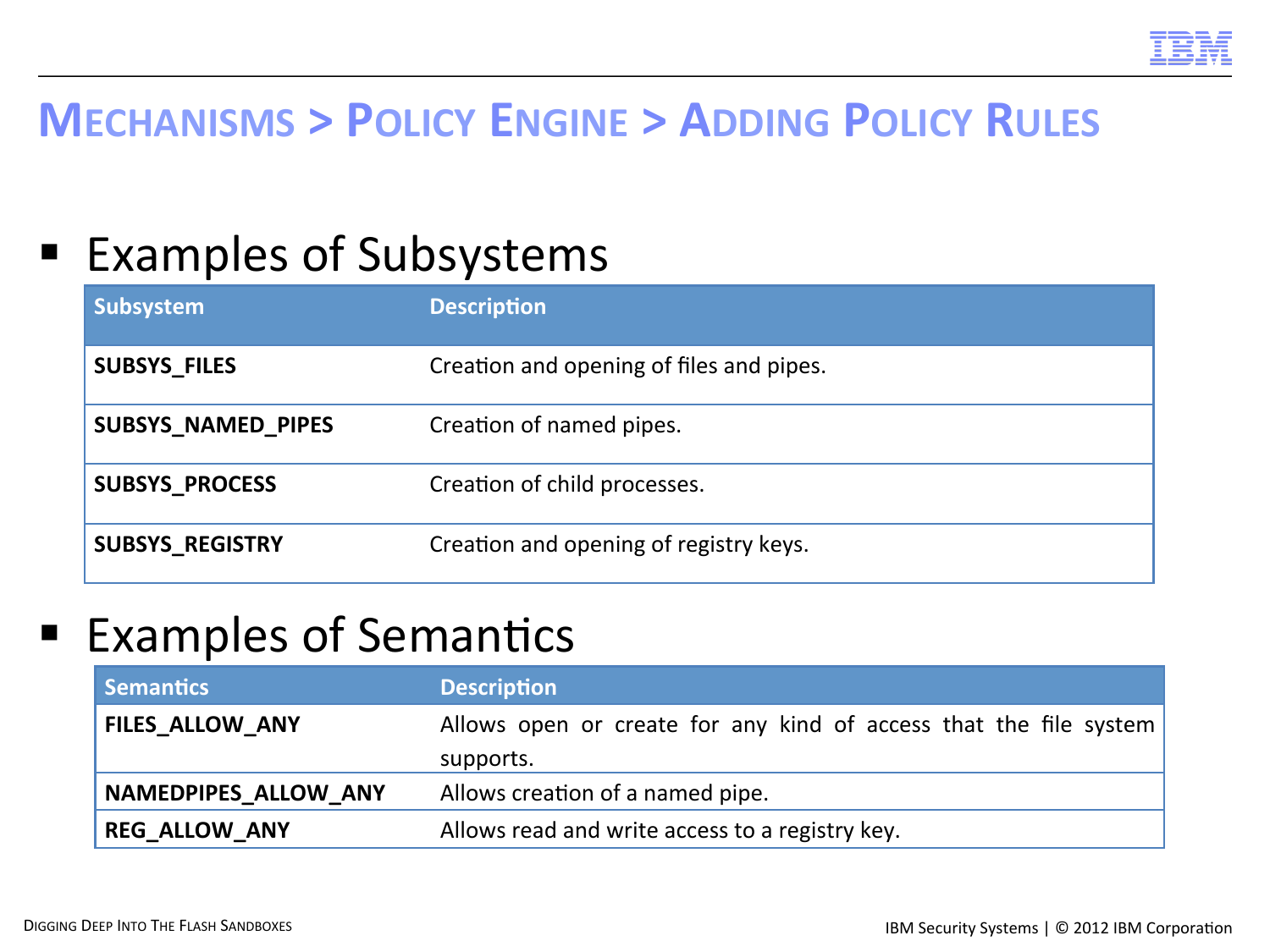

#### **MECHANISMS > POLICY ENGINE > ADDING POLICY RULES**

■ Examples

**AddRule(SUBSYS\_FILES, FILES\_ALLOW\_ANY, "C:\Users\p0l \AppData\Roaming\Macromedia\Flash Player\\*")** 

**AddRule(SUBSYS\_REGISTRY, REG\_ALLOW\_ANY, "HKEY\_CURRENT\_USER\Software\Macromedia\FlashPlayer\*")**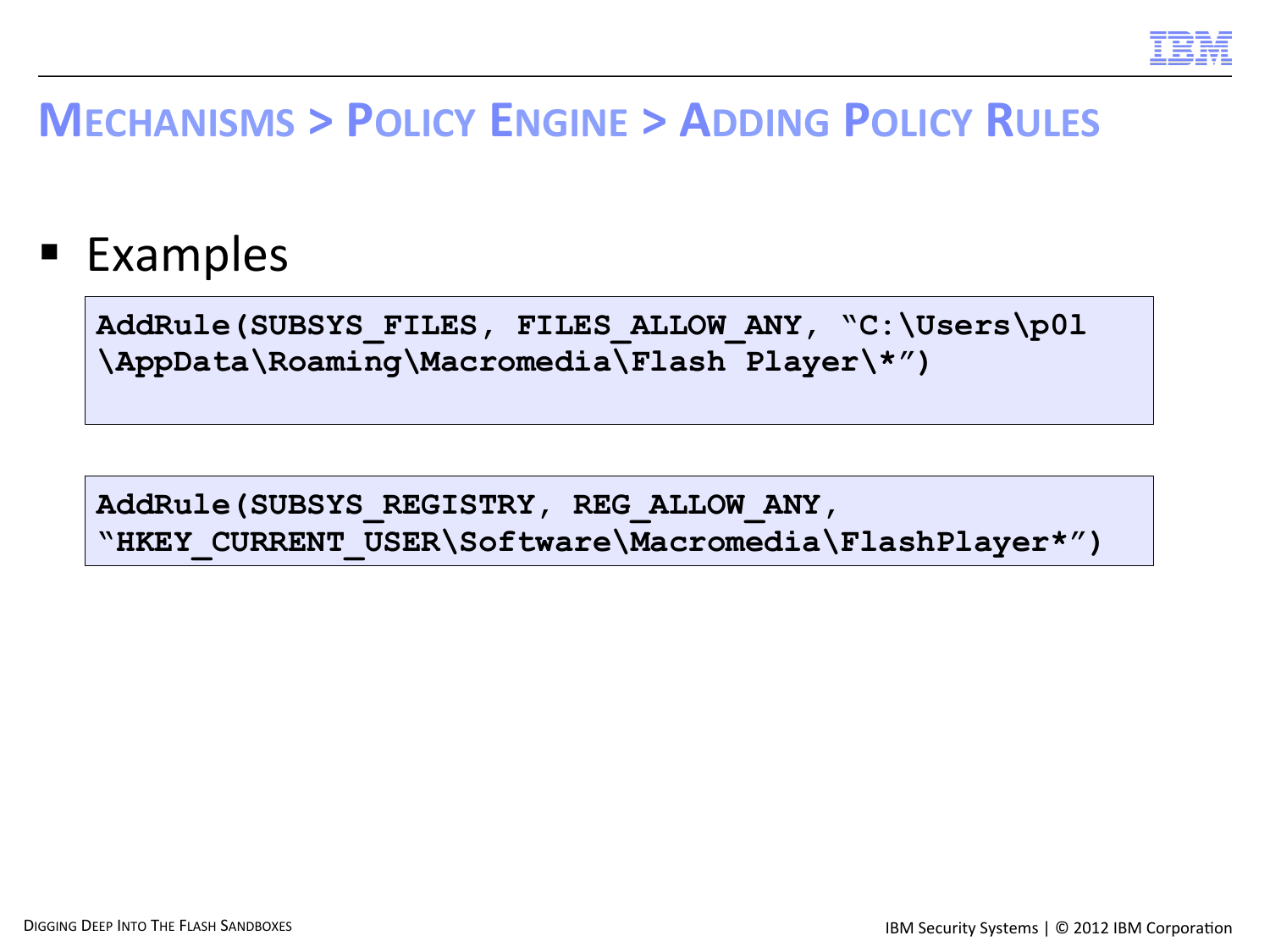

#### **MECHANISMS > POLICY ENGINE > ADMIN-CONFIGURABLE POLICIES**

- Reader X and Firefox Flash allow custom policies through a configuration file.
- The policy file is named ProtectedModeWhitelistConfig.txt and is placed in:
	- Reader X
		- Reader install directory
	- Firefox Flash
		- %WINDIR%\System32\Macromed\Flash (32-bit Windows)
		- %WINDIR%\SysWow64\Macromed\Flash (64 bit Windows)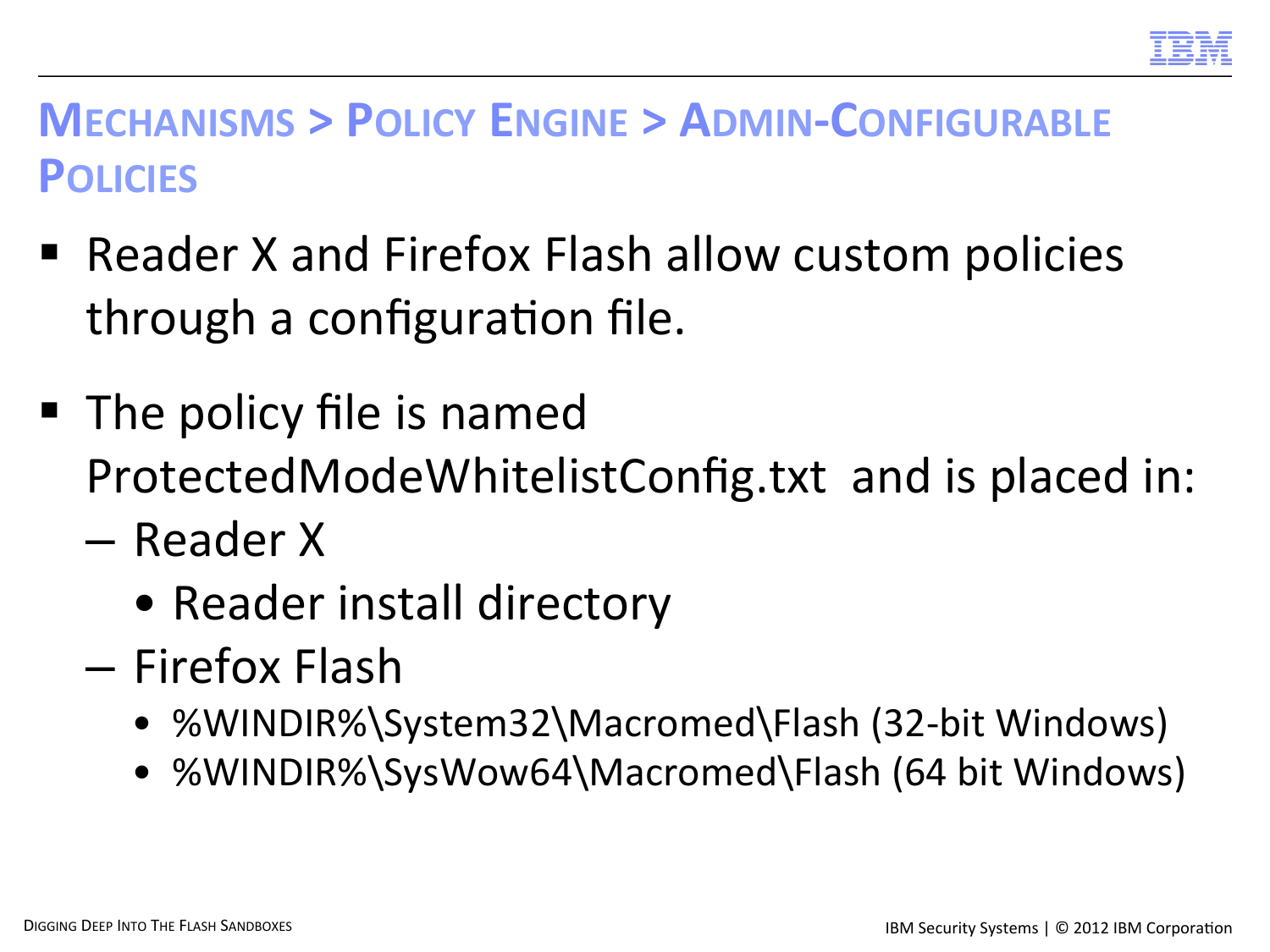

#### **MECHANISMS > POLICY ENGINE > FIREFOX FLASH > ADMIN-CONFIGURABLE POLICIES**

Policy rules take the following format:

**POLICY\_RULE\_TYPE = pattern string** 

- POLICY RULE TYPE is a subset of semantics and indicates the permission that will be applied.
- Example

FILES ALLOW ANY =  $C: \log s \$ \*"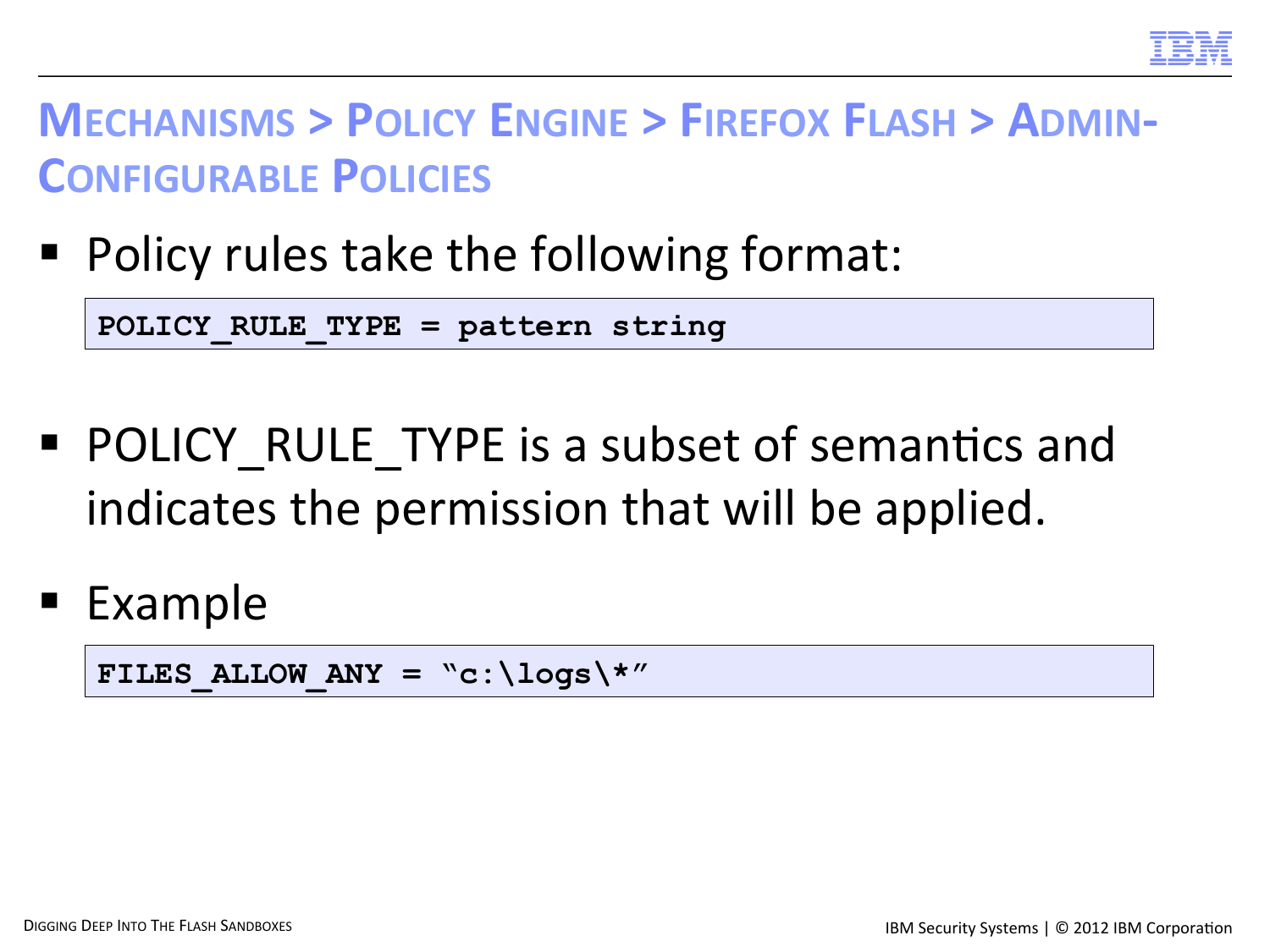

## **SANDBOX LIMITATIONS**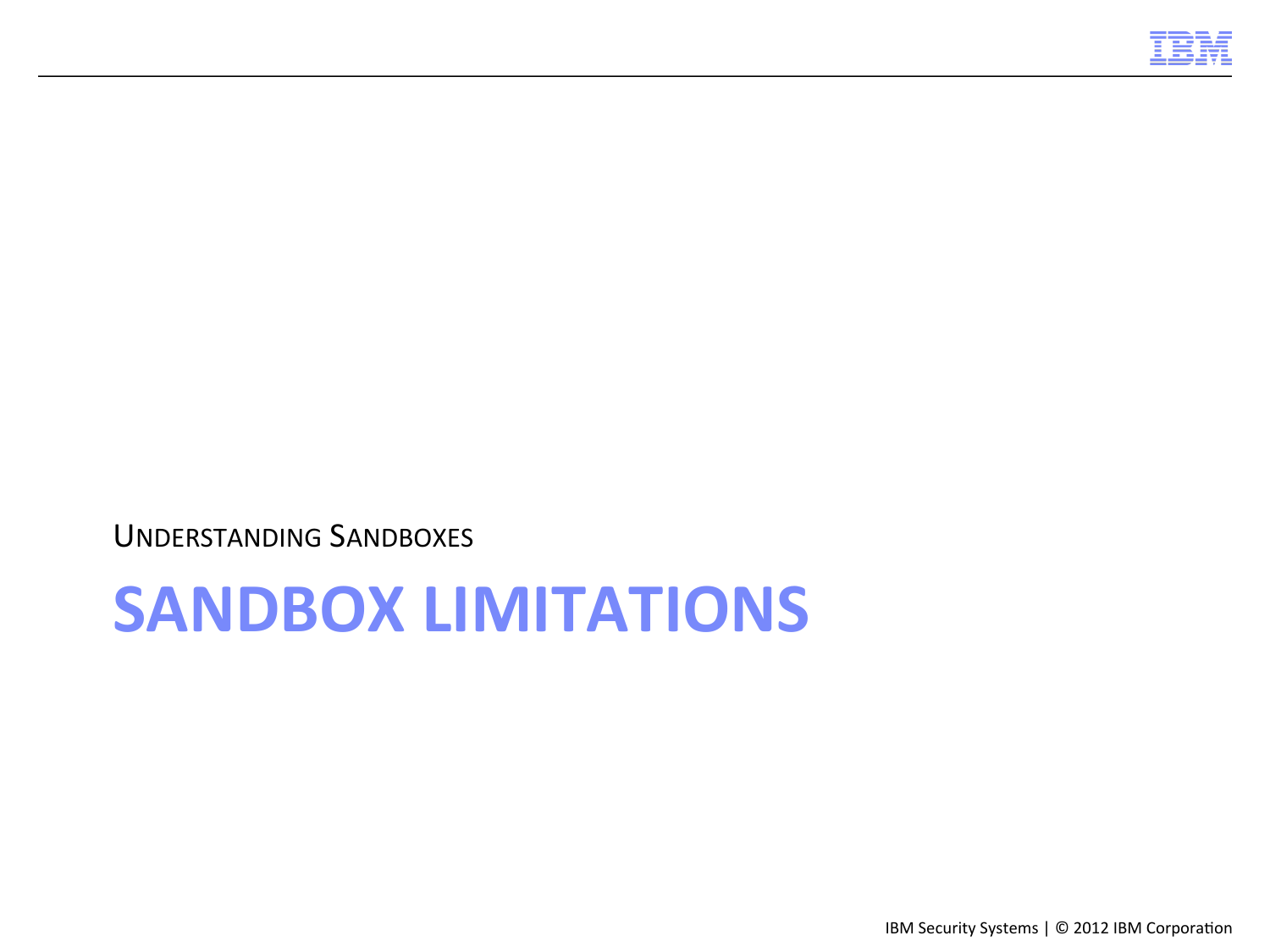

**SANDBOX LIMITATIONS** 

# "What can a malicious code do once it is running within a sandbox?"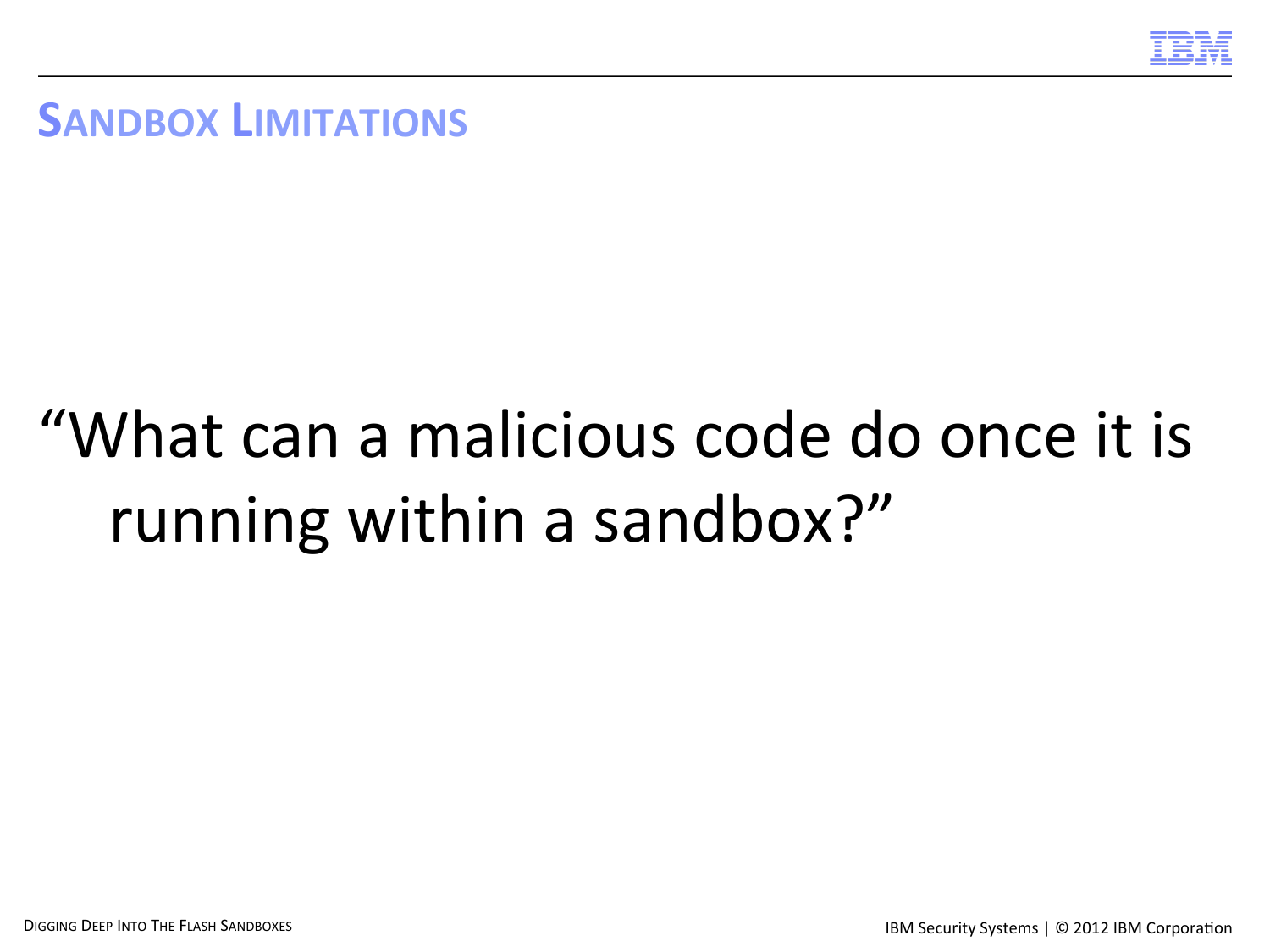

#### **SANDBOX LIMITATIONS > FILE SYSTEM READ ACCESS**

- Reader X, Firefox Flash, and Chrome Flash allow read access to all files that are accessible from the user's account.
	- $-$  The sandbox process token still has access to some files (such as those accessible to the Everyone and Users group)
	- $-$  There are some hard-coded policy rules that allow read access to all files

```
SubSystem=SUBSYS_FILES 
Semantics=FILES_ALLOW_READONLY 
Pattern="*"
```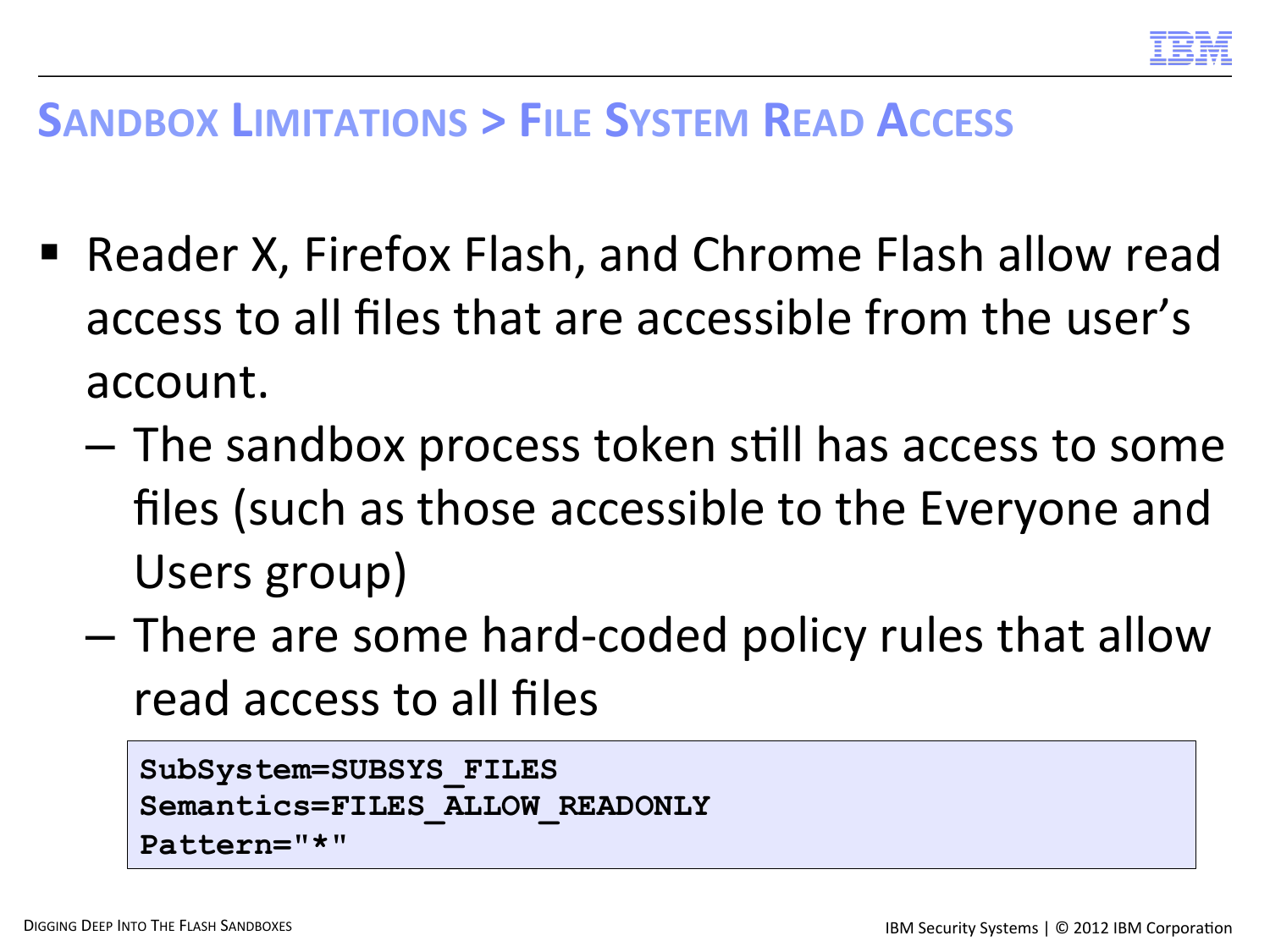

#### **SANDBOX LIMITATIONS > FILE SYSTEM READ ACCESS**

- Chrome browser and Pepper Flash do not allow any read access of files
- Implication: Sensitive files (documents, source codes, etc.) can be stolen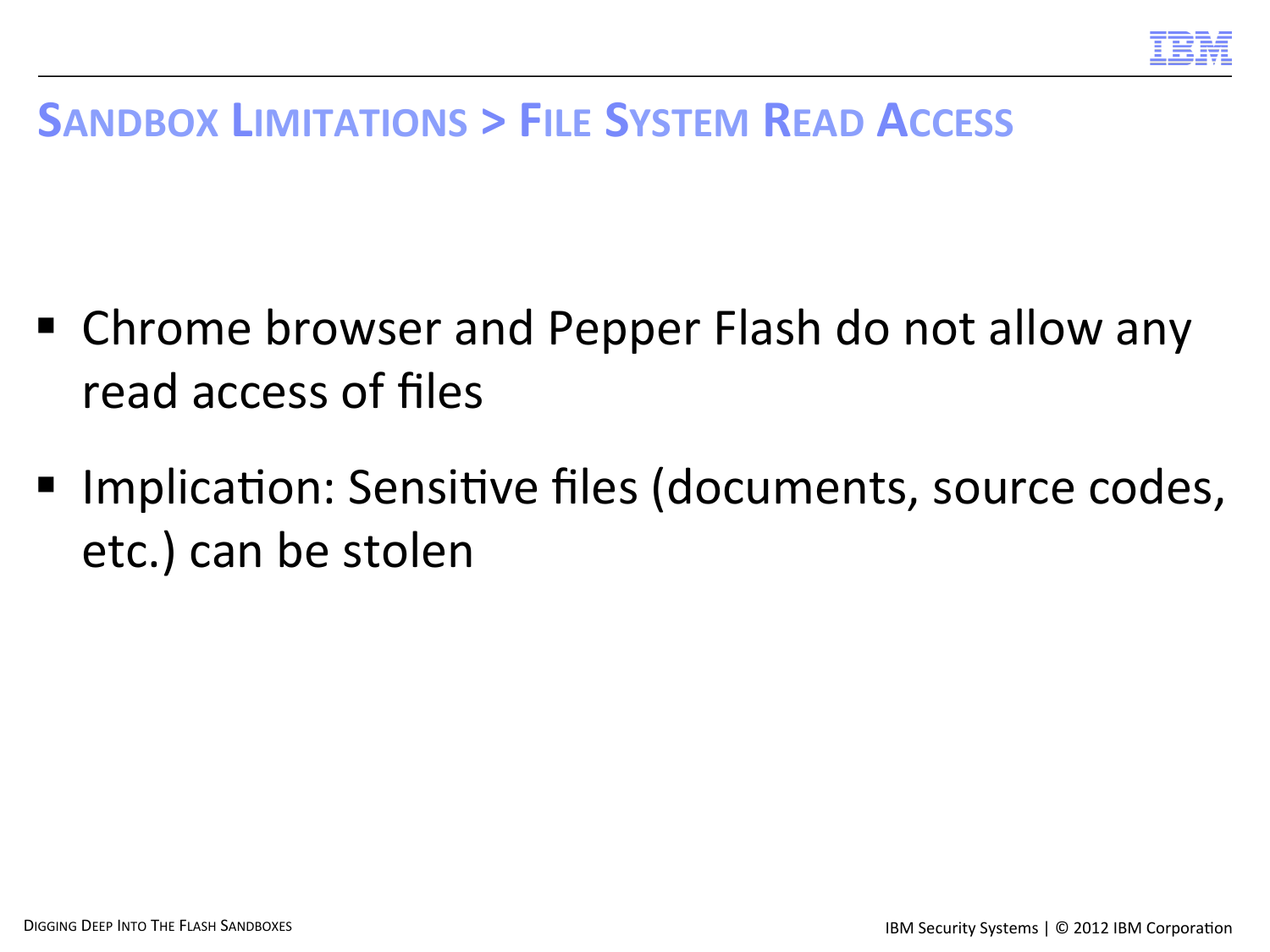

#### **SANDBOX LIMITATIONS > REGISTRY READ ACCESS**

- Reader X, Firefox Flash, and Chrome Flash allow read access to registry keys that are accessible from the user's account.
	- $-$  The sandbox process token still has access to some keys (such as those accessible to the Everyone and Users group)
	- $-$  There are some hard-coded policy rules that allow read access to major registry hives:

```
SubSystem=SUBSYS_REGISTRY 
Semantics=REG_ALLOW_READONLY 
Pattern="HKEY_CLASSES_ROOT*"
```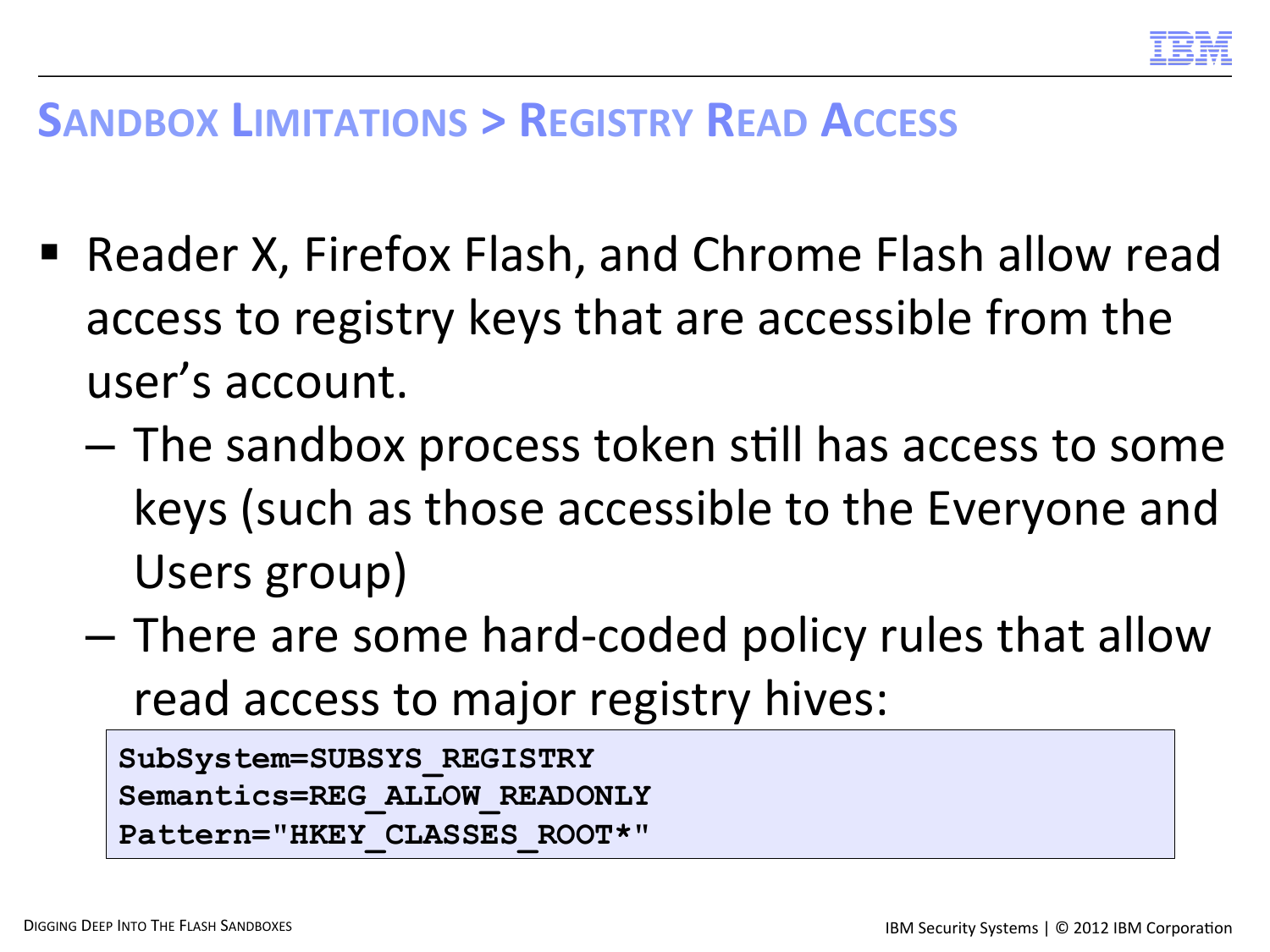

#### **SANDBOX LIMITATIONS > REGISTRY READ ACCESS**

- Chrome browser and Pepper Flash do not allow any read access of registry keys
- Implication: Disclosure of system configuration information and potentially sensitive application data from the registry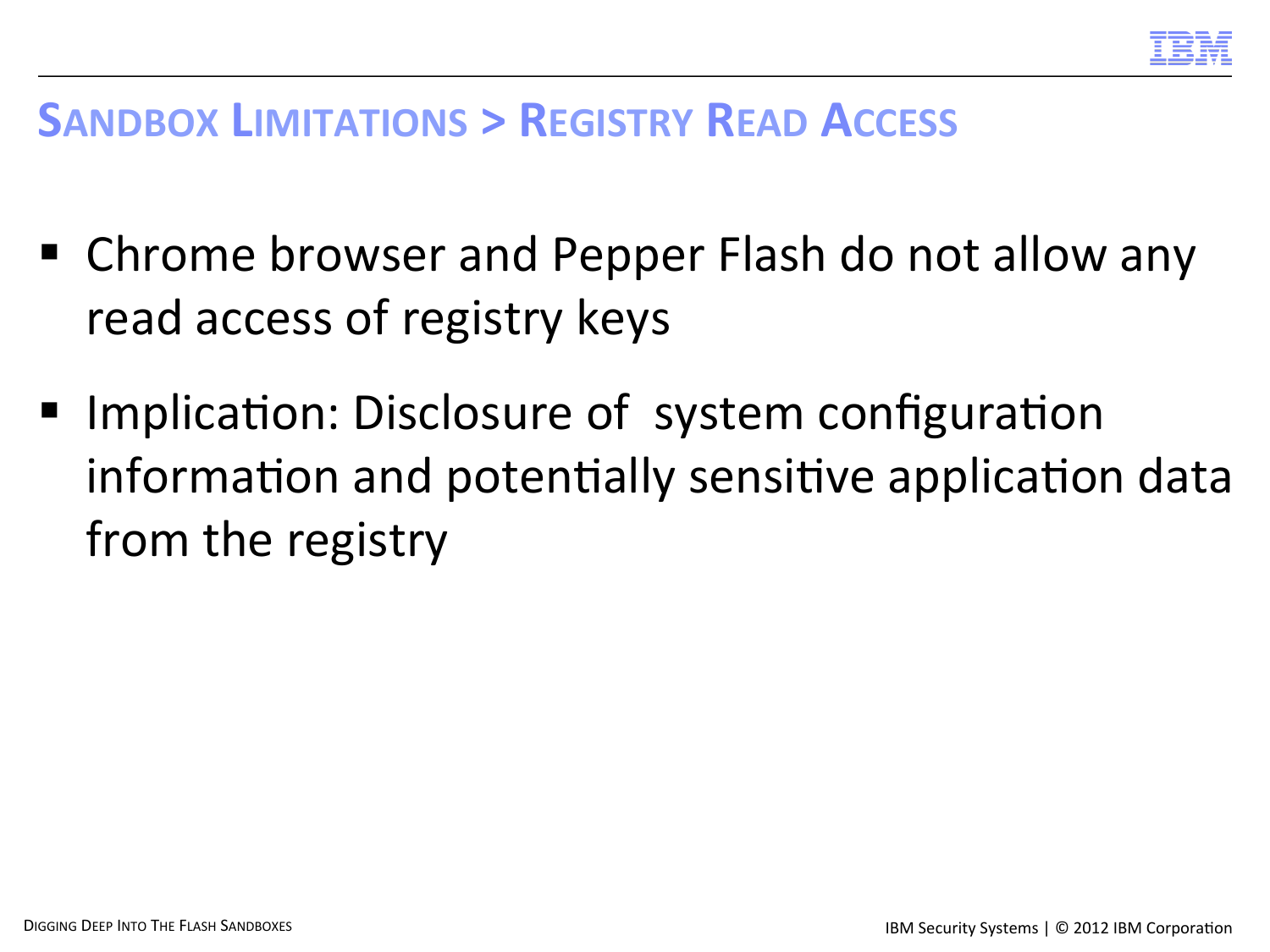

#### **SANDBOX LIMITATIONS > NETWORK ACCESS**

- Reader X, Firefox Flash, and Chrome Flash do not restrict network access
- Chrome browser and Pepper Flash do not allow socket creation
- Implications:
	- $-$  Allows transfer of stolen information to a remote attacker
	- $-$  Allows attack of internal systems not accessible from the outside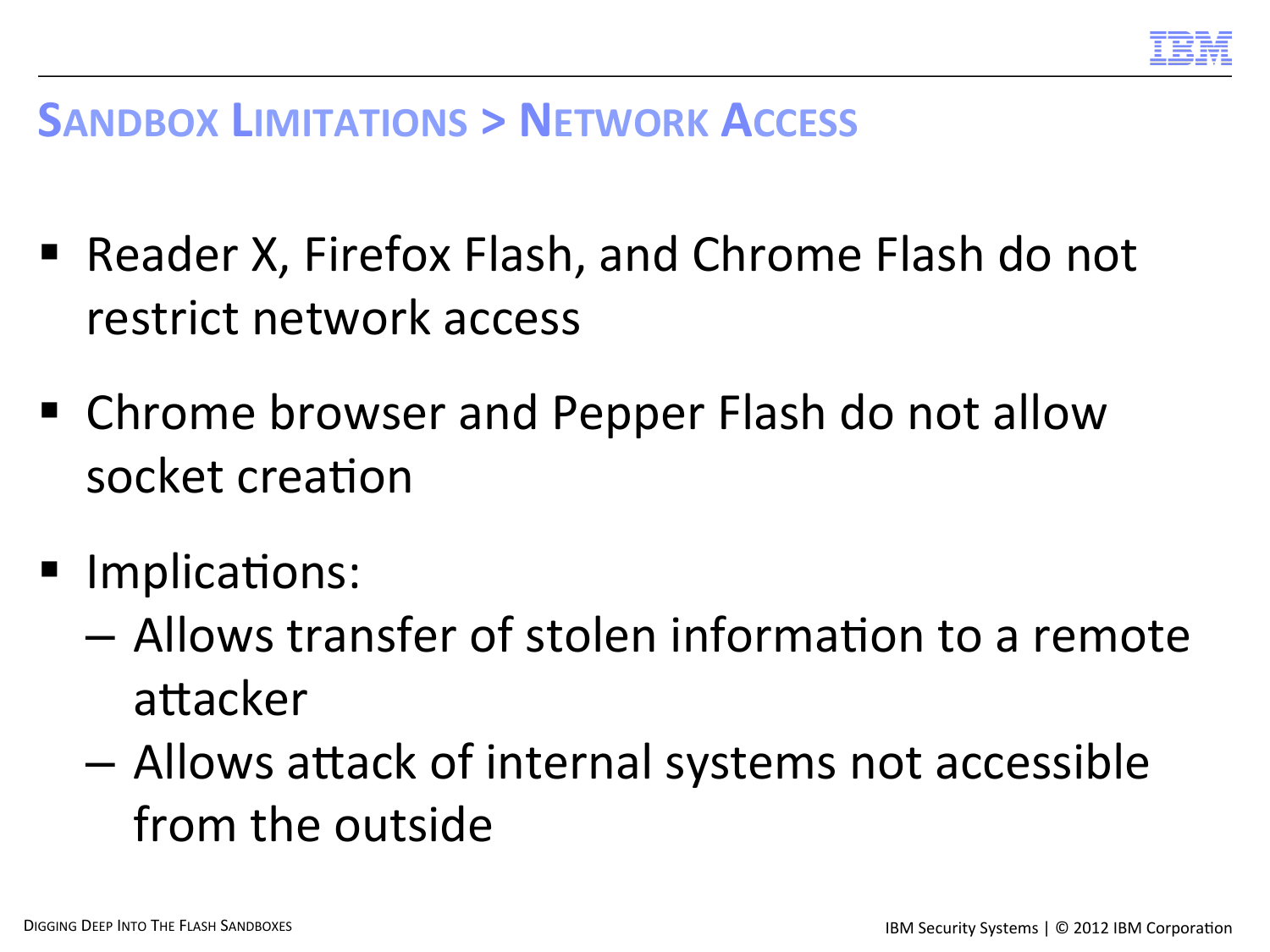

#### **SANDBOX LIMITATIONS > POLICY ALLOWED WRITE ACCESS TO FILES/FOLDERS**

- Reader X and Firefox Flash contain default policy rules that grant the sandbox process write access to certain folders and files
- Some are third party applications
- Implication: Control the behavior of the sandboxed application itself or other applications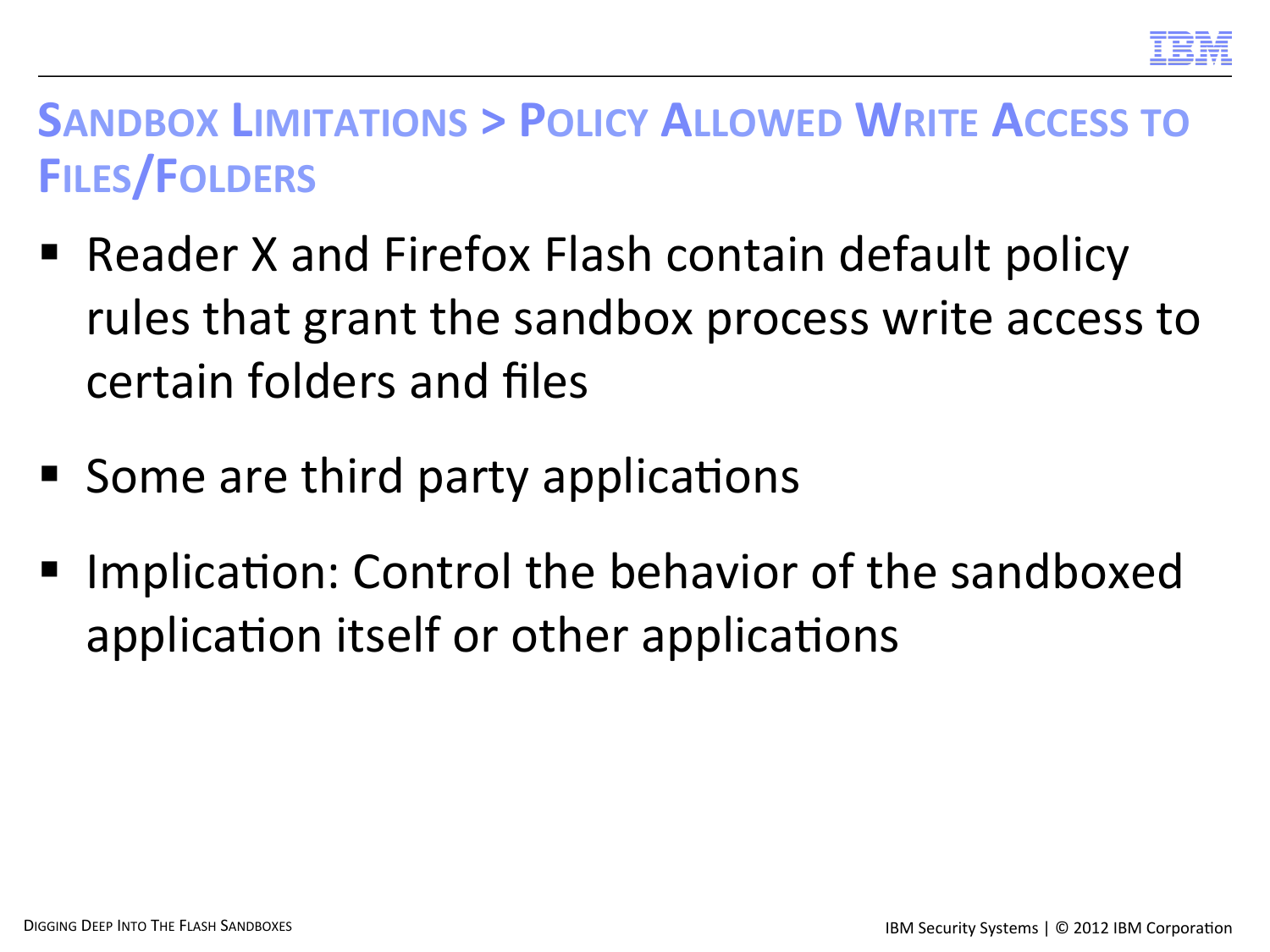

#### **SANDBOX LIMITATIONS > CLIPBOARD READ/WRITE ACCESS**

- Reader X, Firefox Flash, and Chrome Flash do not have clipboard access restrictions set in their job objects
- Reader X and Firefox Flash's SandboxClipboardDispatcher also provides clipboard services
- Chrome browser and Pepper Flash do not allow clipboard access
- Implication: Disclosure of possibly sensitive information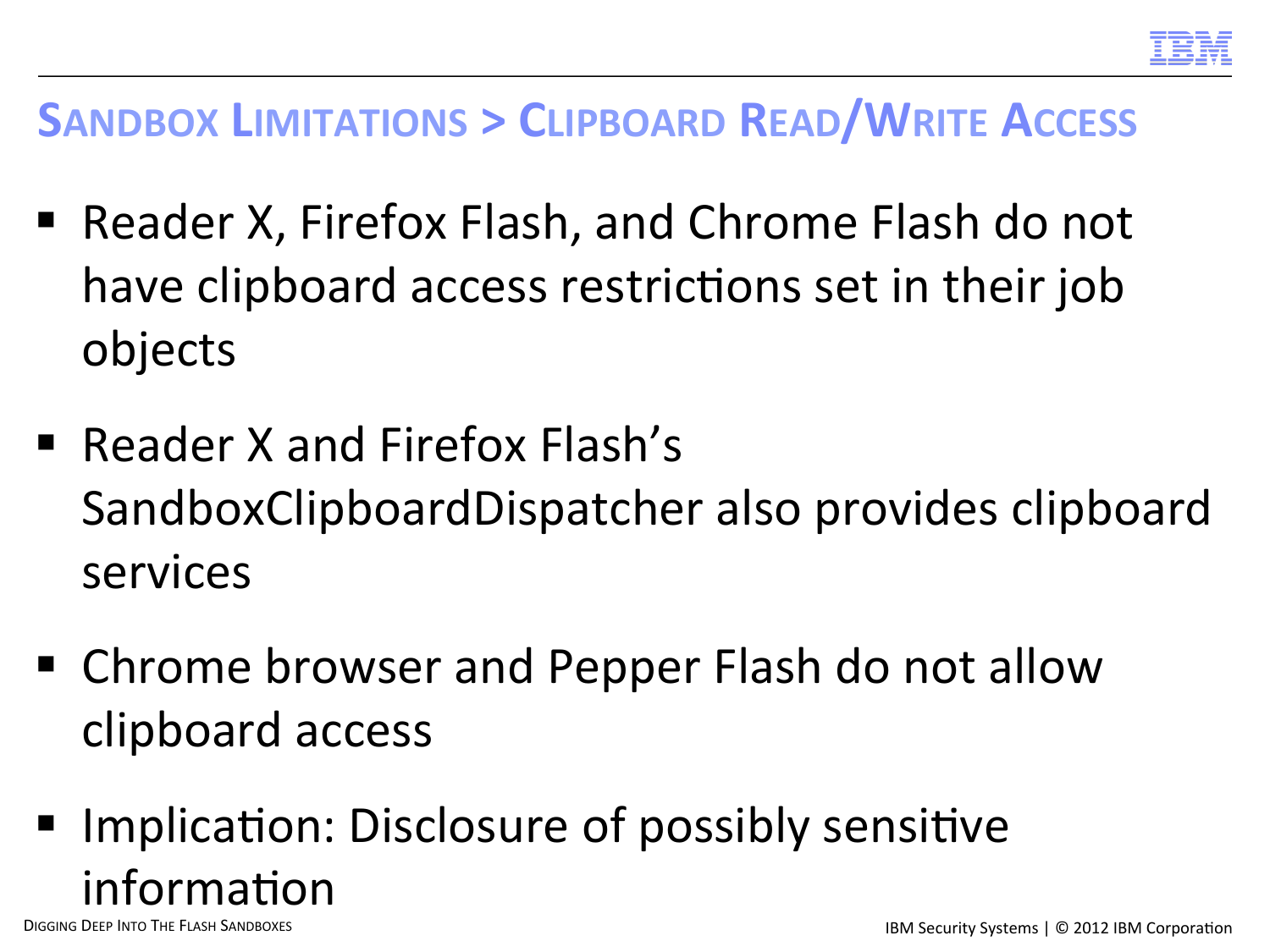

#### **SANDBOX LIMITATIONS > WRITE ACCESS TO FAT/FAT32 PARTITIONS**

- FAT/FAT32 partitions have no security descriptors
- Limitation of all sandboxes
- Implication: Propagation capabilities
	- Dropping of malicious files into FAT/FAT32 partitioned USB flash drives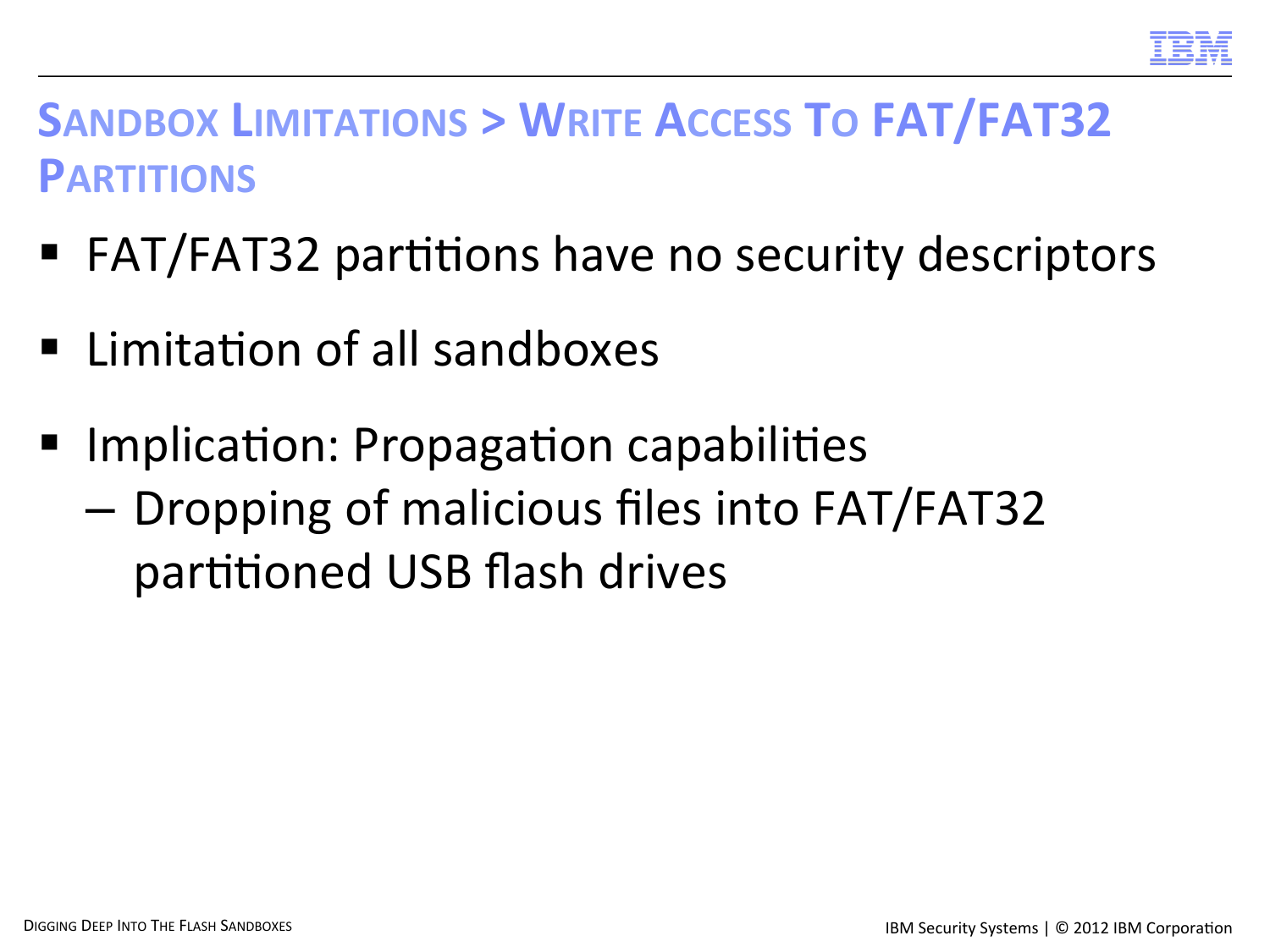

#### **SANDBOX LIMITATIONS > SUMMARY**

- Limitations and weaknesses still exist
- Still possible to carry out information theft
- Chrome and Pepper Flash are the most restrictive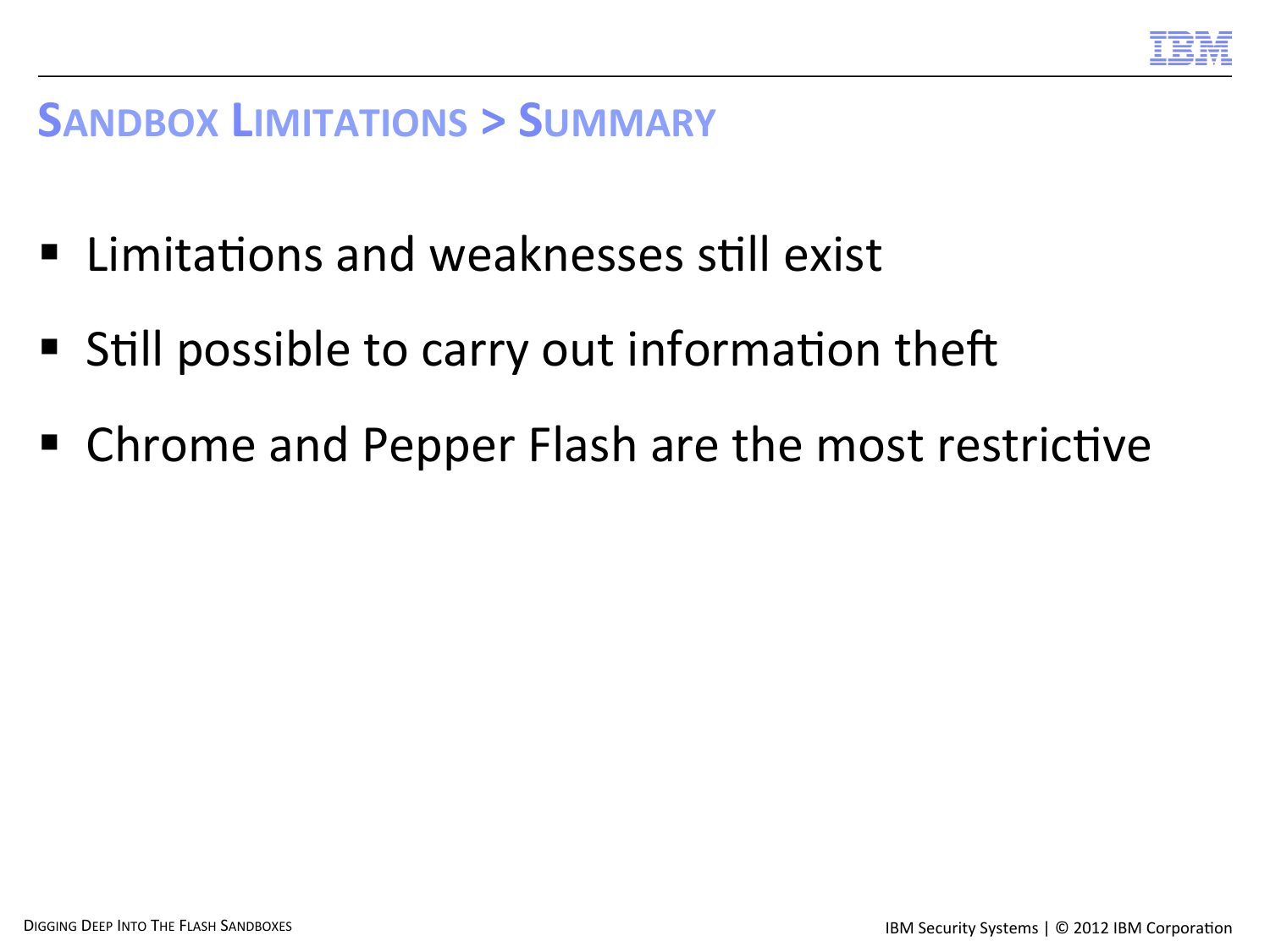

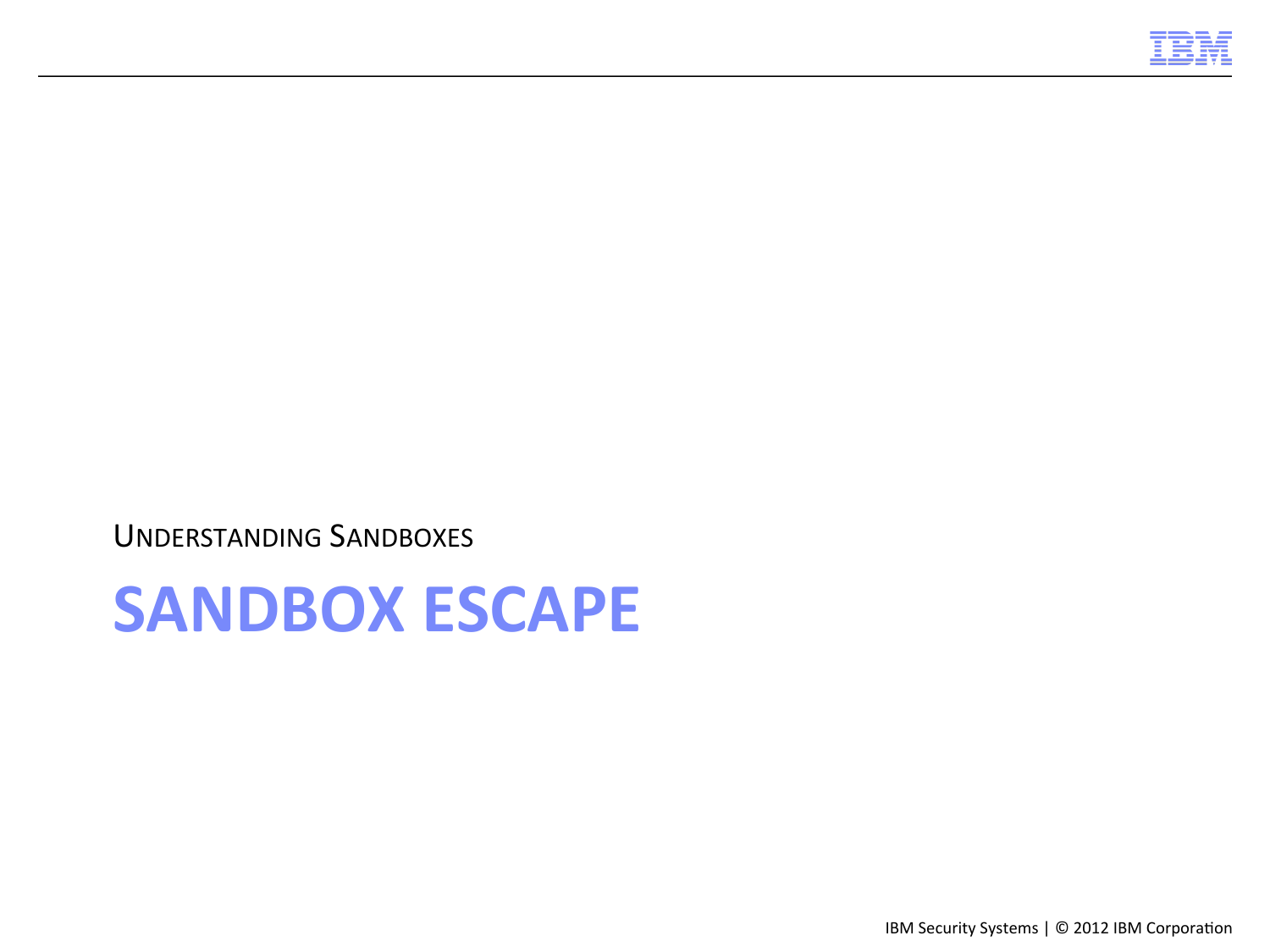

#### **SANDBOX ESCAPE > LOCAL ELEVATION OF PRIVILEGE (EOP) VULNERABILITIES**

- Particularly those that result in kernel-mode code execution
- Multiple interface to kernel-mode code are accessible to the sandboxed process
- See "There's a party at Ring0, and you're invited" by Tavis Ormandy and Julien Tinnes.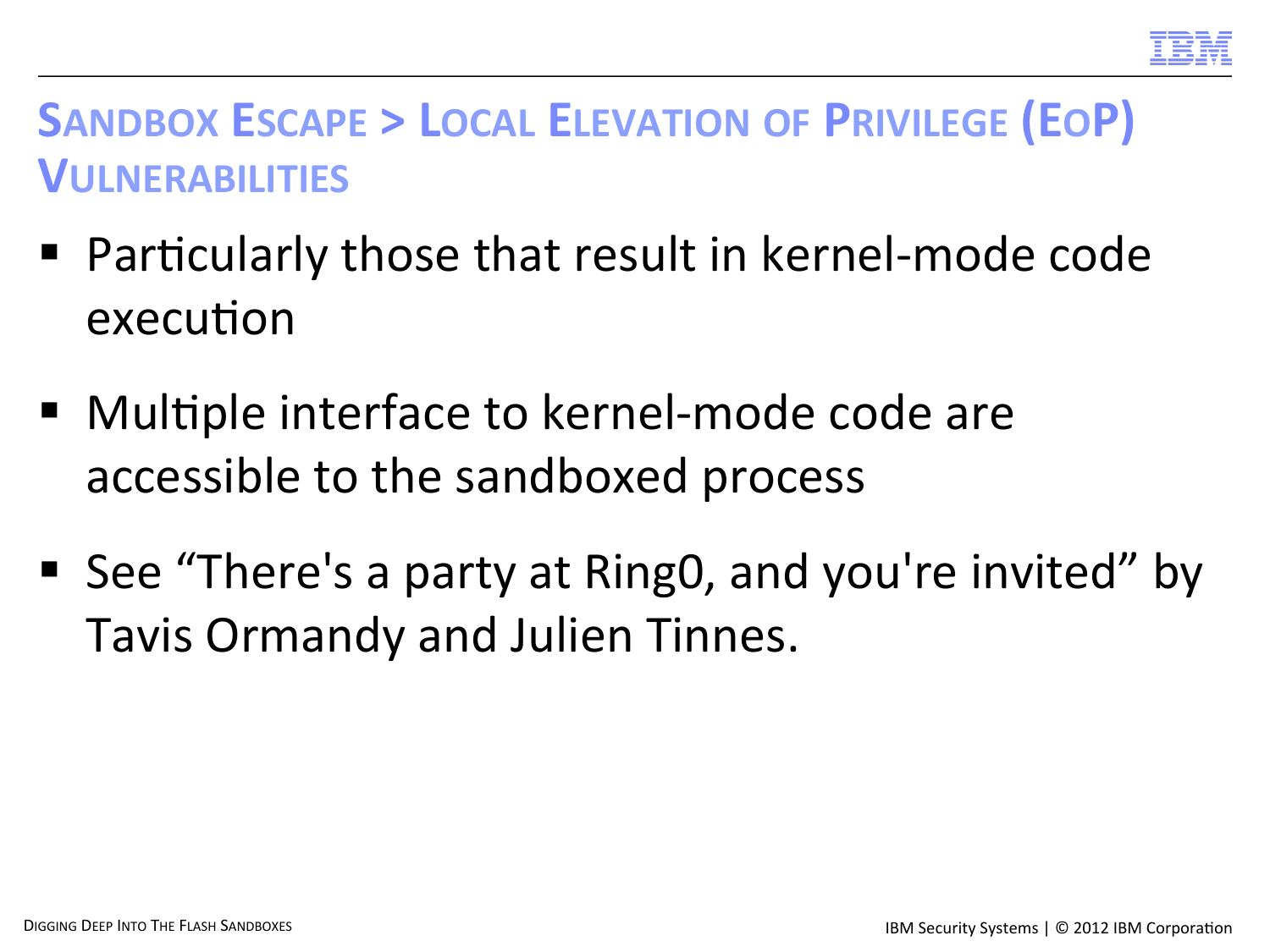

#### **SANDBOX ESCAPE > NAMED OBJECT SQUATTING ATTACKS**

- $\blacksquare$  Crafting a malicious named object that is trusted by a higher-privileged process
- $\blacksquare$  Tom Keetch demonstrated named object squatting against Protected Mode IE on "Practical Sandboxing on the Windows Platform"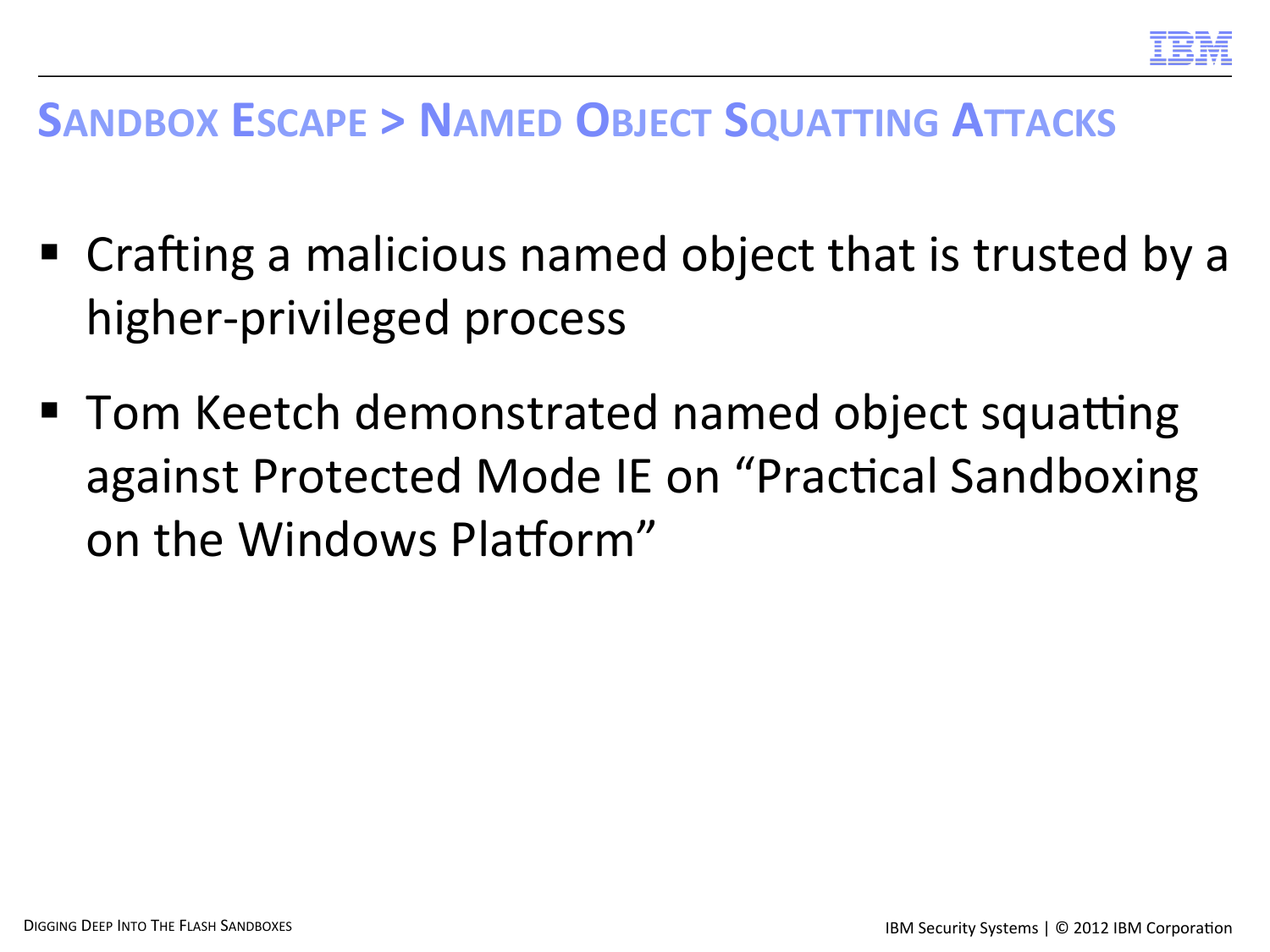

#### **SANDBOX ESCAPE > IPC MESSAGE PARSER VULNERABILITIES**

- First code running in a privileged context to touch untrusted data
- $\blacksquare$  Code that parses the IPC message and code that deserializes parameters are interesting
- All IPC implementations are open source
- Example: SkBitmap deserialization bug discovered by Mark Dowd in Chrome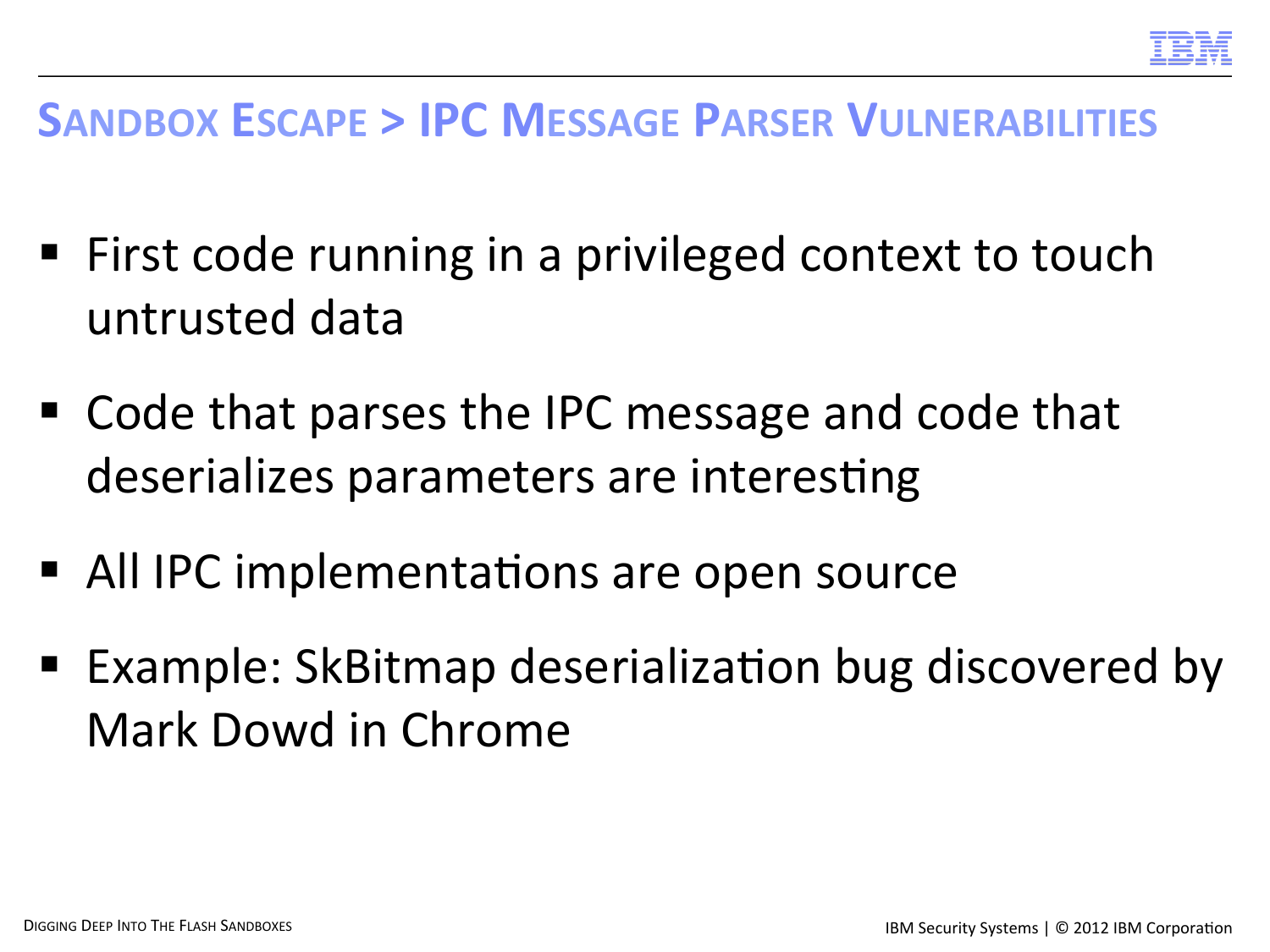

#### **SANDBOX ESCAPE > POLICY VULNERABILITIES**

- Policies that allow write access are potential vectors for sandbox escape
- **Scenario: Registry key** 
	- $-$  Does it contain configuration entries used by higher-privileged applications?
- Scenario: Folders
	- Can you overwrite executable files?
	- $-$  Does it contains configuration data used by higherprivileged applications?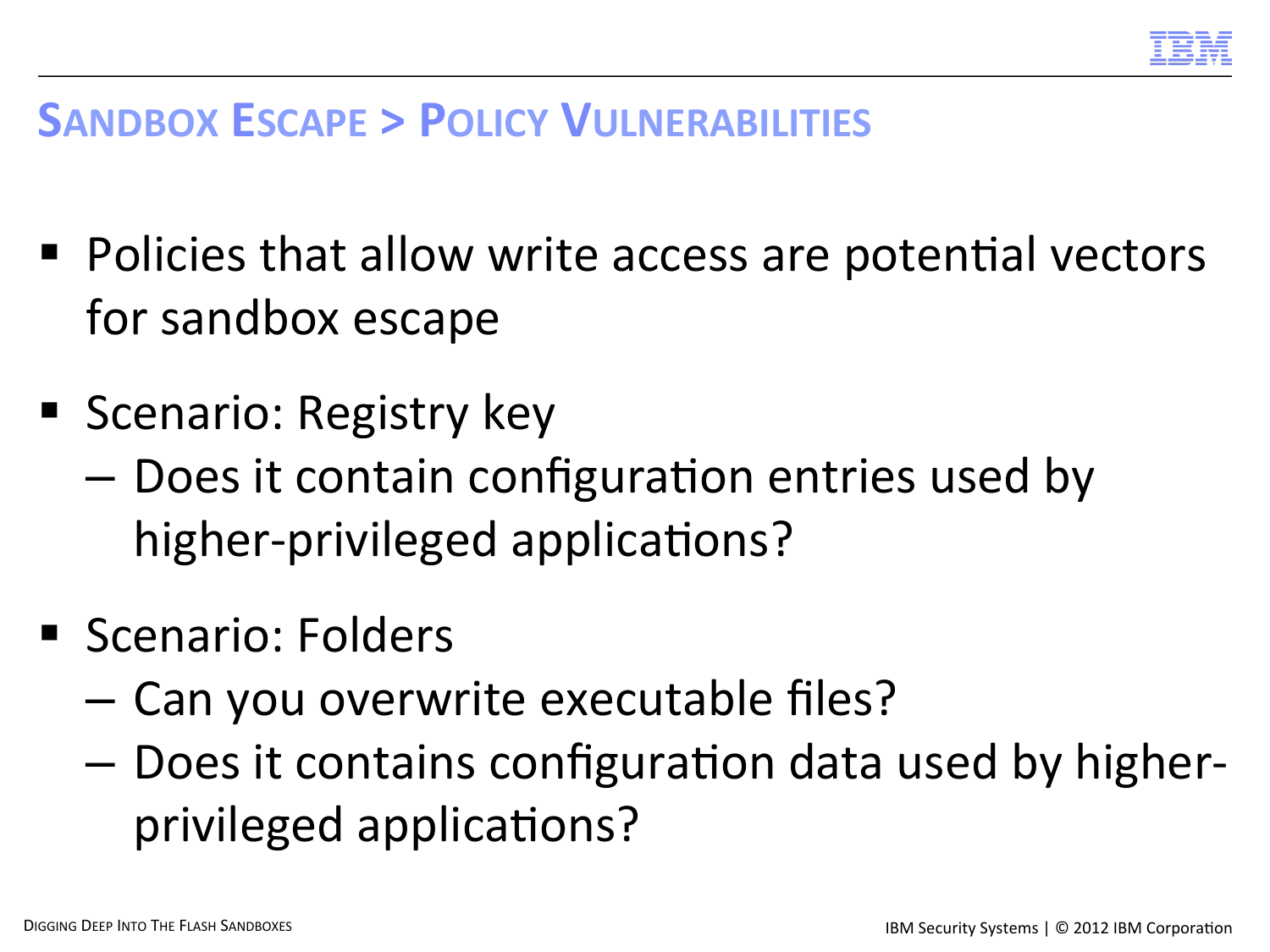

#### **SANDBOX ESCAPE > POLICY ENGINE VULNERABILITIES**

- Decides what potentially security-sensitive action to allow/deny
- Policy engine vulnerabilities can be used to evade policy checks
- Example: REG DENY policy in Adobe Reader X can be bypassed due to lack of canonicalization (CVE-2011-1353)
	- Bug we discovered and demoed at BH USA 2011
	- $-$  Also independently discovered by Zhenhua Liu of of Fortinet's Fortiguard Labs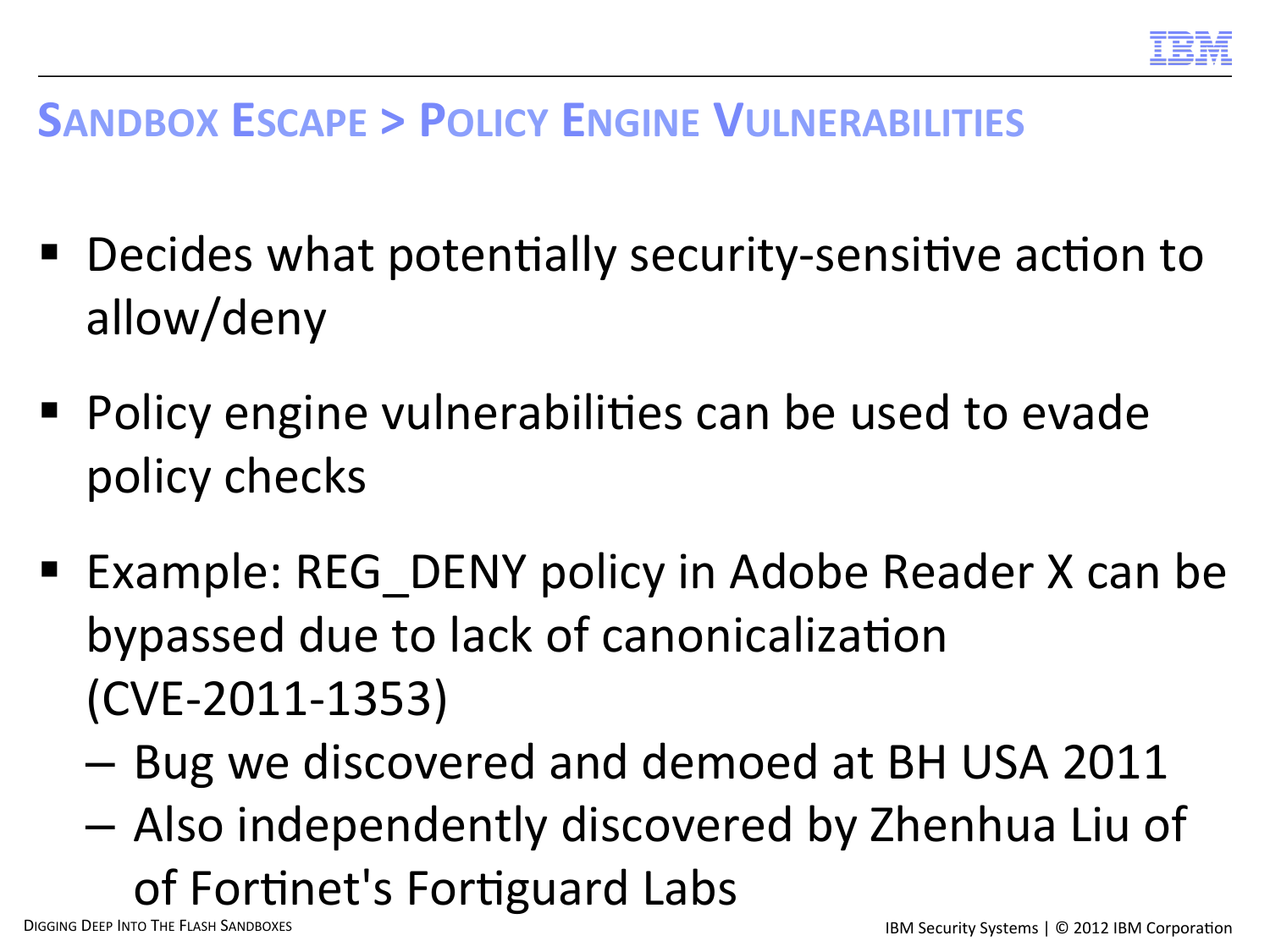

#### **SANDBOX ESCAPE > POLICY ENGINE VULNERABILITIES > CVE-2011-1353**

Registry entry to disable/enable the Reader X sandbox: 

```
HKEY CURRENT USER\Software\Adobe\Acrobat Reader\10.0\Privileged
bProtectedMode = 0 (disabled), non-zero (enabled)
```
■ There is an allow-any policy for "HKCU\Software \Adobe\Acrobat Reader\10.0\\*" but there is a denyaccess policy for the Privileged key:

**Semantics: REG\_DENY Pattern: HKEY\_CURRENT\_USER\Software\Adobe\Acrobat Reader \10.0\Privileged\*** 

However, the deny-access policy can be bypassed:

HKEY CURRENT USER\Software\Adobe\Acrobat Reader\10.0\\Privileged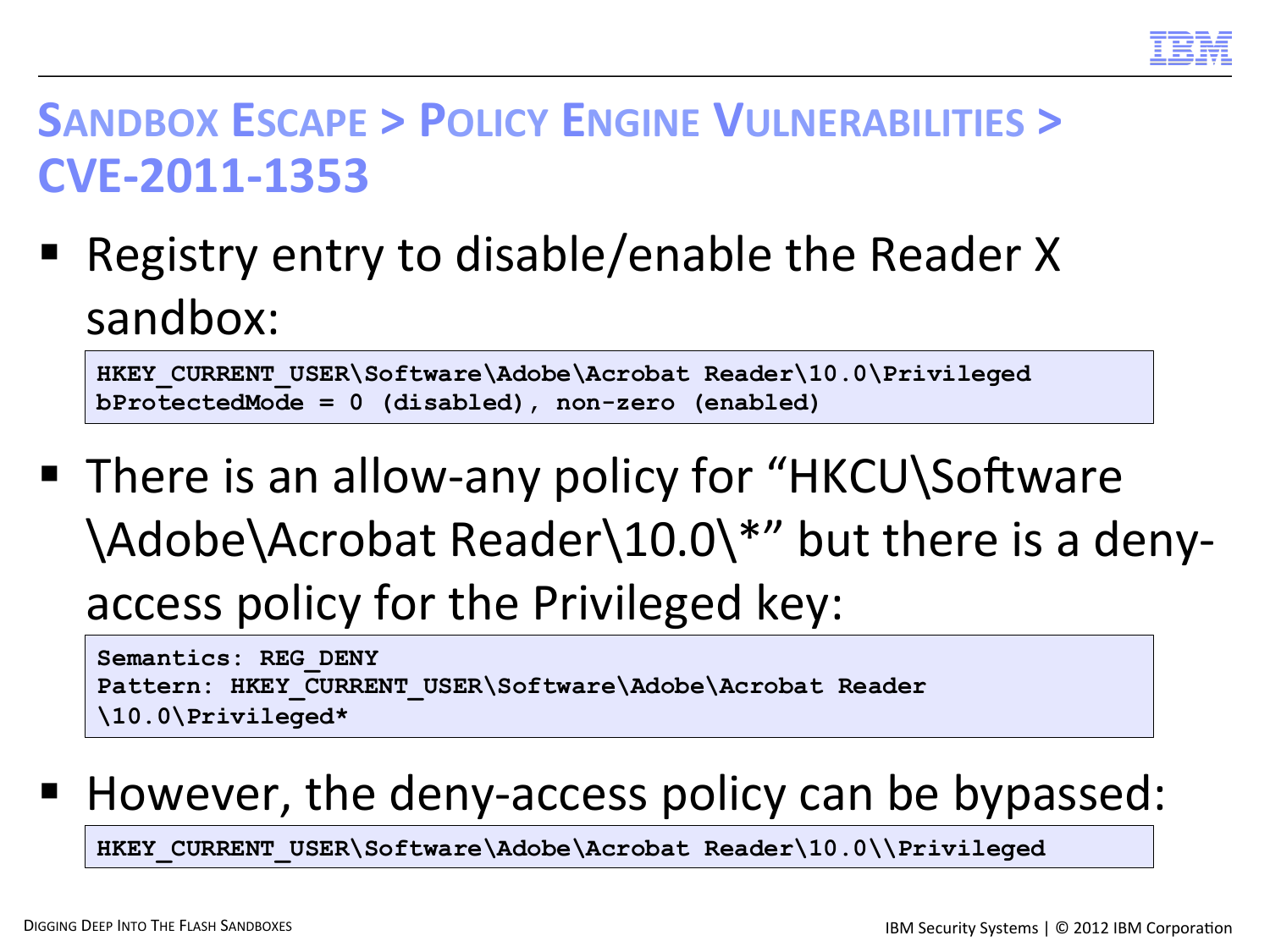

#### **SANDBOX ESCAPE > SERVICE VULNERABILITIES**

- Services exposed by higher-privileged processes are a large attack surface for sandbox escape
- Example: Untrusted pointer dereference in Chrome Flash broker (CVE-2012-0724, CVE-2012-0725)
	- 2 bugs we discovered last March 2012
	- $-$  Also independently discovered by Fermin J. Serna of the Google Security Team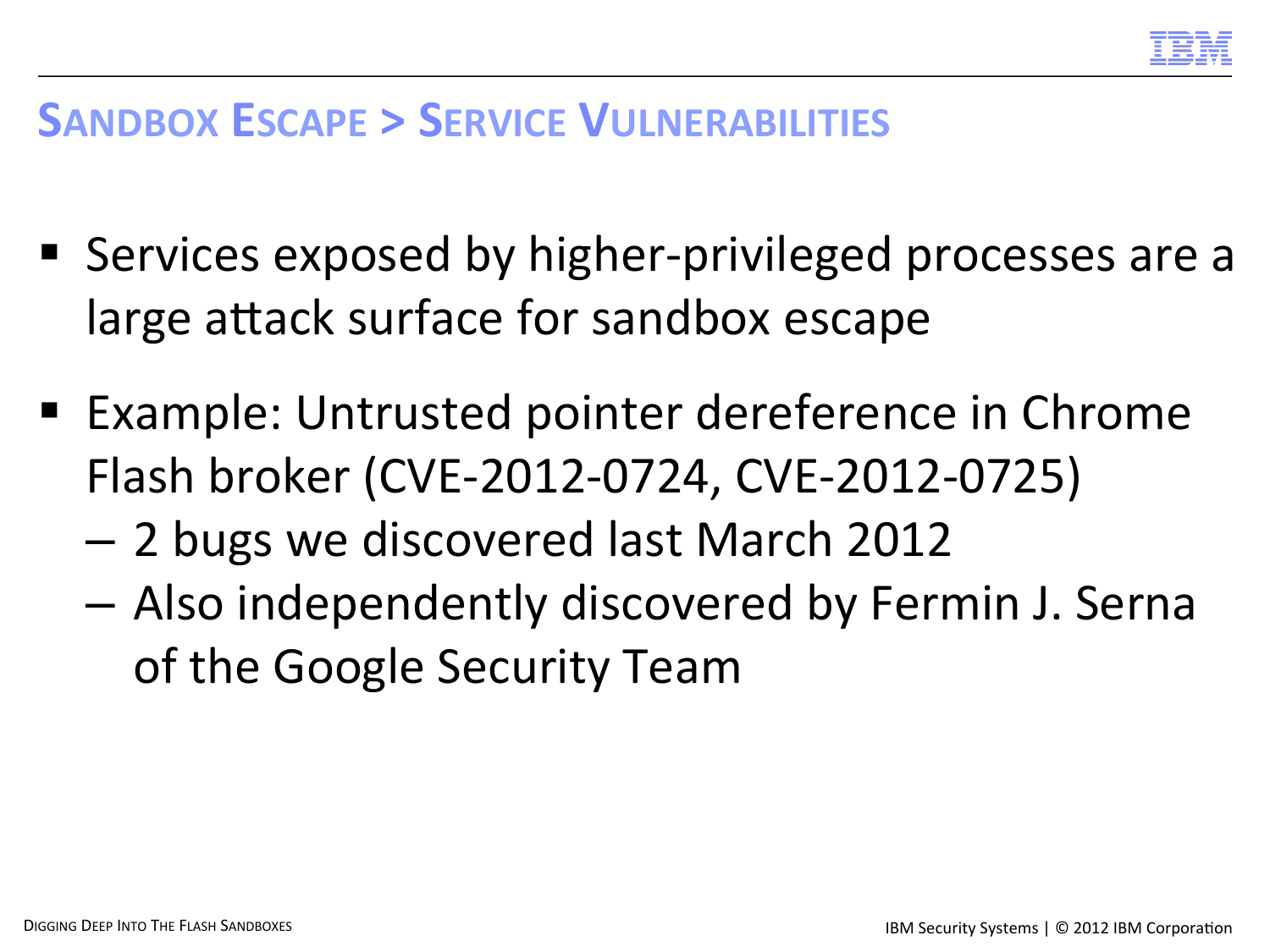

#### **SANDBOX ESCAPE > SERVICE VULNERABILITIES > CVE-2012-0724, CVE-2012-0725**

■ 2 service handlers in Chrome Flash broker accept a SecurityFunctionTableA pointer (1<sup>st</sup> parameter)

| <b>Simple IPC</b><br><b>Message ID</b> | <b>Parameters</b>                                                                  | <b>Purpose</b>                               |
|----------------------------------------|------------------------------------------------------------------------------------|----------------------------------------------|
| 0x2B                                   | VOIDPTR sec func table                                                             | Broker a call to AcquireCredentialHandlesA() |
| 0x2D                                   | VOIDPTR sec func table,<br>ULONG32 cred handle lower,<br>ULONG32 cred handle upper | Broker a call to FreeCredentialsHandle()     |

■ The pointer is fully trusted and dereferenced inside the service handlers in a call instruction:

|                 | Service 0x2B AcquireCredentialsHandleA: |                                                                                   |  |  |  |  |
|-----------------|-----------------------------------------|-----------------------------------------------------------------------------------|--|--|--|--|
| $\cdots$<br>mov |                                         | reg, [sec func table] ; sec func table is fully controllable                      |  |  |  |  |
| $\cdots$        | call $[\text{req}+0Ch]$                 | ; sec func table->AcquireCredentialsHandleA()<br>; reg+0Ch is fully controllable! |  |  |  |  |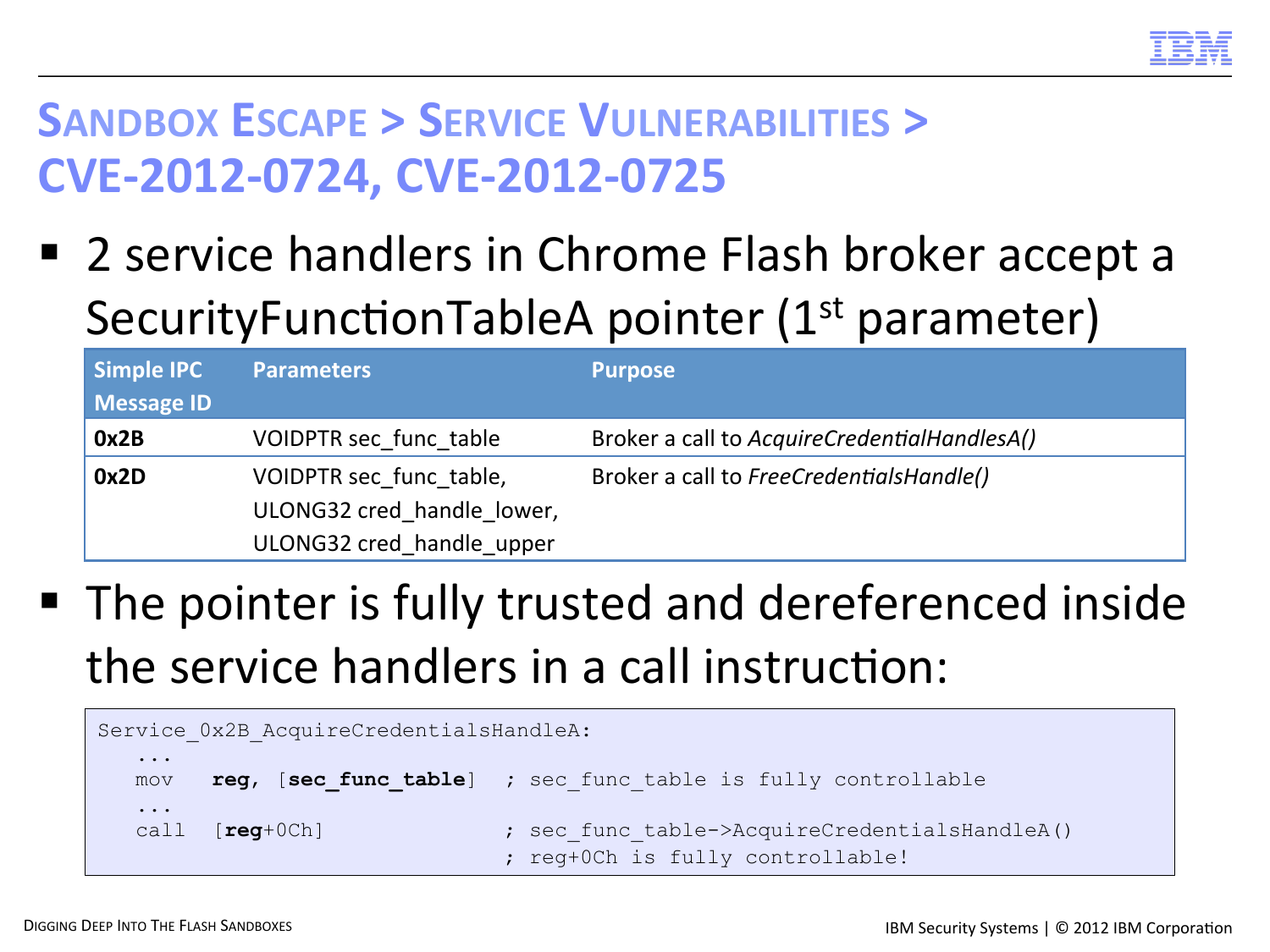

#### **SANDBOX ESCAPE > SUMMARY**

- Involves exploiting a weakness in a higher-privileged application
- Permissive policies and improper handling of untrusted data are prime examples of weaknesses that can lead to a sandbox escape
- The sandbox mechanisms used by higher-privileged processes such as the IPC, policy engine and services are potential vectors for sandbox escape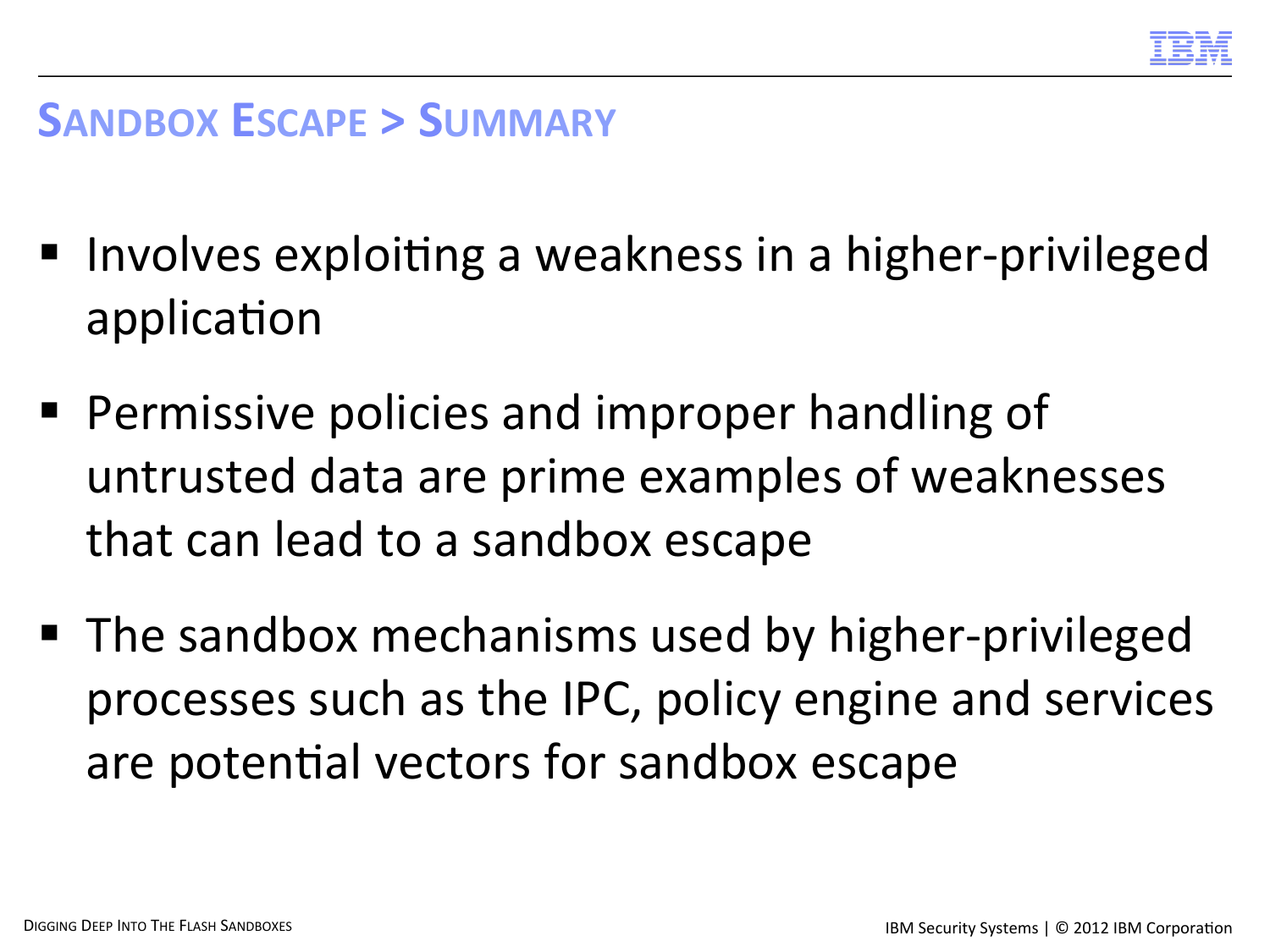

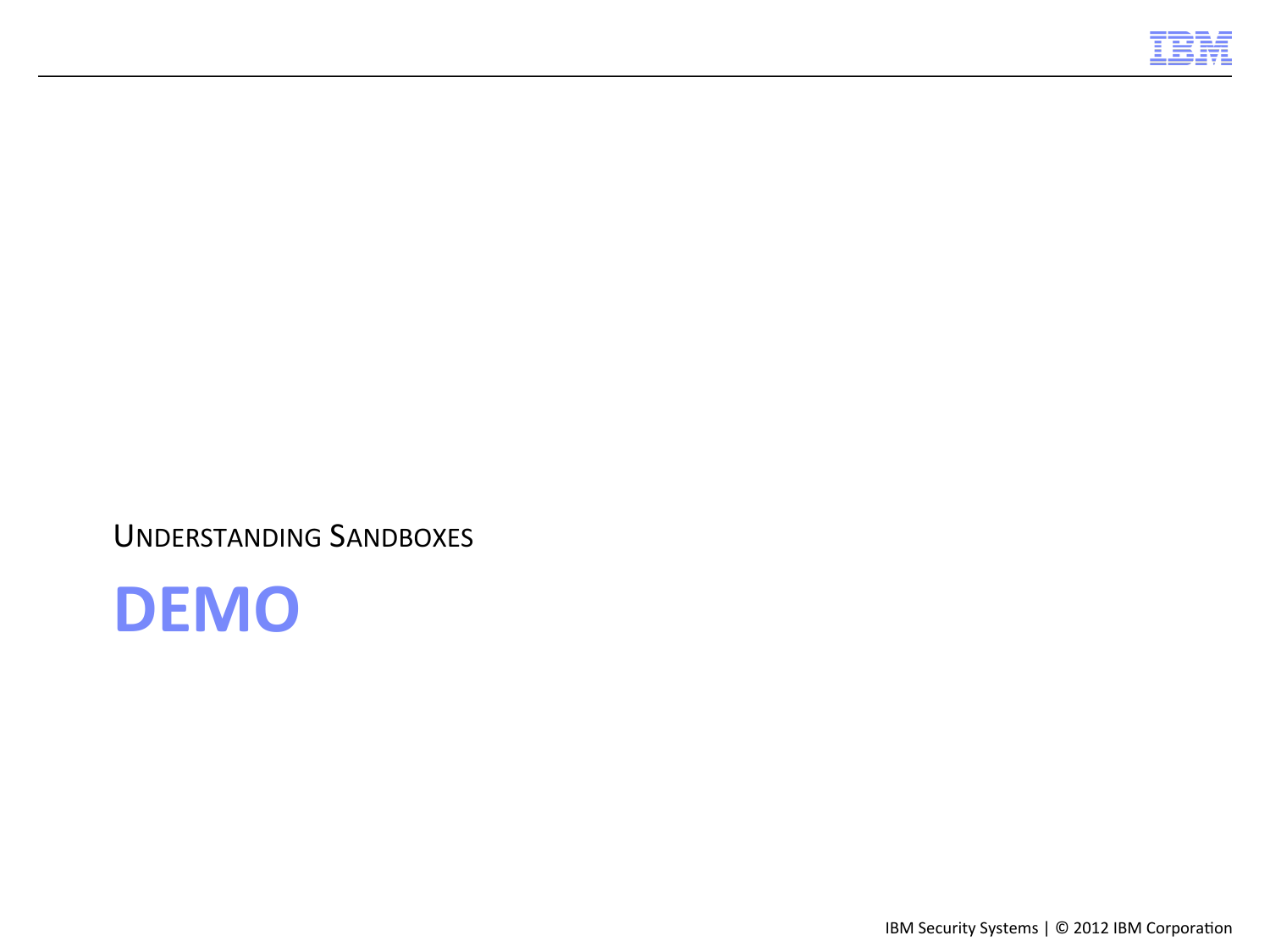

#### **SANDBOX BYPASS ON READER X DEMO**

■ RCE + Sandbox Escape for Adobe Reader 10.0.1

- Remote Exploit
	- CVE-2011-0609 remote code execution

- Sandbox Bypass Exploit
	- CVE-2011-1353 for Adobe Reader X sandbox bypass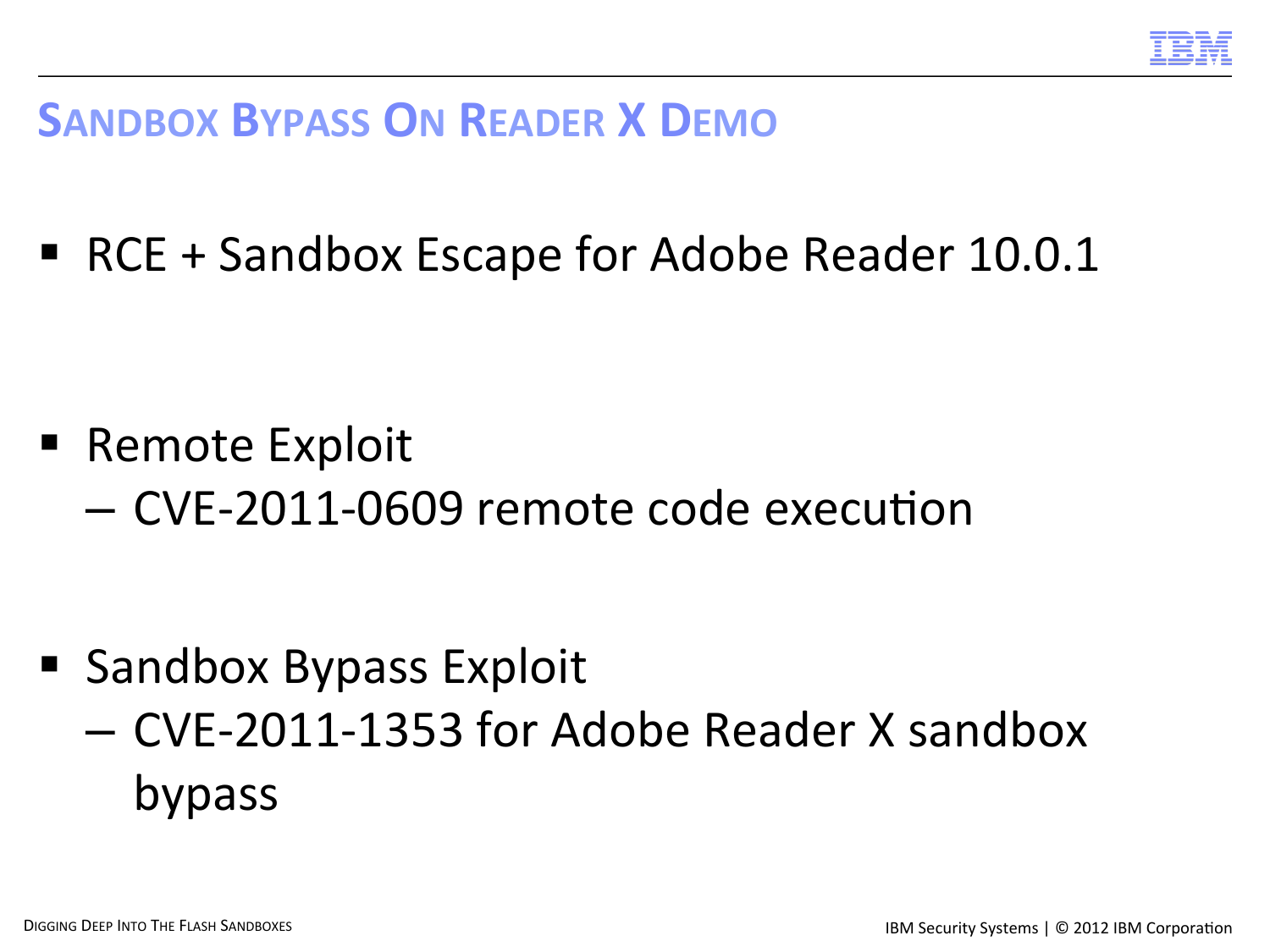

#### **SANDBOX ESCAPE ON CHROME FLASH DEMO**

- RCE + Sandbox Escape for Chrome Flash 11.1.102.55
- Remote Exploit
	- $-$  CVE-2012-0769 for Flash info leak http://zhodiac.hispahack.com/index.php?section=advisories
	- CVE-2012-0779 for Flash EIP control https:// community.rapid7.com/community/metasploit/blog/2012/06/22/thesecret-sauce-to-cve-2012-0779-adobe-flash-object-confusion-vulnerability
- Escape Exploit
	- CVE-2012-0725 for Chrome Flash Broker info leak and EIP control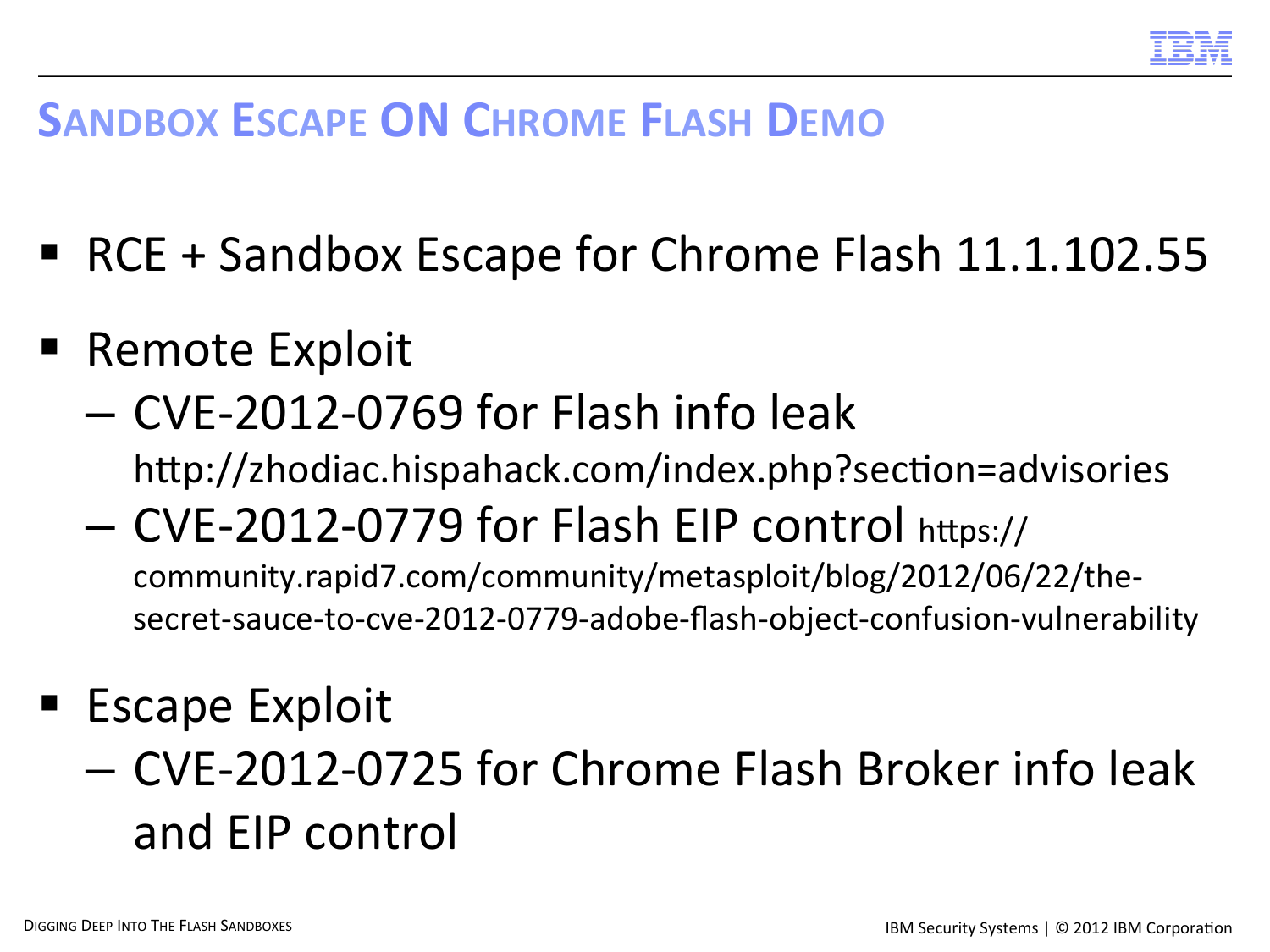

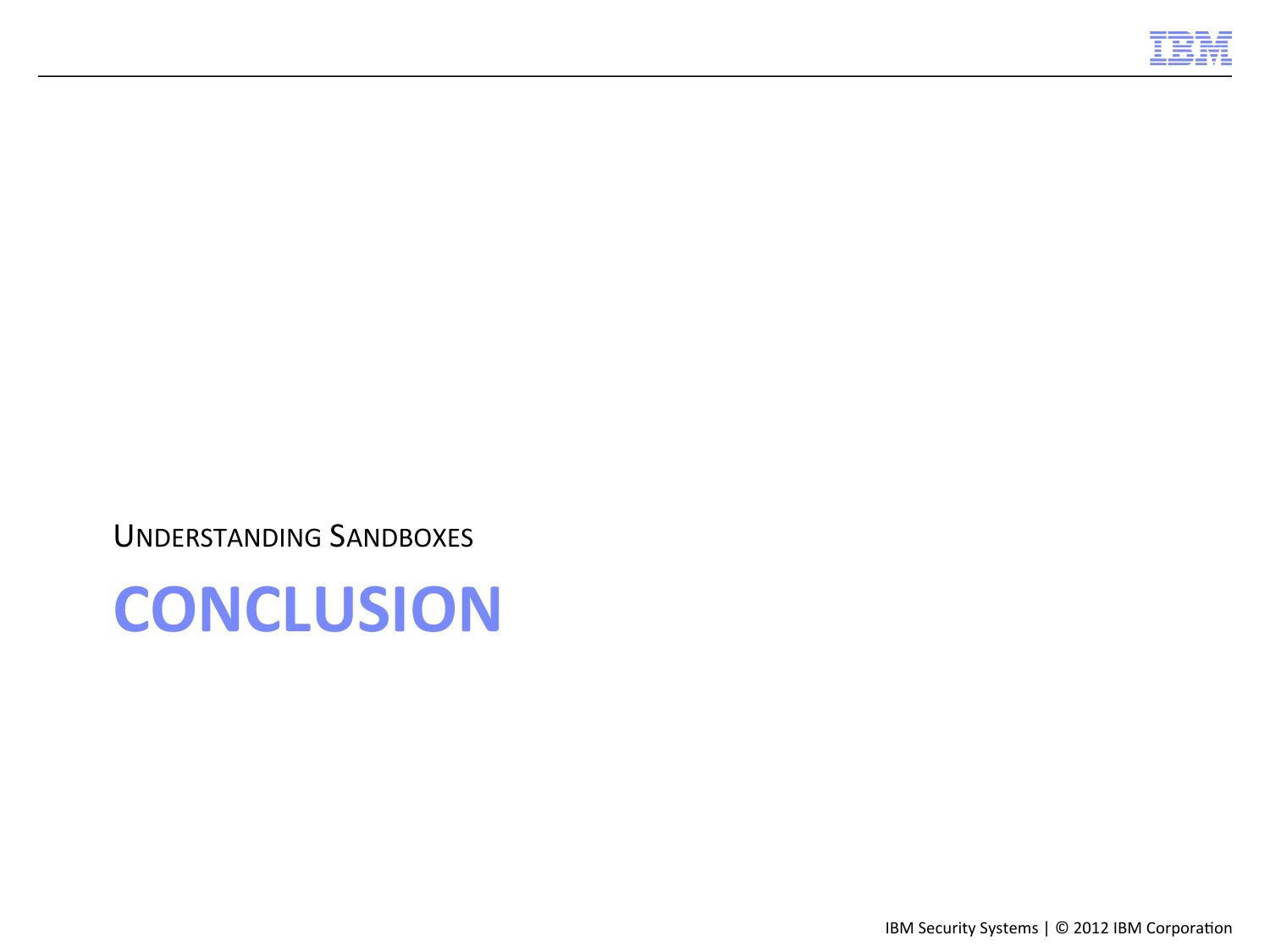

#### **CONCLUSION**

- Attackers now need an additional sandbox escape vulnerability to fully compromise a system
- Sandboxes are proven to be effective but limitations still exists
- Chrome and Pepper Flash are the most restrictive